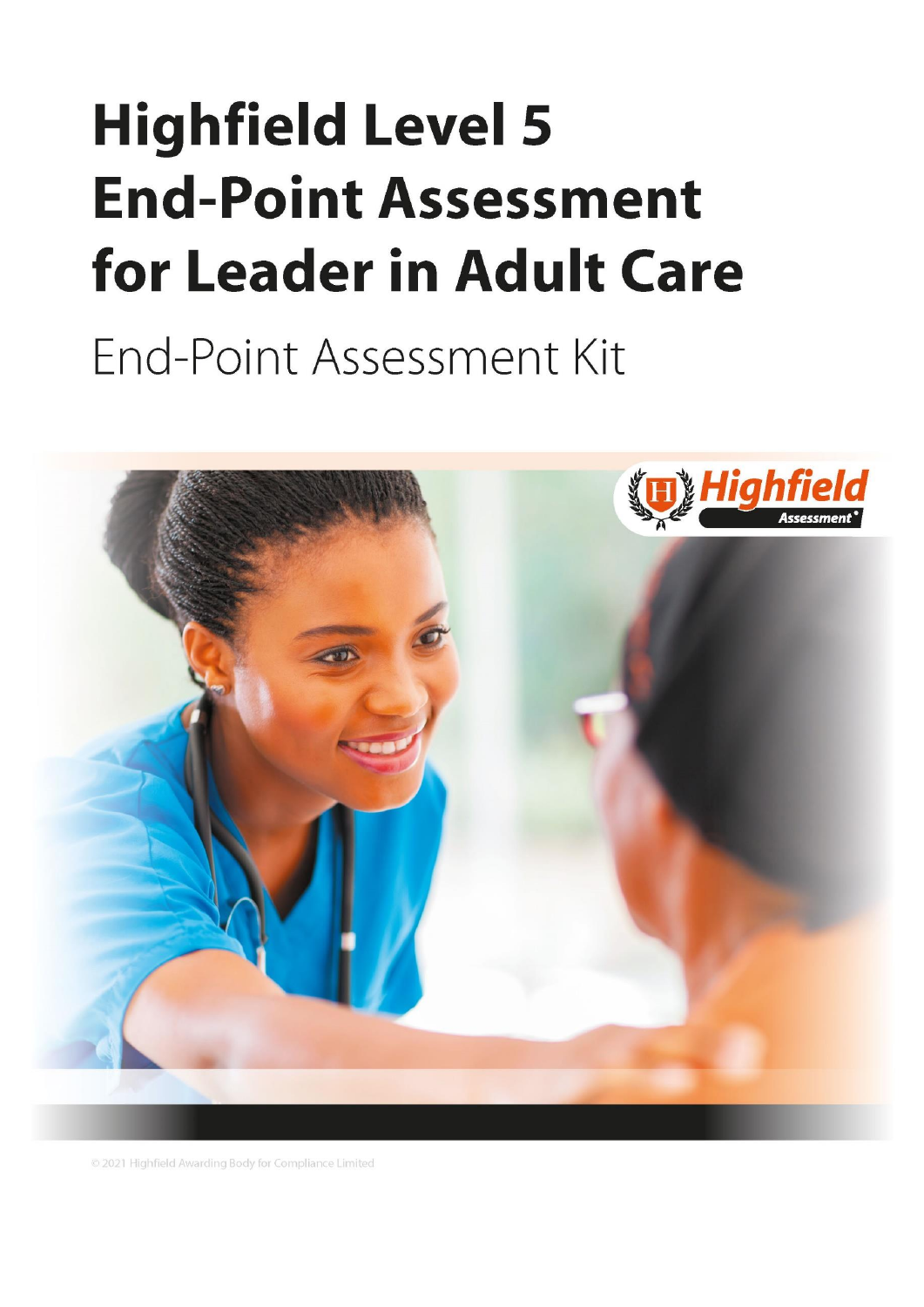## **Highfield Level 5 End-Point Assessment for Leader in Adult Care**

### EPA-Kit

### Contents

Please click on the headings below to navigate to the associated section of the EPA kit.

| <b>Introduction</b>                              | 4  |
|--------------------------------------------------|----|
| <b>The Highfield Approach</b>                    |    |
| <b>Gateway</b>                                   | 10 |
| The Leader in Adult Care Apprenticeship Standard | 12 |
| <b>Assessment Summary</b>                        | 30 |
| <b>Assessing the Observation of Leadership</b>   | 32 |
| <b>Assessing the Professional Discussion</b>     | 39 |

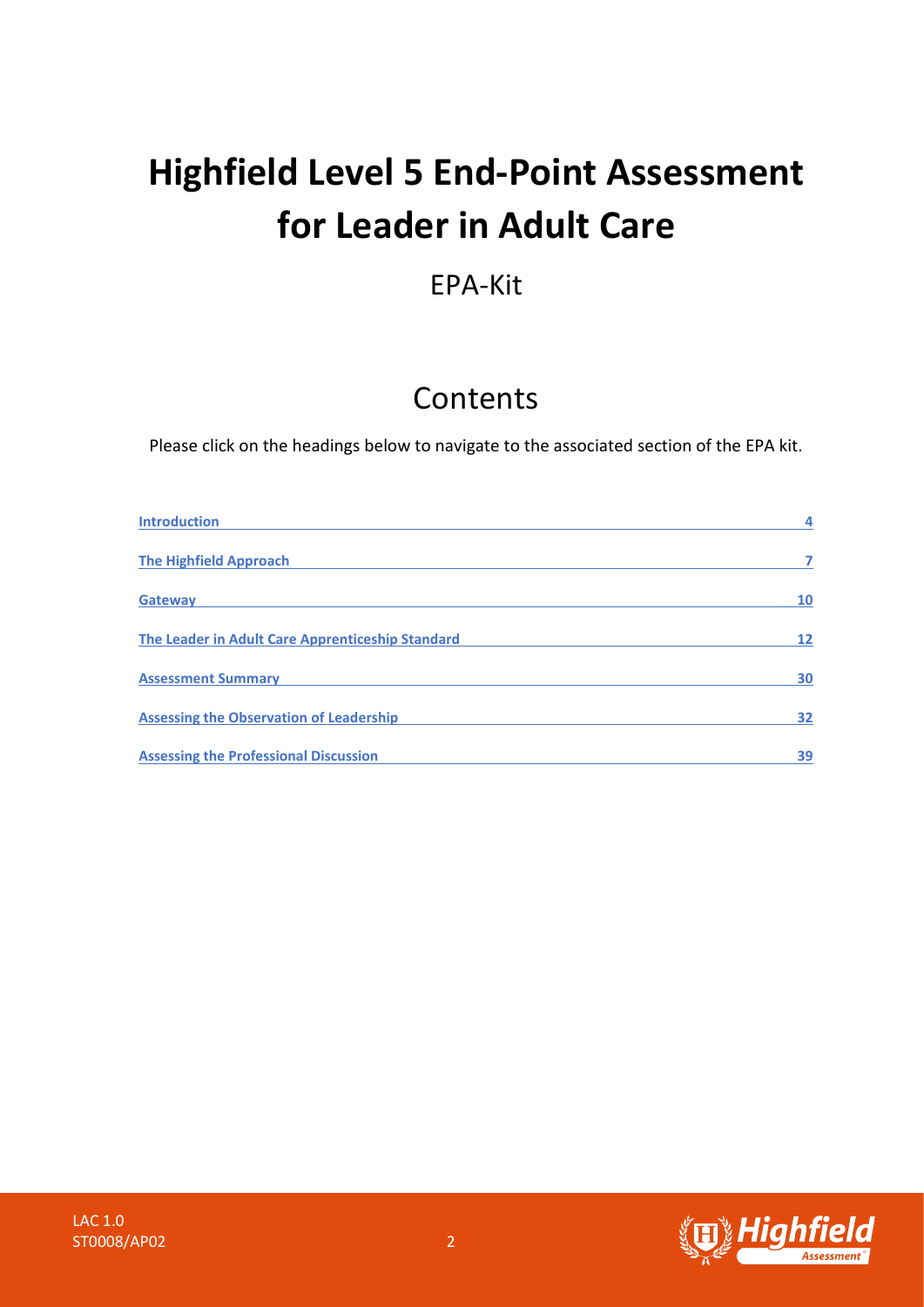### **How to Use this EPA Kit**

Welcome to the Highfield End-Point Assessment Kit for the Leader in Adult Care Apprenticeship Standard.

Highfield is an independent end-point assessment organisation that has been approved to offer and carry out the independent end-point assessments for the Level 5 Leader in Adult Care Apprenticeship Standard. Highfield internally quality assures all end-point assessments in accordance with its IQA process, and additionally all end-point assessments are externally quality assured by the relevant EQA organisation.

The EPA kit is designed to outline all you need to know about the end-point assessments for this standard and will also provide an overview of the on-programme delivery requirements. In addition**,** advice and guidance for trainers on how to prepare apprentices for the end-point assessment is included. The approaches suggested are not the only way in which an apprentice may be prepared for their assessments, but trainers may find them helpful as a starting point.

| <b>Apprenticeship standard:</b>      | Leader in        |
|--------------------------------------|------------------|
| Level:                               | 5                |
| <b>On Programme Duration:</b>        | <b>Typically</b> |
| <b>End-Point Assessment Window:</b>  | 3 months         |
| <b>Grading:</b>                      | Pass/Dist        |
| <b>End-Point Assessment methods:</b> | Observati        |
|                                      | Professio        |

**Adult Care Only 18 months Distinction Exation of leadership** essional discussion

### **In this kit, you will find:**

- an overview of the standard and any on-programme requirements
- a section focused on delivery, where the standard and assessment criteria are presented in a suggested format that is suitable for delivery
- guidance on how to prepare the apprentice for gateway
- detailed information on which part of the standard is assessed by which assessment method
- suggestions on how to prepare the apprentice for each part of the end-point assessment
- a section focused on the end-point assessment method where the assessment criteria are presented in a format suitable for carrying out mock assessments

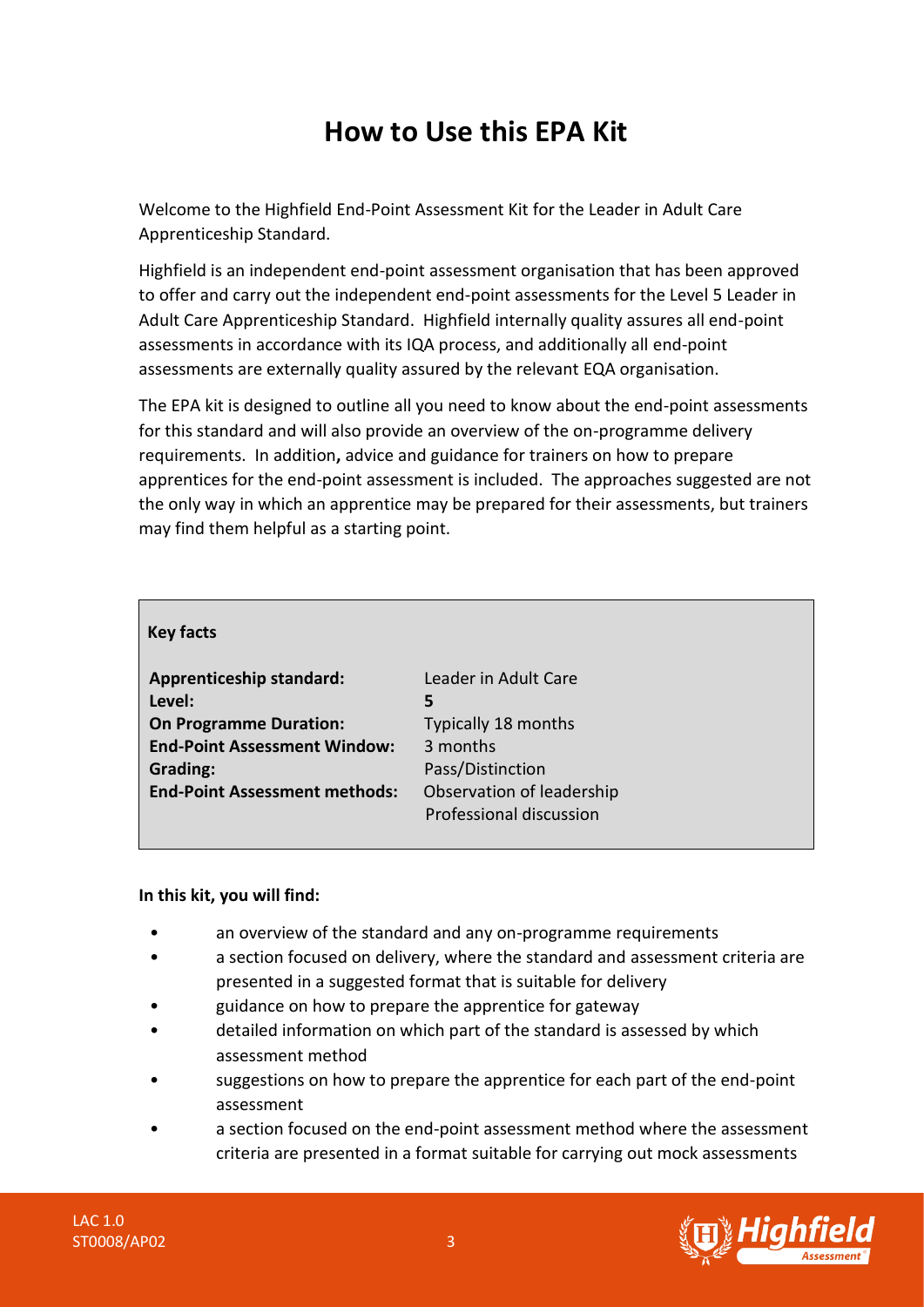### **Introduction**

### <span id="page-3-0"></span>**Standard overview**

The Leader in Adult Care will guide and inspire teams to make positive differences to someone's life when they are faced with physical, practical, social, emotional, psychological or intellectual challenges. They will be a leader of the care team and will develop and implement a values-based culture at a service or unit level. They may be responsible for business development, financial control, organisational resilience and continuity as well as for managing risk and leading on organisational change.

A Leader in Adult Care has responsibility for managing community or residential based services. This role has a large element of leadership, whether with other care workers and networks or in leading the service itself. A successful apprentice will have met all the requirements. They have a responsibility to ensure the service is safe, effective, caring, responsive to people's needs and well-led. They may be a registered manager of a service, unit, deputy or assistant manager. They will be responsible for ensuring regulatory compliance of the care given and the values and training of staff with established standards and regulations.

Leaders in Adult Care may work in residential or nursing homes, domiciliary care, community day centres, a person's own home or some clinical healthcare settings. The role of Leader in Adult Care in this standard also covers Personal Assistants who operate in a management role but they may only work directly for one individual who needs support and/or care services. Typical job titles include registered, assistant, deputy, unit or service manager.

### **On-programme requirements**

Although learning, development and on-programme assessment is flexible, and the process is not prescribed, the following is the recommended baseline expectation for an apprentice to achieve full competence in line with the Leader in Adult Care Apprenticeship Standard.

The on-programme assessment approach will be agreed between the training provider and employer. The assessment will give an ongoing indication of an apprentice's performance against the final outcomes defined in the standard. The training provider will need to prepare the apprentice for the end-point assessment, including preparation for the observation of leadership and the professional discussion

The training programme leading to end-point assessment should cover the breadth and depth of the standard using suggested on-programme assessment methods that integrate

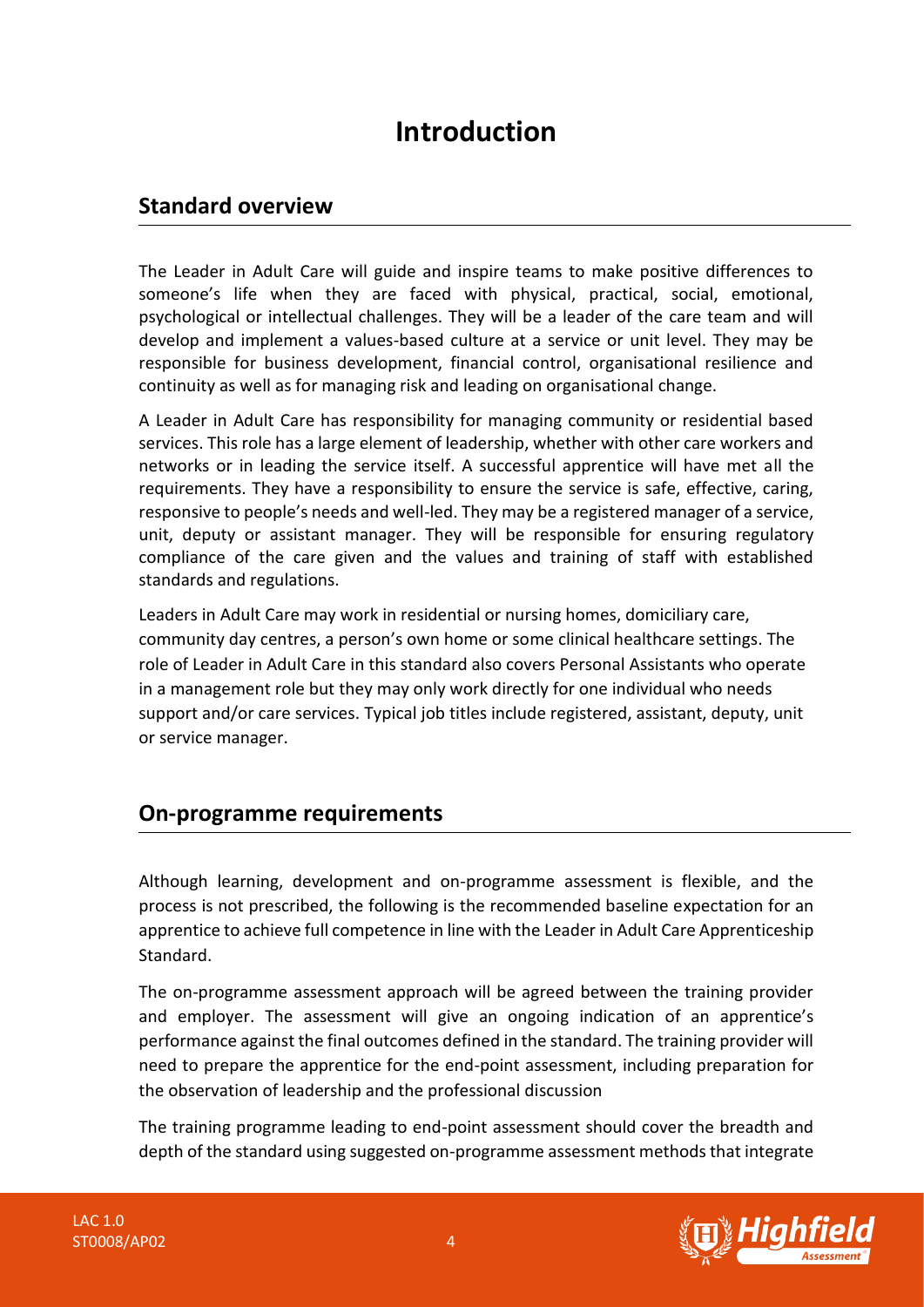the knowledge, skills and behaviour components, and which ensure that the apprentice is sufficiently prepared to undertake the end-point assessment.

It is required that the on-programme assessment includes:

- the completion and achievement of a regulated level 5 Diploma in Leadership and management for Adult Care
- level 2 English and maths qualifications

Throughout the period of learning and development, and at least every 2 months, the apprentice should meet with the on-programme assessor to record their progress against the standard. At these reviews, evidence should be discussed and recorded by the apprentice. The maintenance of an on-programme record is important to support the apprentice, on-programme assessor and employer in monitoring the progress of learning and development and to determine when the apprentice has achieved full competence in their job role and is therefore ready for end-point assessment.

### **Additional, relevant on-programme qualification**

The required on-programme regulated qualification for the apprenticeship is the Level 5 Diploma in Leadership and Management for Adult Care.

### **Readiness for end-point assessment**

In order for an apprentice to be ready for the end-point assessments:

- the apprentice must have achieved level 2 English and maths
- the required on-programme qualification, the Level 5 Diploma in Leadership and Management for Adult Care must have been achieved
- the line manager (employer) must be confident that the apprentice has developed all the knowledge, skills and behaviours defined in the apprenticeship standard and that the apprentice is competent in performing their role. To ensure this, the apprentice must attend a formal meeting with their employer to complete the gateway readiness report.
- the apprentice and the employer should then engage with Highfield to agree a plan and schedule for each assessment activity to ensure all components can be completed within a 3-month end-point assessment window. Further information about the gateway process is covered later in this kit.

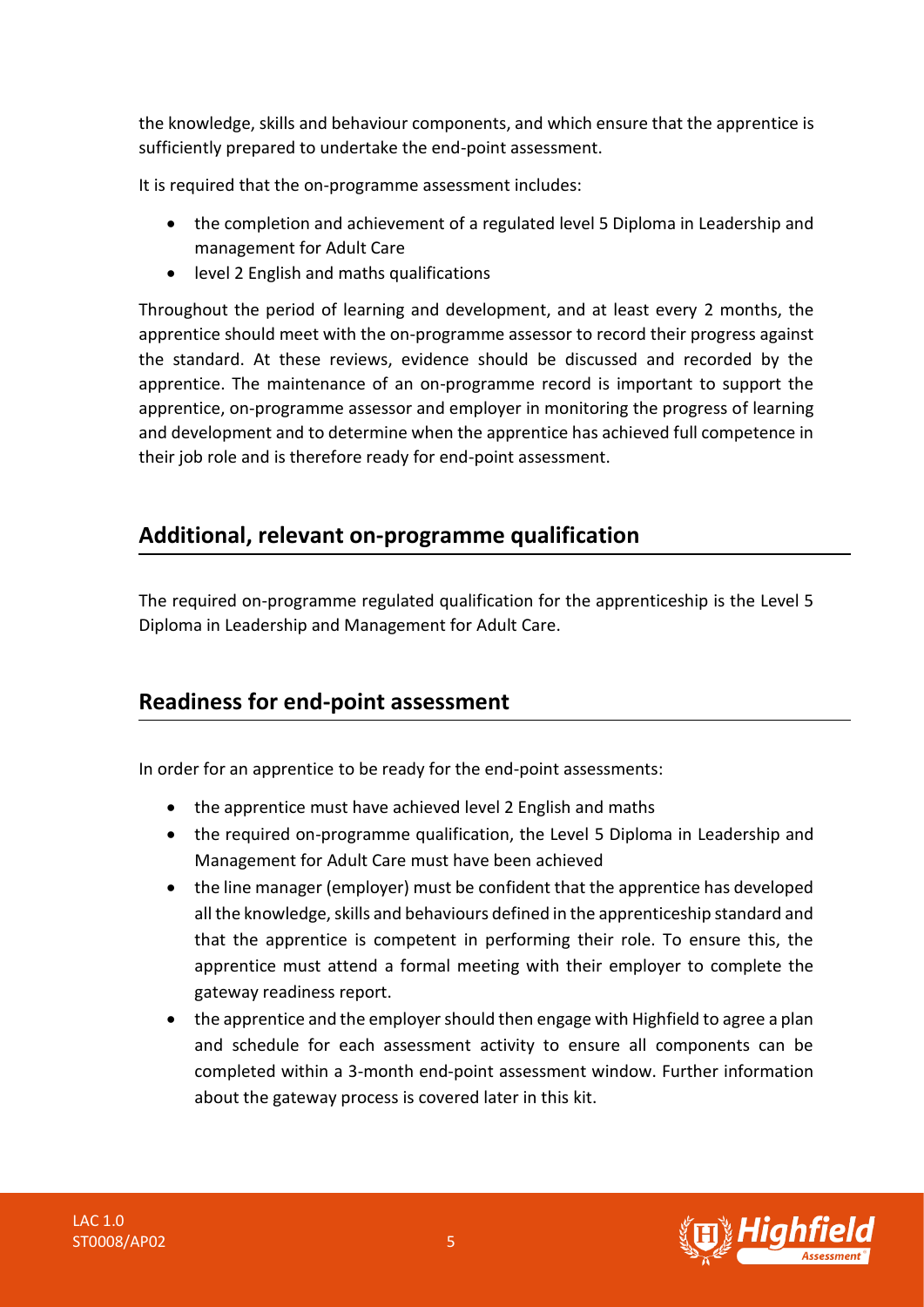The assessment methods can be undertaken in any order.

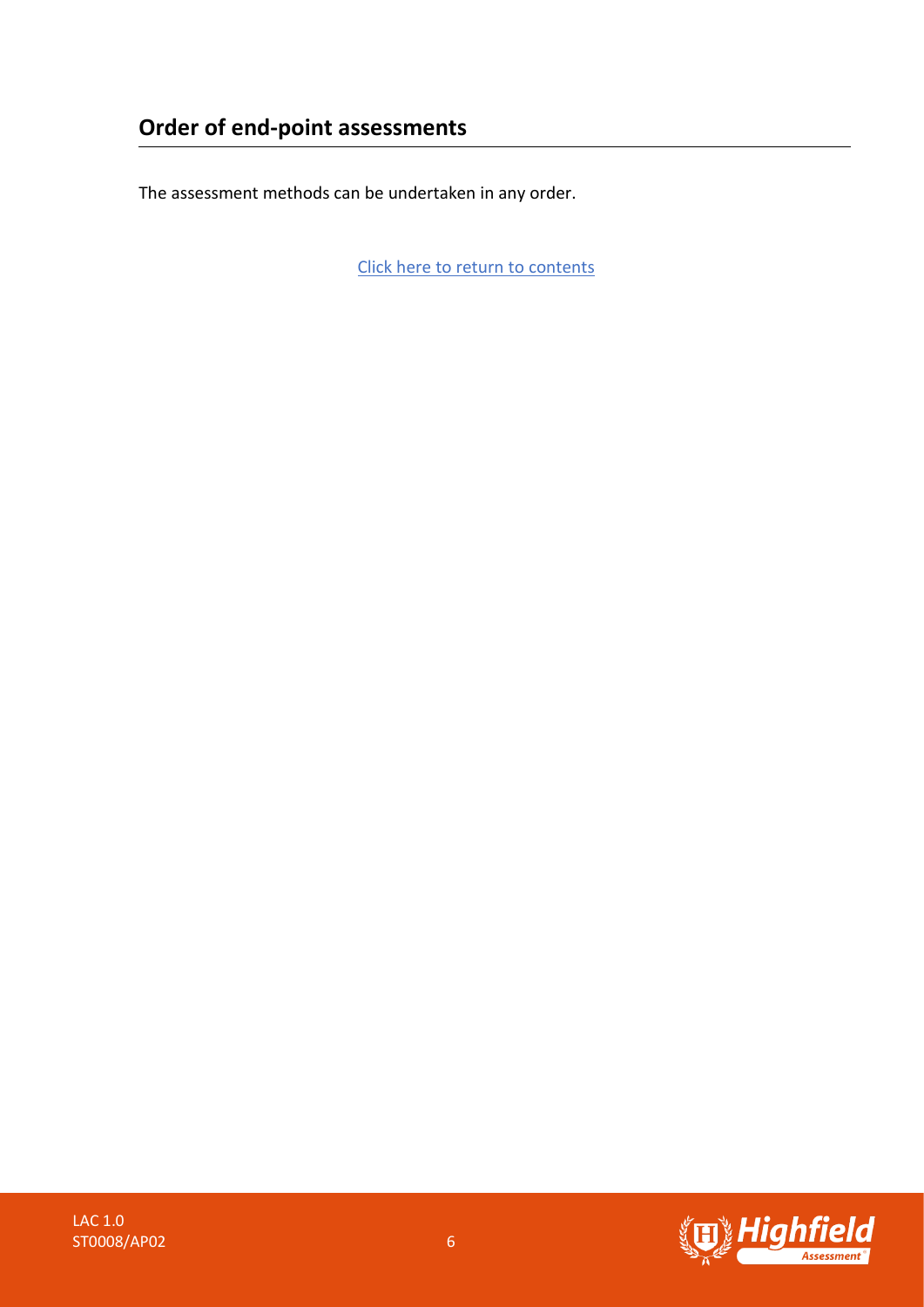### **The Highfield Approach**

<span id="page-6-0"></span>This section describes the approach Highfield has adopted in the development of this endpoint assessment in terms of its interpretation of the requirements of the end-point assessment plan and other relevant documents.

### **Documents used in developing this end-point assessment**

Standard (2020)

[Leader in adult care / Institute for Apprenticeships and Technical Education](https://www.instituteforapprenticeships.org/apprenticeship-standards/leader-in-adult-care-v1-0)

End-point assessment plan (2021 ST0008/AP02)

[https://www.instituteforapprenticeships.org/media/5007/st0008\\_leader-in-adult](https://www.instituteforapprenticeships.org/media/5007/st0008_leader-in-adult-care_l5_publicationadjustment_12032021.pdf)care I5 publicationadjustment 12032021.pdf

NSAR CARE Clarification Guidance Note Leader in Adult Care (Level 5) ST0008: issued 01 May 2020

[https://www.nsar.co.uk/wp-content/uploads/2020/05/Guidance-Note-Leader-in-Adult-](https://www.nsar.co.uk/wp-content/uploads/2020/05/Guidance-Note-Leader-in-Adult-Care-Level-52.pdf)[Care-Level-52.pdf](https://www.nsar.co.uk/wp-content/uploads/2020/05/Guidance-Note-Leader-in-Adult-Care-Level-52.pdf)

### **Specific considerations**

In order to develop valid end-point assessments, Highfield has interpreted the requirements of the Leader in Adult Care assessment plan as follows:

• Knowledge, skills and behaviours are all assessed during both the observation of leadership and the professional discussion.

### **Timescale for completion of the end-point assessment**

The assessment plan states on page 2 that 'the EPA must be completed over a maximum total assessment time of two days, within a 3-month assessment period'. It then states on page 4 that 'the assessment methods can be completed either on the same day or on different days'.

Highfield has clarified this point with the external quality assurance body, NSAR, who have confirmed the following:

EPA must be completed over no more than 2 days and can occur at any point within a period of typically 3 months. So, for example, this could be:

- Immediately after Gateway requirements are met and the portfolio reviewed, or
- On 2 consecutive days (within the 3-month window), or
- On any 2 days (within the 3-month window), or

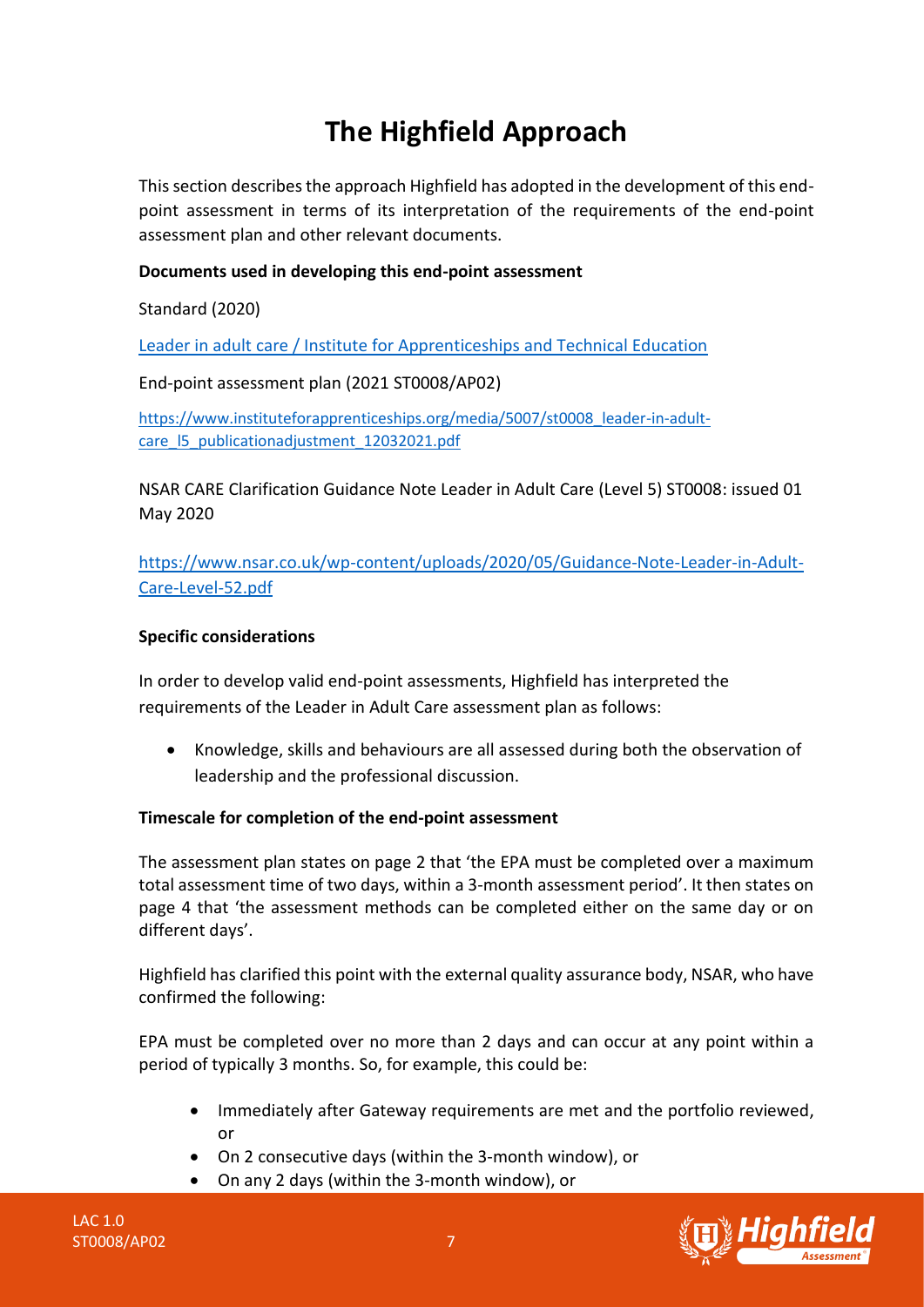- The same day (within the 3-month window), and
- In any order.

### **Preparation time for the observation of leadership**

The assessment plan states on page 5 that 'the apprentice should be given a minimum of 2 weeks and a maximum of 4 weeks to prepare for this activity following gateway'.

Highfield has clarified this point with the external quality assurance body, NSAR, who have confirmed the following:

The maximum timeframe for planning of the observation of leadership is 4 weeks. If the observation of leadership is scheduled to take place directly following the preparation period, the preparatory documentation would need to be shared at 3 weeks. If the observation is scheduled after the 4-week period, the preparatory documentation submission would not impact on the planning time but would still need to be submitted to Highfield Assessment 7 days prior to the observation.

### **Observation of leadership**

The assessment plan, on page 6, states 'there is an expectation that there may be staff interaction during the activity, such as asking questions or creating open discussion. This should be controlled, directed and managed by the apprentice to meet the KSBs'.

The Highfield interpretation is that the apprentice will lead the observation of leadership but the end-point assessor will lead the post-observation questioning. Organisational staff will **not** be present for the post-observation questioning. Highfield has clarified this point with the external quality assurance body, NSAR, who have agreed that this interpretation is correct.

### **Observation of leadership – post-observation questioning**

The assessment plan, on pages 6-7, states that 'in addition to the 4 set questions, this postobservation questioning session will allow the independent assessor to further probe any required KSBs that were not covered in the observation, using open-ended questions, although these should be kept to a minimum'.

Highfield's approach is to ensure that over-assessment does not occur. For consistency and fairness, Highfield will ensure that sufficient questions are asked to enable learners to attempt all criteria.

### **Grading the professional discussion**

The guidance note on page 2 states that 'Page 22-23: S11, K10 and K11 are repeated as distinction criteria this leaves the total number of distinction criteria at 26 and the score for achieving a distinction at 21 or more.'



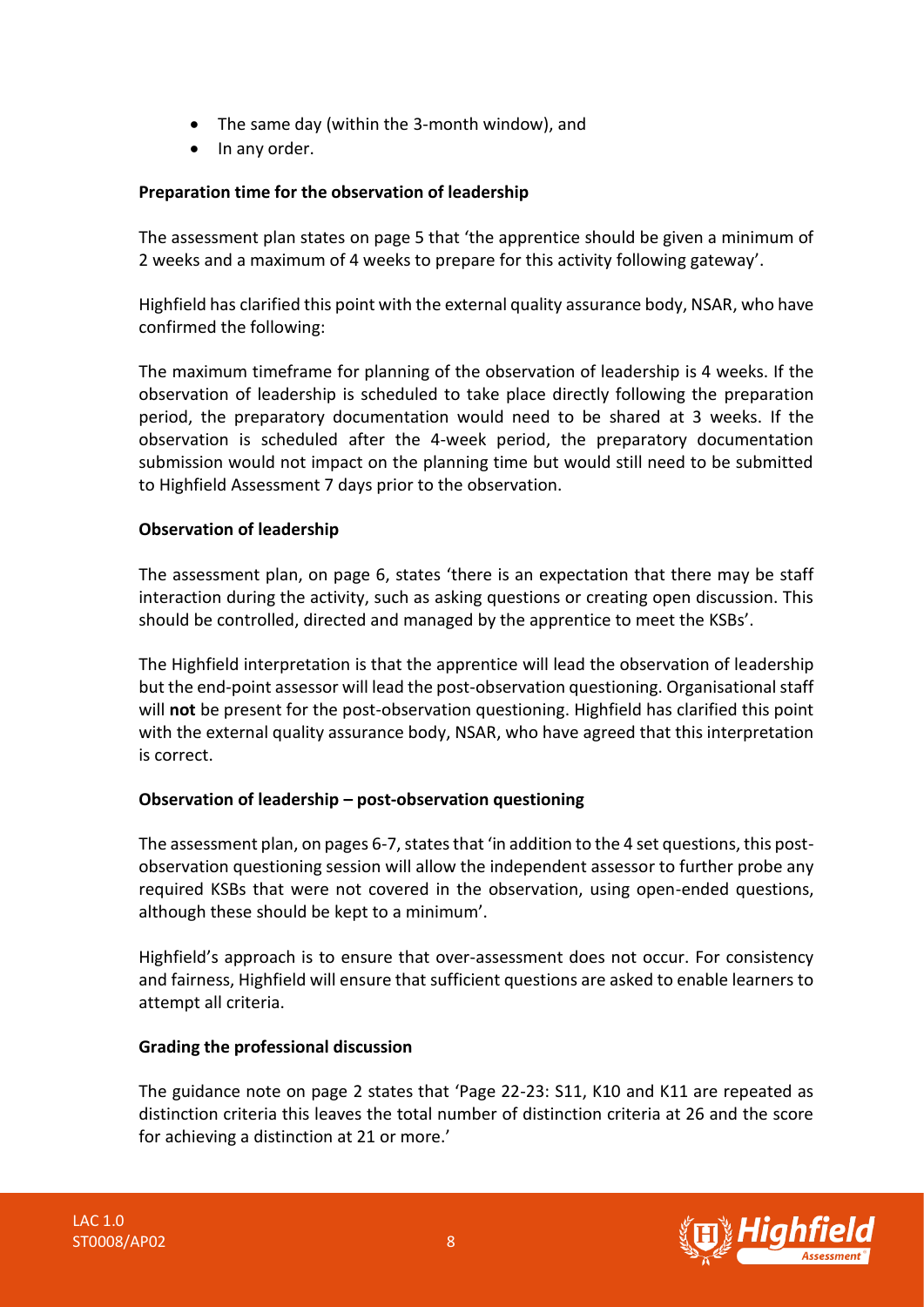The Highfield interpretation is that to avoid duplication within our documentation and to avoid assessing a criterion three times, we will maintain a score of 19/24 to achieve a distinction in the professional discussion. Highfield has clarified this point with the external quality assurance body, NSAR, who have agreed that this approach is acceptable.

### **Resits and re-takes**

The guidance note on page 2: 'Apprentices having to re-take an assessment (their first opportunity being cancelled or interrupted) will have another opportunity to sit the assessment, and one resit opportunity.'

The Highfield interpretation of the above statement is that if the apprentices first opportunity was cancelled or interrupted, the apprentice would be able to sit a rescheduled assessment as a first attempt and would have one further opportunity to resit (or retake if further learning is needed). Highfield has clarified this point with the external quality assurance body, NSAR, who have agreed that this interpretation is correct.

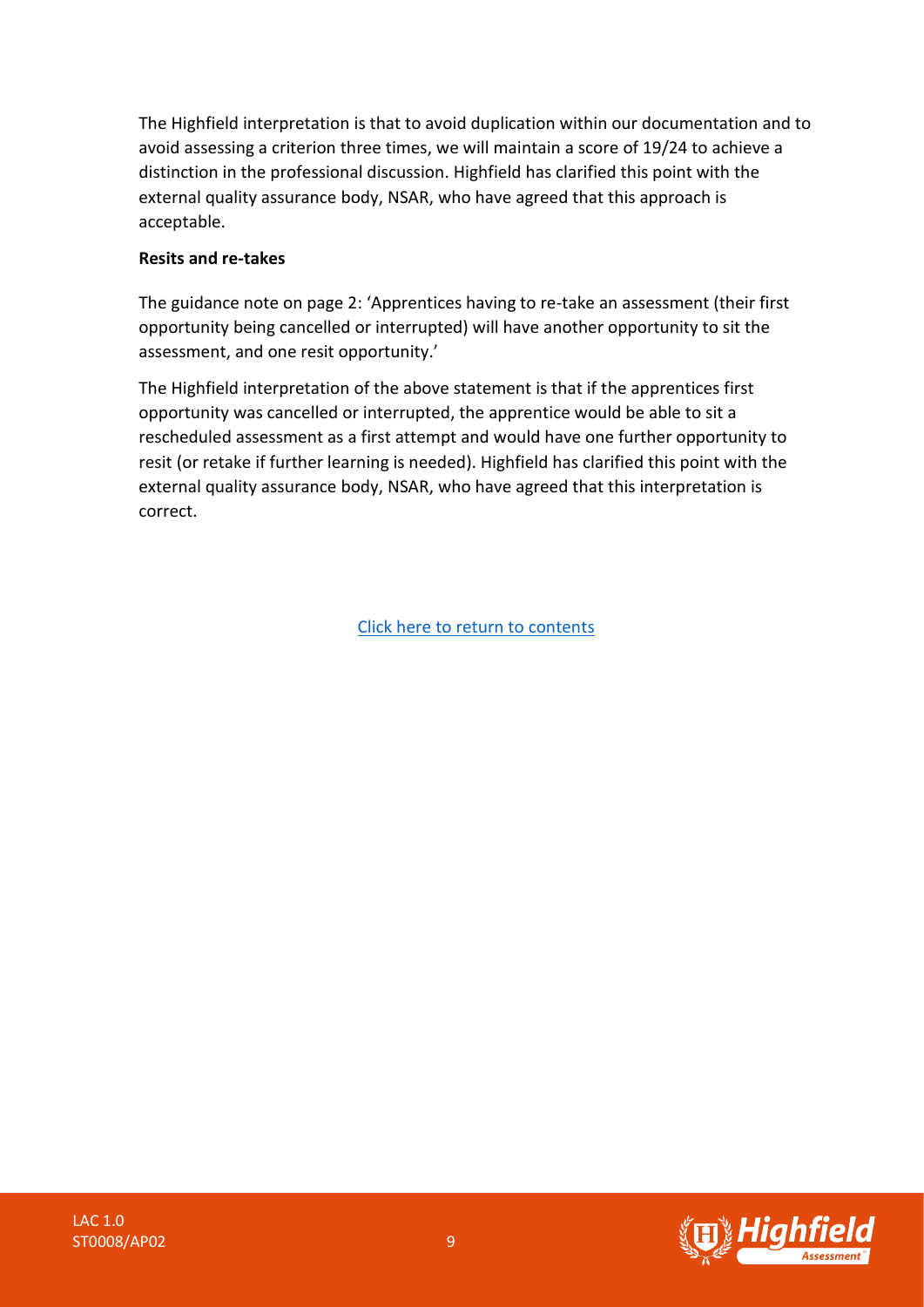### **Gateway**

### <span id="page-9-0"></span>**How to prepare for gateway**

After apprentices have completed their on-programme learning, they should be ready to pass through 'gateway' to their end-point assessment.

Gateway is a meeting that should be arranged between the apprentice, their employer and training provider to determine that the apprentice is ready to undertake their endpoint assessment. The apprentice should prepare for this meeting by bringing along workbased evidence, including:

- customer feedback
- recordings
- manager statements
- witness statements

As well as evidence from others, such as:

- mid and end-of-year performance reviews
- feedback to show how they have met the apprenticeship standards while onprogramme

In advance of gateway, apprentices will need to have:

- achieved level 2 English
- achieved level 2 maths
- achieved the Level 5 Diploma in Leadership and Management for Adult Care
- completed their observation of leadership plan

Therefore, apprentices should be advised by employers and providers to gather this evidence and undertake these qualifications during their on-programme training. It is recommended that employers and providers complete regular checks and reviews of this evidence to ensure the apprentice is progressing and achieving the standards before the formal gateway meeting is arranged.

### **Observation of Leadership Plan**

At Gateway, the apprentice must submit a proposal for their observation, outlining their plan for the observation. This is then forwarded to the end-point assessor for approval or further discussion. The assessor will be ensuring that the observation of leadership will:

- involve observable interaction with organisational staff, and
- provides scope for appropriate coverage of the assessment criteria mapped to this method



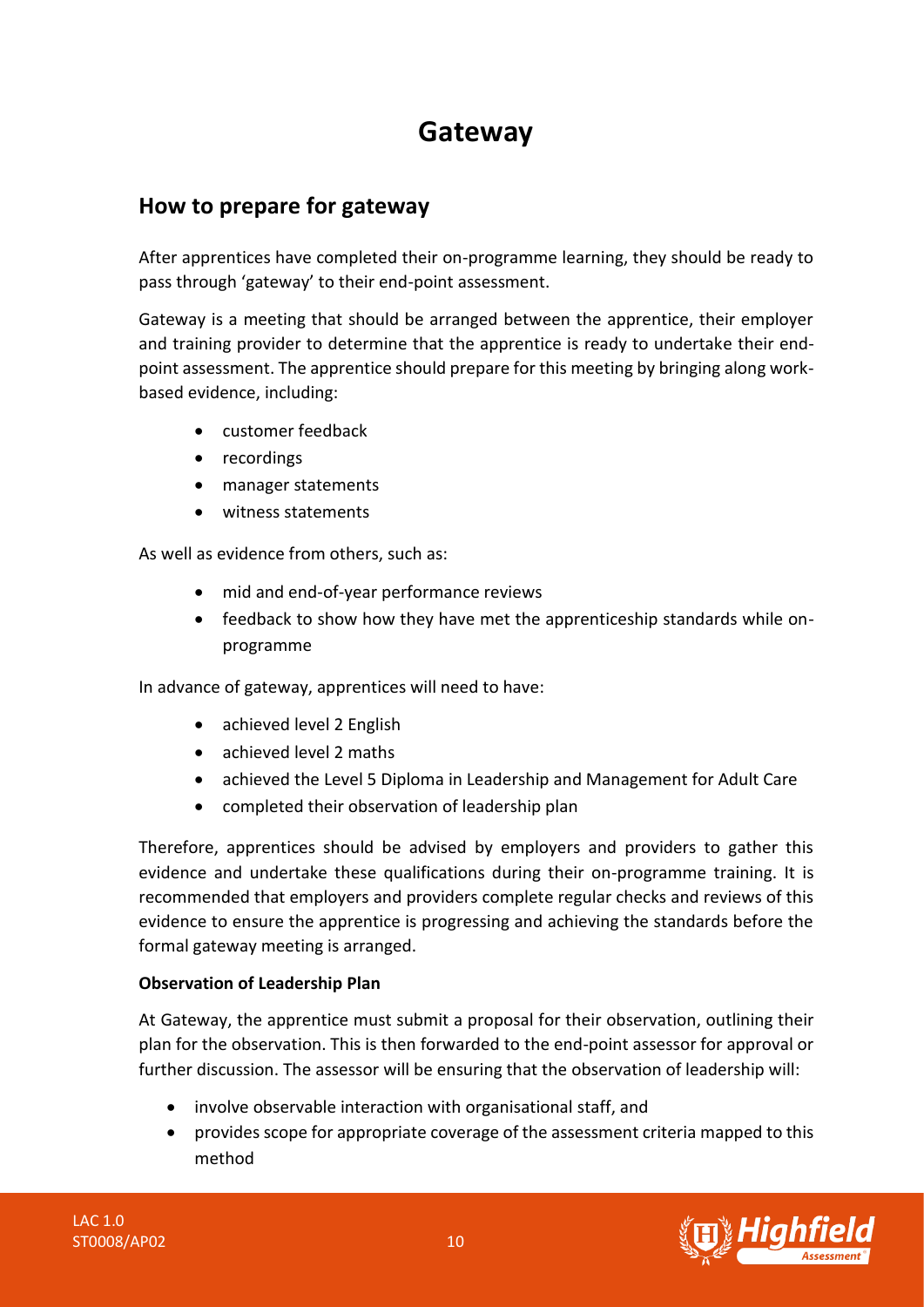The form is available to download and complete from the Highfield Assessment website.

### **The gateway meeting**

The gateway meeting should last around an hour and must be completed on or after the apprenticeship on-programme end date. It should be attended by the apprentice and the relevant people who have worked with the apprentice on-programme, such as the line manager/employer or mentor, the on-programme trainer/training provider and/or a senior manager (as appropriate to the business).

During the meeting, the apprentice, employer and training provider will discuss the apprentice's progress to date and confirm if the apprentice has met the full criteria of the apprenticeship standard during their on-programme training. The **Gateway Readiness Report** should be used to log the outcomes of the meeting and agreed by all 3 parties. This report is available to download from the Highfield Assessment website.

The report should then be submitted to Highfield to initiate the end-point assessment process. If you require any support completing the Gateway Readiness Report, please contact your Employer Engagement Manager at Highfield Assessment.

**Please note:** a copy of the standard should be available to all attendees during the gateway meeting.

### **Reasonable adjustments and special considerations**

Highfield Assessment has measures in place for apprentices who require additional support. Please refer to the Highfield Assessment Reasonable Adjustments Policy for further information/guidance.

### **ID requirements**

Highfield Assessment will need to ensure that the person undertaking an assessment is indeed the person they are claiming to be. All employers are therefore required to ensure that each apprentice has their identification with them on the day of the assessment so the end-point assessor can check.

Highfield Assessment will accept the following as proof of an apprentice's identity:

- a valid passport (any nationality)
- a signed UK photocard driving licence
- a valid warrant card issued by HM forces or the police
- another photographic ID card, e.g. employee ID card, travel card, etc.

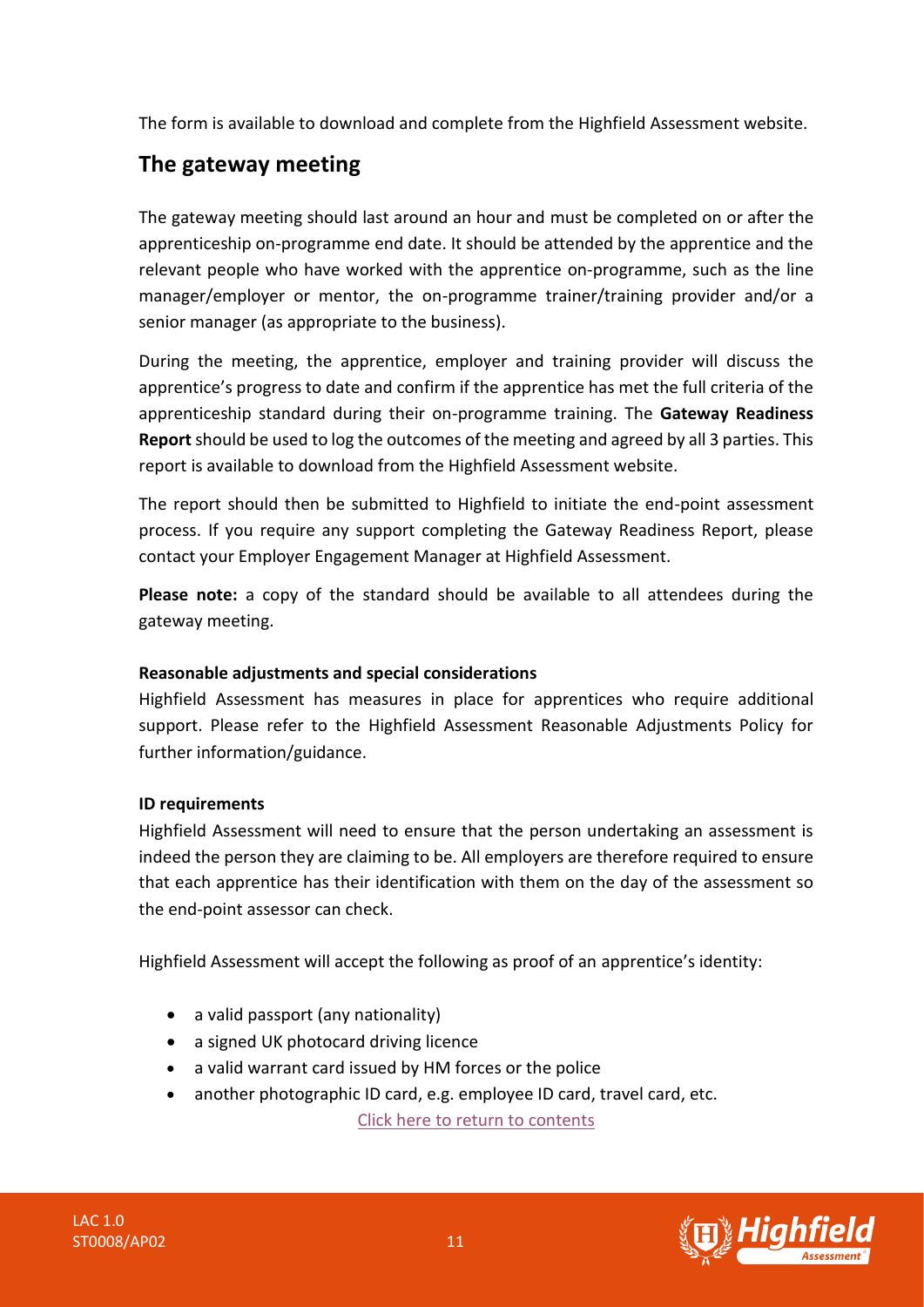### **The Leader in Adult Care Apprenticeship Standard**

The following pages contain the Leader in Adult Care apprenticeship standard and the assessment criteria in a format that is suitable for delivery.

<span id="page-11-0"></span>

| <b>Tasks and Responsibilities</b>                                                                                                                                           |                                                                                                                                                                                                |                                                                                                                                                                 |  |
|-----------------------------------------------------------------------------------------------------------------------------------------------------------------------------|------------------------------------------------------------------------------------------------------------------------------------------------------------------------------------------------|-----------------------------------------------------------------------------------------------------------------------------------------------------------------|--|
| Knowledge - Professional Discussion                                                                                                                                         |                                                                                                                                                                                                |                                                                                                                                                                 |  |
| <b>Assessment criteria:</b>                                                                                                                                                 |                                                                                                                                                                                                |                                                                                                                                                                 |  |
| The apprentice will know and understand:                                                                                                                                    | <b>Pass Criteria</b>                                                                                                                                                                           | <b>Distinction Criteria</b>                                                                                                                                     |  |
| K1 - Statutory frameworks, standards, guidance and<br>Codes of Practice which underpin practice in<br>relation to the safe delivery of services                             | K1.1 Explains how they use and prioritise<br>statutory standards, guidance and<br>codes of practice which underpin<br>practice in relation to the safe<br>delivery of services                 | K1.2 Critically evaluates statutory standards<br>guidance and codes of practice which<br>underpin practice in relation to the safe<br>delivery of services      |  |
| K2 - Systems and processes needed to ensure compliance<br>with regulations and organisational policies and<br>procedures including health and safety and risk<br>management | K2.1 Explains how they use and prioritise<br>statutory standards, guidance and<br>codes of practice which underpin<br>practice in relation to health, safety<br>and risk management            | K2.2 Critically evaluates statutory standards<br>guidance and codes of practice which<br>underpin practice in relation to health,<br>safety and risk management |  |
| K3 - Principles of risk management, assessment and<br>outcome based practice                                                                                                | K3.1 Explains how they use and prioritise<br>statutory standards, guidance and<br>codes of practice which underpin<br>practice in relation to risk<br>management and outcome based<br>practice | K3.2 Critically evaluates statutory standards<br>guidance and codes of practice which<br>underpin practice in relation to<br>outcome based practice             |  |



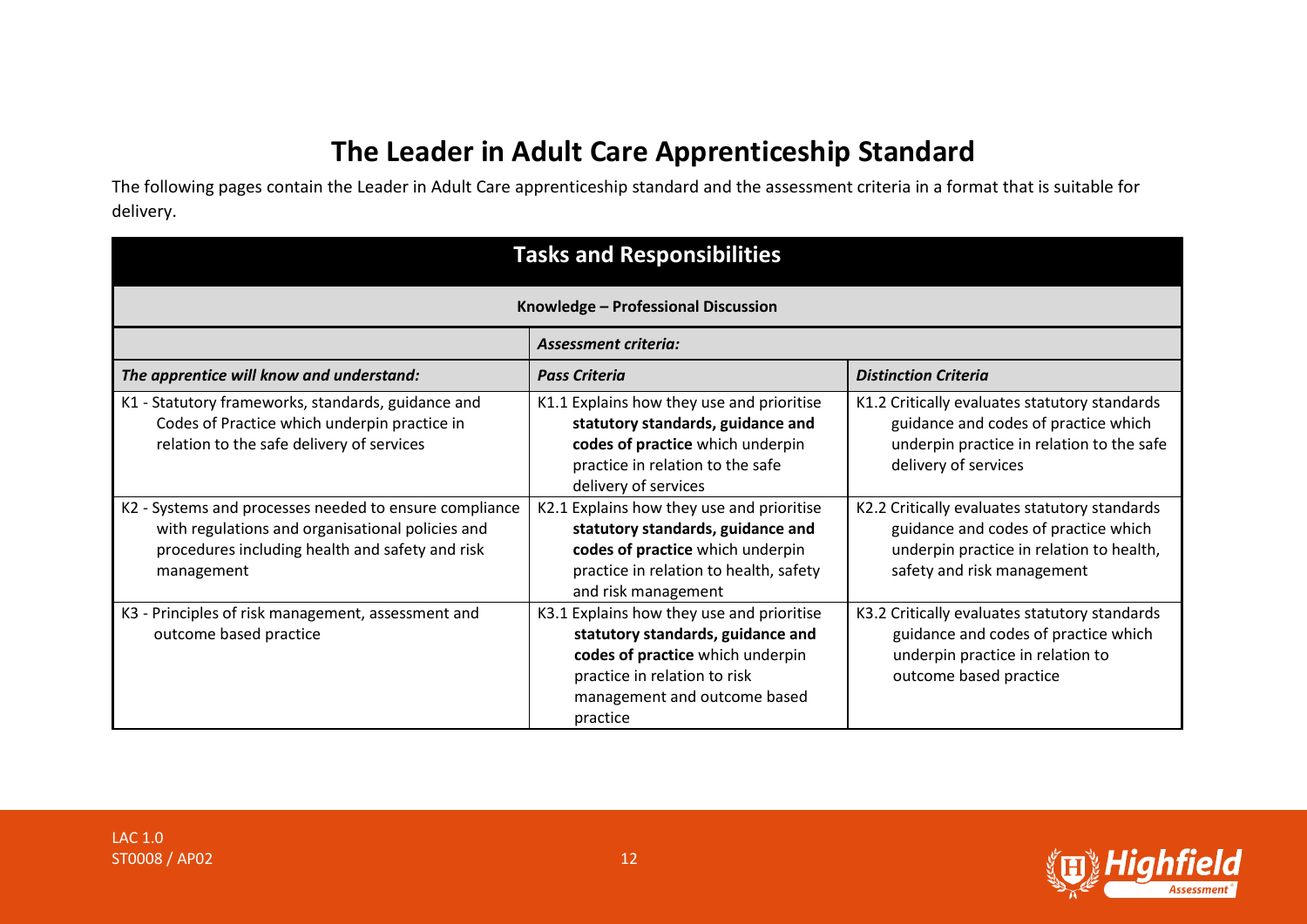| K4 - Principles and underpinning theories of change<br>management including approaches, tools and<br>techniques that support the change process | K4.1 Describe the change management<br>theories, processes and tools used                                                                                                   | K4.2 Evaluates the outcome of the change<br>management approaches used and the<br>effectiveness of the techniques<br>implemented                                                      |
|-------------------------------------------------------------------------------------------------------------------------------------------------|-----------------------------------------------------------------------------------------------------------------------------------------------------------------------------|---------------------------------------------------------------------------------------------------------------------------------------------------------------------------------------|
| K5 - Legislative and regulatory frameworks which inform<br>quality standards                                                                    | K5.1 Explains how they use and prioritise<br>statutory standards, guidance and<br>codes of practice which underpin<br>practice in relation to quality<br>standards          | K5.2 Critically evaluates statutory standards<br>guidance and codes of practice which<br>underpin practice in relation to quality<br>standards                                        |
| K6 - Theories and models that underpin performance and<br>appraisal including disciplinary procedures                                           | K6.1 Explain theories and models that<br>underpin performance and appraisal<br>including disciplinary procedures                                                            | K6.2 Evaluates relevant underpinning<br>theories and models around<br>performance management and how<br>these have been applied (application<br>may include disciplinary procedures). |
|                                                                                                                                                 |                                                                                                                                                                             |                                                                                                                                                                                       |
|                                                                                                                                                 | <b>Skills - Observation of Leadership</b>                                                                                                                                   |                                                                                                                                                                                       |
|                                                                                                                                                 | <b>Assessment criteria</b>                                                                                                                                                  |                                                                                                                                                                                       |
| The apprentice will:                                                                                                                            | <b>Pass Criteria</b>                                                                                                                                                        | <b>Distinction Criteria</b>                                                                                                                                                           |
| S1 - Develop and apply systems and processes needed to<br>ensure compliance with regulations and<br>organisational policies and procedures      | S1.1 Formulates fit for purpose systems<br>and processes, efficiently ensuring<br>that compliance with regulations and<br>organisational policies and<br>procedures are met |                                                                                                                                                                                       |

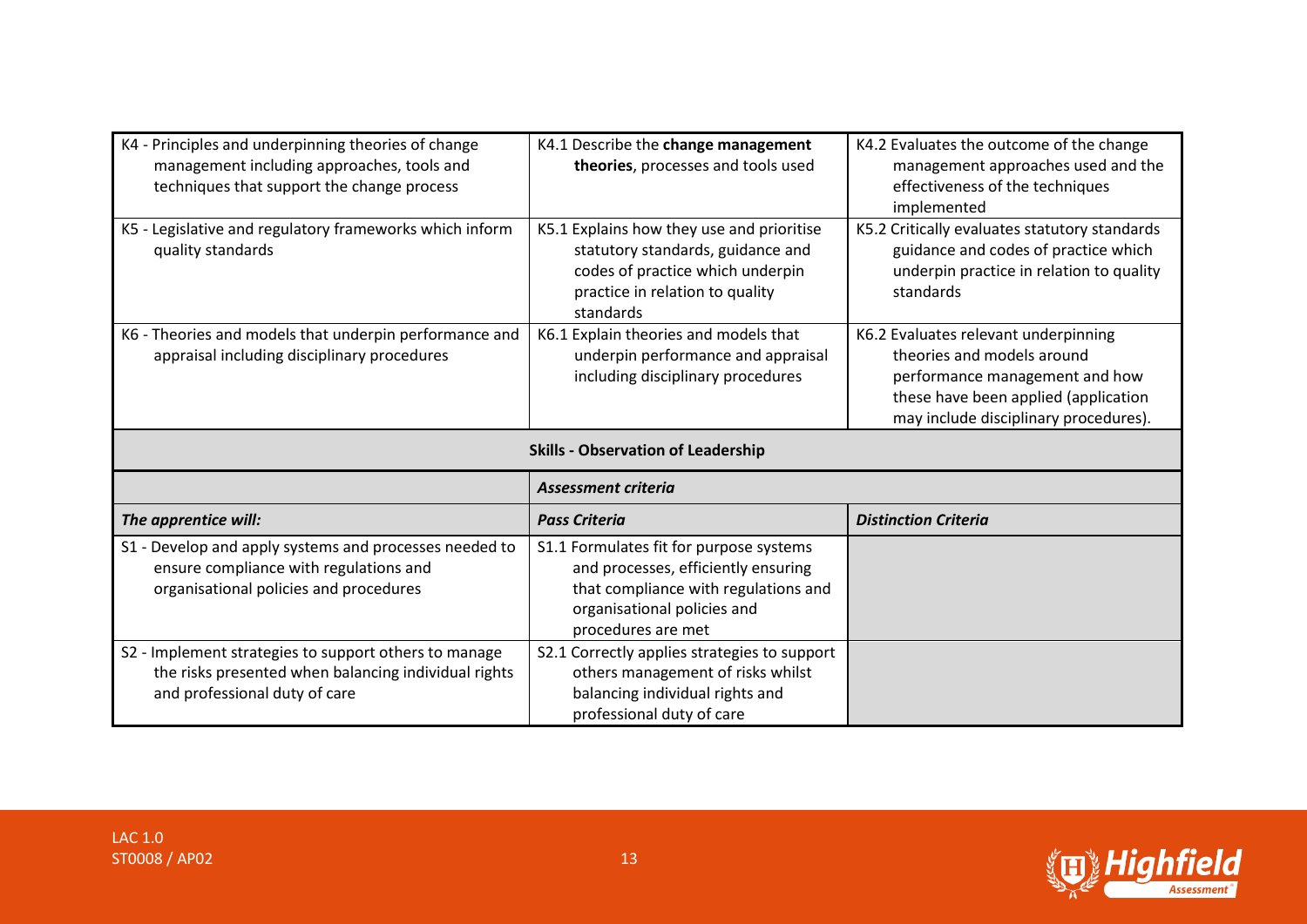| S3 - Develop and apply systems and processes that        | S3.1 Formulates fit for purpose systems   |  |
|----------------------------------------------------------|-------------------------------------------|--|
| monitor and sustain quality of the service, including    | and processes efficiently ensuring        |  |
| assessments, care plans and service delivery             | that a personalised, strength-based       |  |
|                                                          | approach is utilised across the service   |  |
| S4 - Lead and support others to work in a person centred | S4.1 Correctly applies strategies to lead |  |
| way and to ensure active participation which             | and support others i.e. work in a         |  |
| enhances the well-being and quality of life of           | person centred way, whilst                |  |
| individuals                                              | encouraging active participation          |  |
|                                                          | which enhances the well-being and         |  |
|                                                          | quality of life of individuals            |  |
| S5 - Encourage and enable both staff and people who      | S5.1 Demonstrates that leadership models  |  |
| access care and support to be involved in the co-        | have been referenced in their             |  |
| production of how the service operates                   | approach to co-production when            |  |
|                                                          | encouraging and enabling the team         |  |
|                                                          | and people who access services            |  |
| S6 - Manage all resources in delivering complex care and | S6.1 Demonstrates all resources are       |  |
| support efficiently and effectively                      | delivered and managed in an efficient     |  |
|                                                          | and effective manner                      |  |
|                                                          |                                           |  |
|                                                          |                                           |  |

#### **Amplification and Guidance**

### o **Regulations** can include:

- o Health and Social Care Act 2012
- o Care Act 2014
- o CQC: Health and Social Care Act 2008 (Regulated Activities) Regulations 2014
- o Fundamental Standard
- o Care Quality Commission (Registration) Regulations 2009

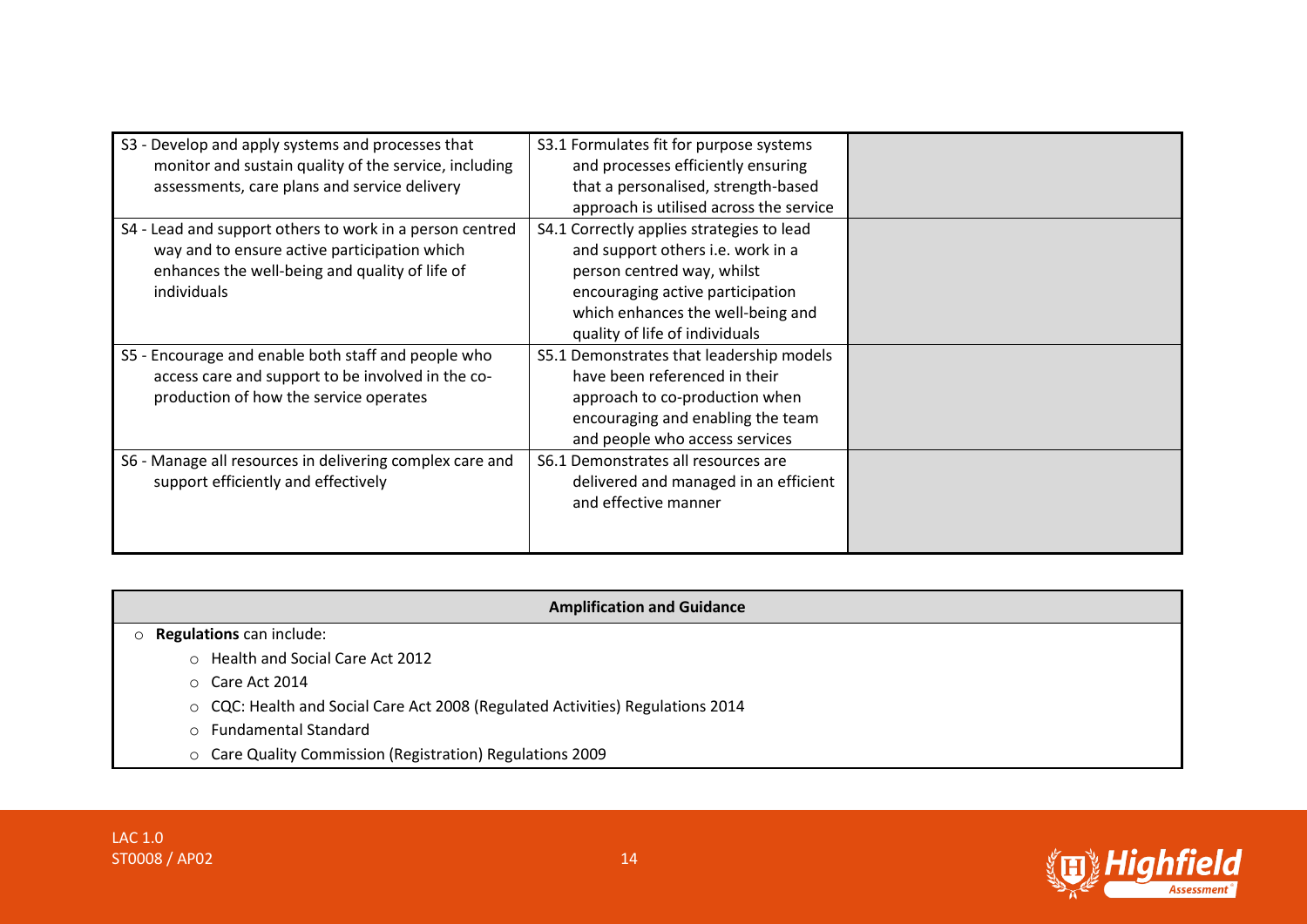#### o **Statutory standards, guidance and codes of practice** can include:

- o Health and Social Care Act 2012
- o Care Act 2014
- o CQC: Health and Social Care Act 2008 (Regulated Activities) Regulations 2014 Fundamental Standard
- o Care Quality Commission (Registration) Regulations 2009
- o Skills for Care Code of Conduct for Healthcare Support Workers and Adult Social Care Workers in England

#### o **Leadership models** can include:

- o Transactional leadership
- o Transformational leadership

#### o **Change management theories**

- o Lewin's Change Management Model
- o McKinsey 7 S Model
- o Nudge Theory
- o The ADKAR Change Management Model
- o Kubler-Ross Change Curve
- o Bridges' Transition Model
- o Satir Change Model
- o Kotter's Theory
- o Maurer 3 Levels of Resistance and Change Model
- o Deming Cycle (PDCA)



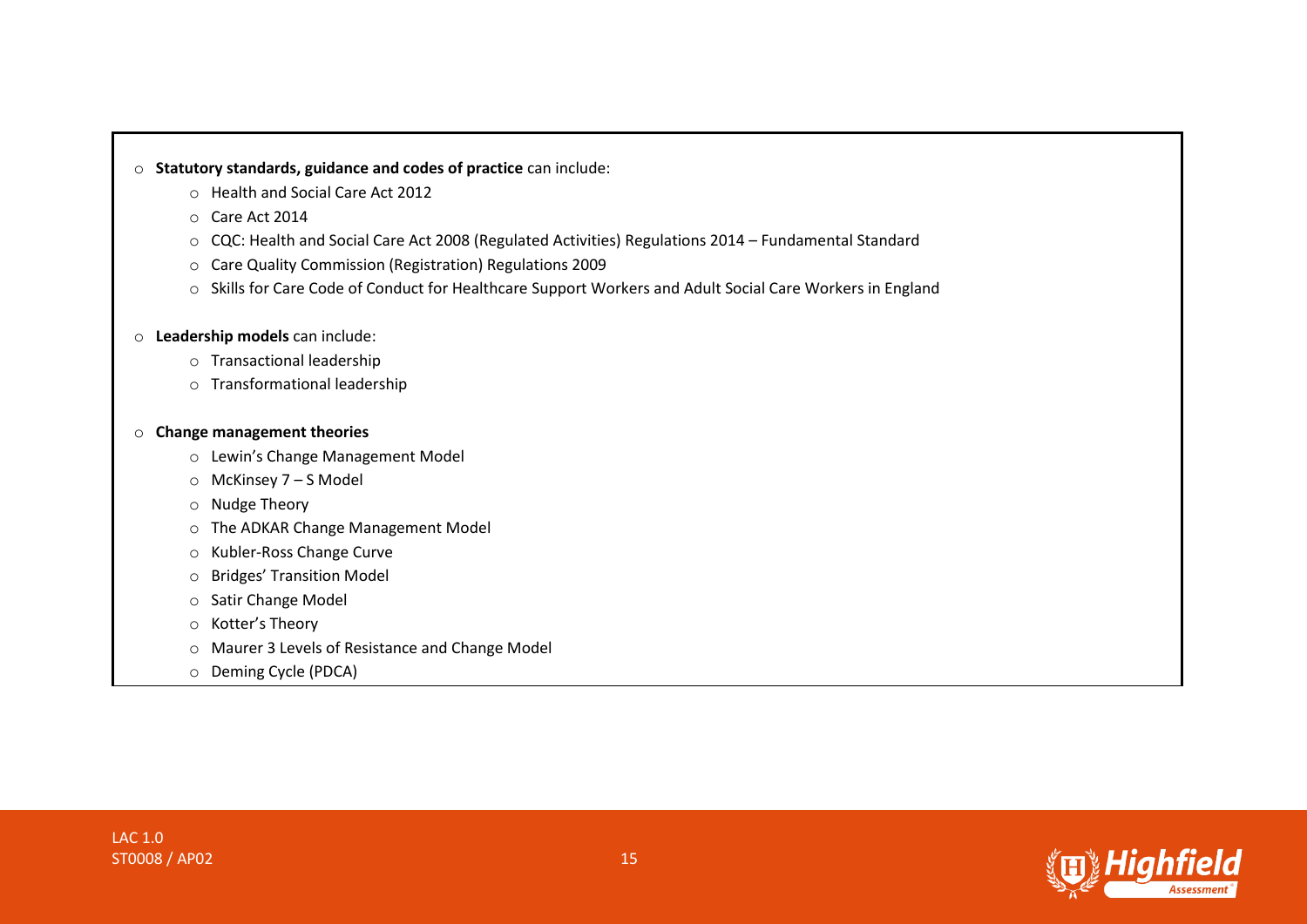| <b>Dignity and human rights</b>                                                                                                                                                                        |                                                                                                                                                                 |                                                                                                                                                                                                                                                             |  |
|--------------------------------------------------------------------------------------------------------------------------------------------------------------------------------------------------------|-----------------------------------------------------------------------------------------------------------------------------------------------------------------|-------------------------------------------------------------------------------------------------------------------------------------------------------------------------------------------------------------------------------------------------------------|--|
| Knowledge - Professional Discussion                                                                                                                                                                    |                                                                                                                                                                 |                                                                                                                                                                                                                                                             |  |
| <b>Assessment criteria:</b>                                                                                                                                                                            |                                                                                                                                                                 |                                                                                                                                                                                                                                                             |  |
| The apprentice will know and understand:                                                                                                                                                               | <b>Pass Criteria</b>                                                                                                                                            | <b>Distinction Criteria</b>                                                                                                                                                                                                                                 |  |
| K7 - Legislation and policy initiatives on the promotion of diversity,<br>equality and inclusion in services they lead                                                                                 | K7.1 Describes legislative<br>requirements and policy<br>initiatives on diversity, equality<br>and inclusion illustrating their<br>relevance to their workplace | K7.2 Analyses legislative requirements<br>and policy initiatives about<br>diversity, equality and inclusion,<br>evaluating their practices against<br>such legislation and policy to<br>ensure dignity and human rights<br>are promoted in their workplace. |  |
|                                                                                                                                                                                                        | <b>Skills - Observation of Leadership</b>                                                                                                                       |                                                                                                                                                                                                                                                             |  |
|                                                                                                                                                                                                        | <b>Assessment criteria</b>                                                                                                                                      |                                                                                                                                                                                                                                                             |  |
| The apprentice will:                                                                                                                                                                                   | <b>Pass Criteria</b>                                                                                                                                            | <b>Distinction Criteria</b>                                                                                                                                                                                                                                 |  |
| S7 - Develop and lead implementation of organisational practices to<br>create and sustain a culture that actively champions dignity and<br>respects diversity, inclusion and fairness in the workplace | S7.1 Leads practices, clearly aligned to<br>diversity, equality and inclusion<br>legislation and policy                                                         |                                                                                                                                                                                                                                                             |  |
| S8 - Develop and lead a culture that values courage in working in ways<br>that may challenge workers' own cultural and belief systems                                                                  | S8.1 Promotes a culture of dignity and<br>respect, and where others are<br>able to work in ways that may<br>challenge their own beliefs.                        |                                                                                                                                                                                                                                                             |  |

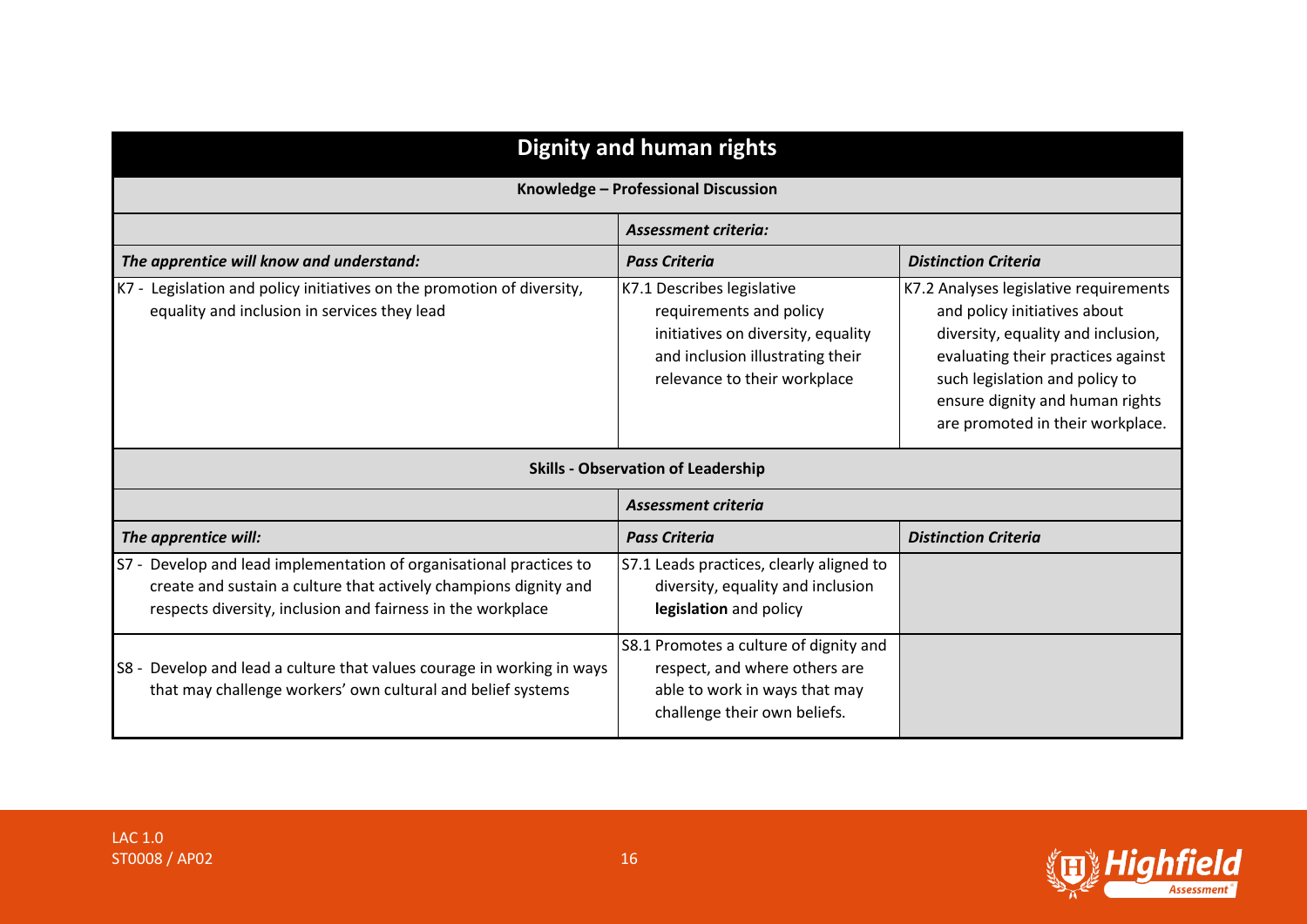### **Amplification and Guidance**

- o **Legislation** must include:
	- o The Equality Act 2010
	- o Human Rights Act 1998

| <b>Communication</b>                                                                        |                                                                                                                                                                                          |                                                                                                                   |  |
|---------------------------------------------------------------------------------------------|------------------------------------------------------------------------------------------------------------------------------------------------------------------------------------------|-------------------------------------------------------------------------------------------------------------------|--|
| Knowledge - Professional Discussion                                                         |                                                                                                                                                                                          |                                                                                                                   |  |
| <b>Assessment criteria:</b>                                                                 |                                                                                                                                                                                          |                                                                                                                   |  |
| The apprentice will know and understand:                                                    | <b>Pass Criteria</b>                                                                                                                                                                     | <b>Distinction Criteria</b>                                                                                       |  |
| K8 - Legal and ethical frameworks in relation to confidentiality and<br>sharing information | K8.1 Explain legal and ethical<br>frameworks relating to<br>confidentiality and information<br>sharing to devise. Implement<br>processes to record information<br>effectively and safely | K8.2 Analyse how legal and ethical<br>frameworks have been applied<br>and further evaluate their<br>effectiveness |  |
| Range of tools and strategies to enhance communication<br>K9 -<br>including technology      | K9.1 Explains a range of<br>communication enhancing tools<br>and strategies, including<br>technologies                                                                                   | K9.2 Appraises how effective<br>communication strategies are<br>throughout the organisation                       |  |
|                                                                                             | <b>Skills - Professional Discussion</b>                                                                                                                                                  |                                                                                                                   |  |
|                                                                                             | <b>Assessment criteria</b>                                                                                                                                                               |                                                                                                                   |  |

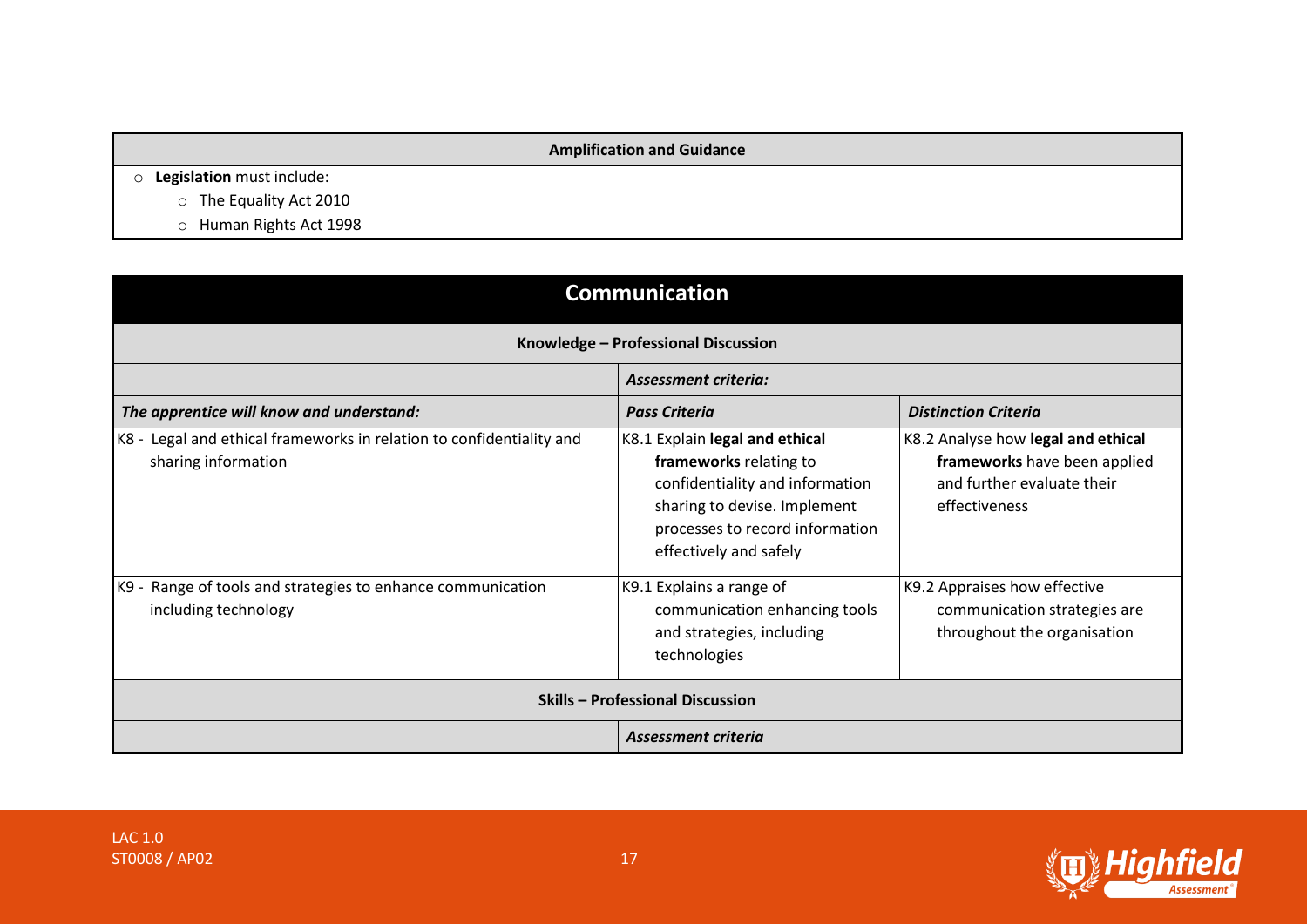| The apprentice will:                                                                                                                                                                      | <b>Pass Criteria</b>                                                                                                                                                                                                                  | <b>Distinction Criteria</b>                                                                                                                                                                                          |  |  |
|-------------------------------------------------------------------------------------------------------------------------------------------------------------------------------------------|---------------------------------------------------------------------------------------------------------------------------------------------------------------------------------------------------------------------------------------|----------------------------------------------------------------------------------------------------------------------------------------------------------------------------------------------------------------------|--|--|
| S9 - Develop and implement organisational processes to ensure that<br>records and reports are written clearly and concisely and to<br>keep information safe and preserve confidentiality  | S9.1 Explain organisational processes<br>have been developed and<br>implemented in relation to<br>recording, reporting and<br>confidentiality                                                                                         | S9.2 Analyse how processes to record<br>and communicate have been<br>applied. Further evaluates their<br>effectiveness in communicating<br>concisely, keeping information<br>safe and preserving<br>confidentiality. |  |  |
|                                                                                                                                                                                           | <b>Skills - Observation of Leadership</b>                                                                                                                                                                                             |                                                                                                                                                                                                                      |  |  |
|                                                                                                                                                                                           | Assessment criteria                                                                                                                                                                                                                   |                                                                                                                                                                                                                      |  |  |
| The apprentice will:                                                                                                                                                                      | <b>Pass Criteria</b>                                                                                                                                                                                                                  | <b>Distinction Criteria</b>                                                                                                                                                                                          |  |  |
| S10 - Translate policy and guidance into understandable information<br>for a range of audiences including people who access care and<br>support, carers and families and other colleagues | S10.1 Develops communications that<br>break down policy and<br>guidance to communicate key<br>messages with a range of<br>audiences for example: people<br>who access care and support,<br>carer and families and other<br>colleagues |                                                                                                                                                                                                                      |  |  |

|                                            | <b>Amplification and Guidance</b> |
|--------------------------------------------|-----------------------------------|
| o legal and ethical frameworks to include: |                                   |
| Data Protection Act 2018                   |                                   |

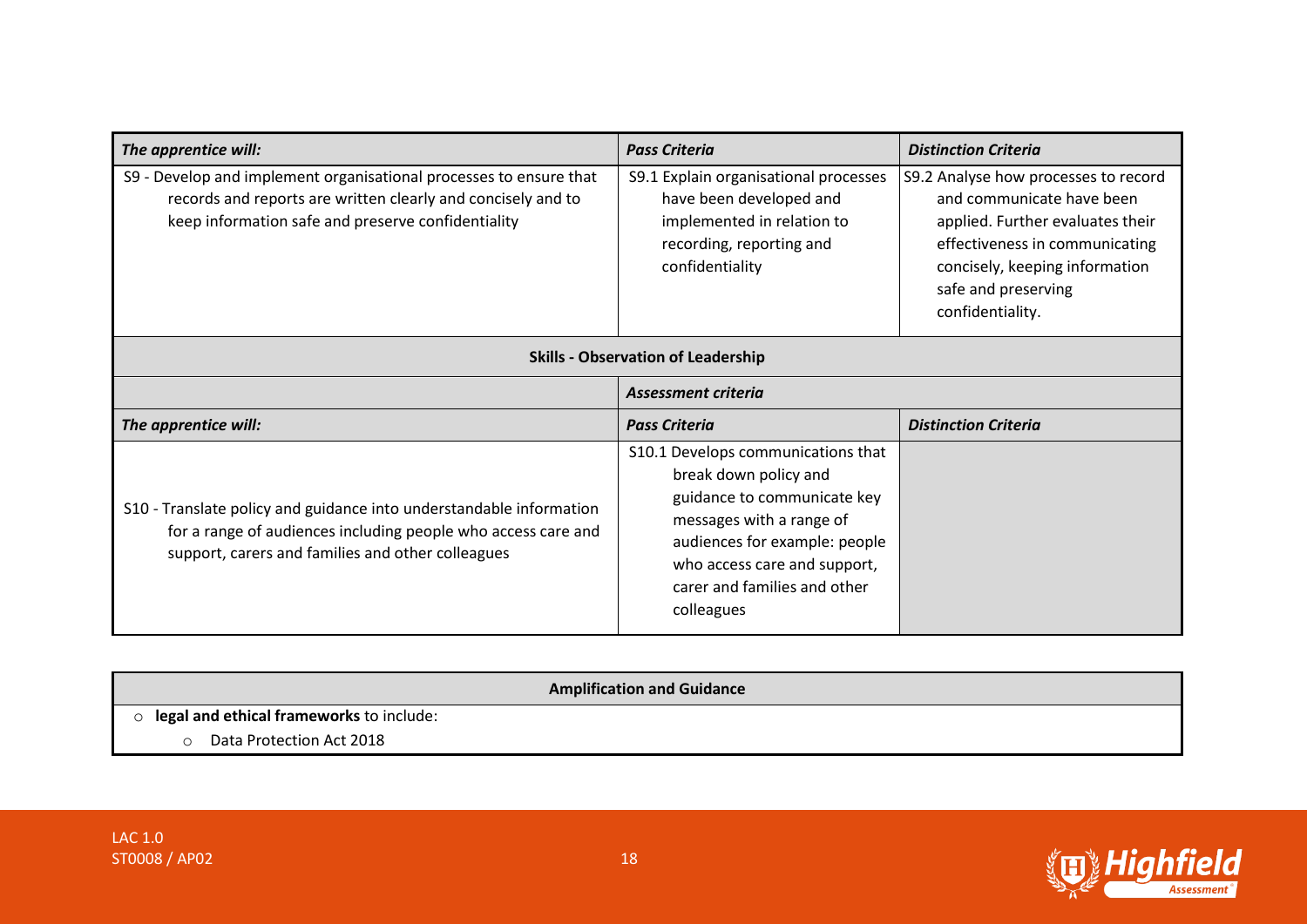- o General Data Protection Regulation 2018
- o Skills for Care Code of Conduct for Healthcare Support Workers and Adult Social Care Workers in England

| <b>Safeguarding</b>                                                                                                                                                                                                                  |                                                                                                                                                                                                                                                                                                                                                                                                                        |                                                                                                                                                                                                                                                                                                                                                                                                                                                          |  |
|--------------------------------------------------------------------------------------------------------------------------------------------------------------------------------------------------------------------------------------|------------------------------------------------------------------------------------------------------------------------------------------------------------------------------------------------------------------------------------------------------------------------------------------------------------------------------------------------------------------------------------------------------------------------|----------------------------------------------------------------------------------------------------------------------------------------------------------------------------------------------------------------------------------------------------------------------------------------------------------------------------------------------------------------------------------------------------------------------------------------------------------|--|
| Knowledge - Professional Discussion                                                                                                                                                                                                  |                                                                                                                                                                                                                                                                                                                                                                                                                        |                                                                                                                                                                                                                                                                                                                                                                                                                                                          |  |
| <b>Assessment criteria:</b>                                                                                                                                                                                                          |                                                                                                                                                                                                                                                                                                                                                                                                                        |                                                                                                                                                                                                                                                                                                                                                                                                                                                          |  |
| The apprentice will know and understand:                                                                                                                                                                                             | <b>Pass Criteria</b>                                                                                                                                                                                                                                                                                                                                                                                                   | <b>Distinction Criteria</b>                                                                                                                                                                                                                                                                                                                                                                                                                              |  |
| K10 - Legislation, national and local solutions for the safeguarding of<br>adults and children including reporting requirements<br>K11 - The elements needed to create a culture that supports<br>whistleblowing in the organisation | K10.1 Explains safeguarding principles<br>across all legislative and local<br>and national requirements<br>K11.1 Explains how they ensure that<br>staff are trained and supported<br>on how to recognise and<br>respond to potential signs of<br>abuse and or unsafe practices<br>including the culture of<br>whistleblowing. This should<br>include reporting requirements<br>relating to both adults and<br>children | K10.2/11.2 and S11.2 Evaluates<br>safeguarding planning processes<br>which incorporates effective staff<br>training. Modelling recognising and<br>responding to potential signs of abuse<br>and/or unsafe practices, including the<br>culture of whistleblowing. This should<br>include reporting requirements<br>relating to both adults and children. *<br>*(This distinction criterion for S11,<br>K10 and K11 need only to be<br>demonstrated once). |  |

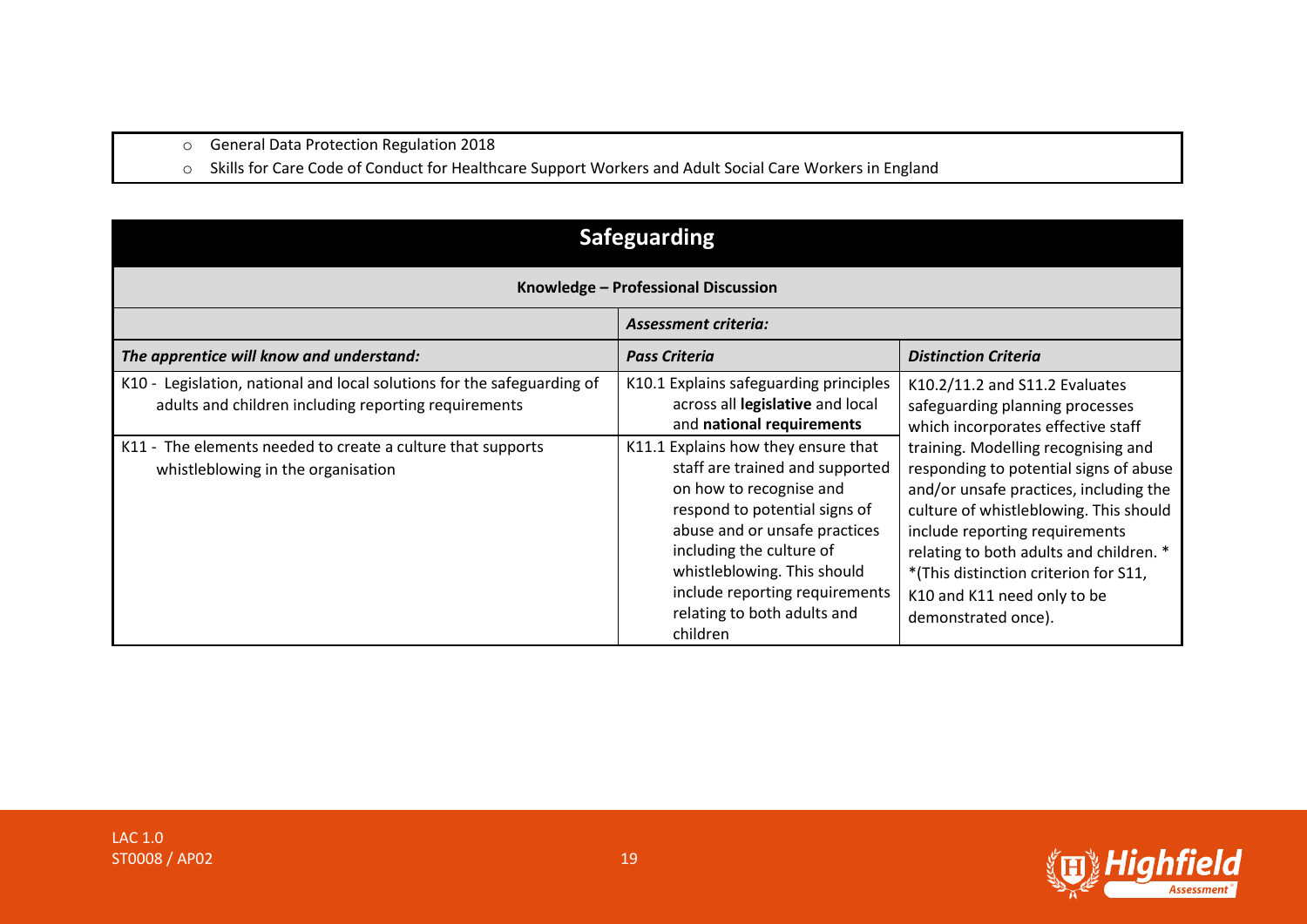| <b>Skills - Professional Discussion</b>                                                                                                                                                                             |                                                                                                                                                  |                             |  |
|---------------------------------------------------------------------------------------------------------------------------------------------------------------------------------------------------------------------|--------------------------------------------------------------------------------------------------------------------------------------------------|-----------------------------|--|
| Assessment criteria                                                                                                                                                                                                 |                                                                                                                                                  |                             |  |
| The apprentice will:                                                                                                                                                                                                | <b>Pass Criteria</b>                                                                                                                             | <b>Distinction Criteria</b> |  |
| S11 - Implement systems to train and support work colleagues to<br>enable them to recognise and respond to potential signs of<br>abuse and or unsafe practices, following organisational policies<br>and procedures | S11.1 Explains safeguarding<br>principles across all<br>organisational policies and<br>procedures                                                |                             |  |
| S12 - Monitor and evaluate the effectiveness of organisational<br>policies, systems and processes for safeguarding                                                                                                  | S12.1 Evaluates the effectiveness of<br>safeguarding which is firmly<br>embedded across all<br>organisational policies, systems<br>and processes |                             |  |

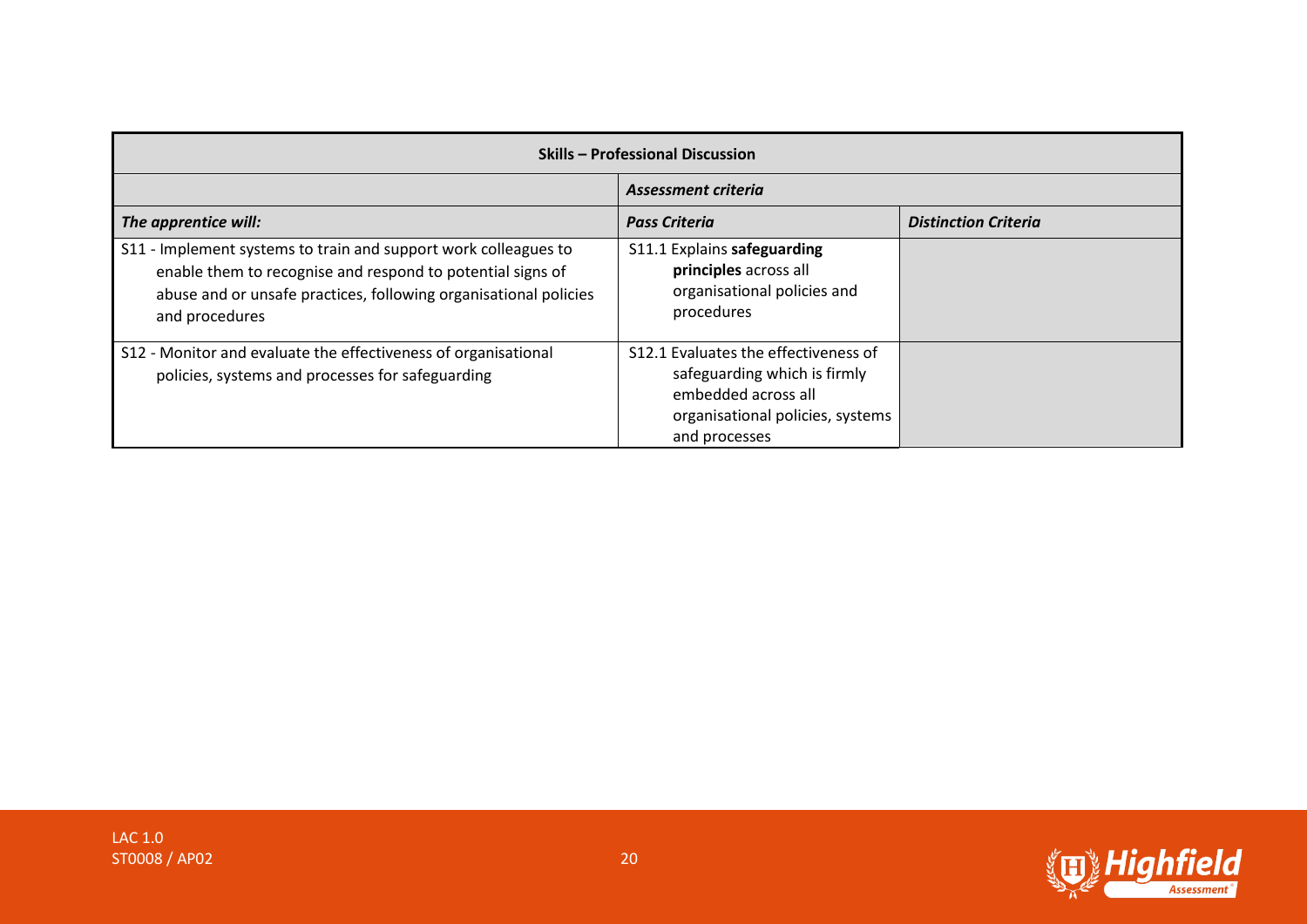| <b>Amplification and Guidance</b>                                                      |  |  |
|----------------------------------------------------------------------------------------|--|--|
| Legislative and national requirements may include:<br>$\circ$                          |  |  |
| The Care Act 2014<br>$\circ$                                                           |  |  |
| Sexual Offences Act 2003<br>$\circ$                                                    |  |  |
| Safeguarding Vulnerable Groups Act 2006 and the Protection of Freedoms Bill<br>$\circ$ |  |  |
| Public Interest Disclosure Act 1998<br>$\circ$                                         |  |  |
| Safeguarding Principles to include:<br>$\circ$                                         |  |  |
| Empowerment<br>$\circ$                                                                 |  |  |
| Prevention<br>$\circ$                                                                  |  |  |
| Proportionality<br>$\circ$                                                             |  |  |
| Protection<br>$\circ$                                                                  |  |  |
| Partnership<br>$\circ$                                                                 |  |  |
| Accountability<br>$\circ$                                                              |  |  |

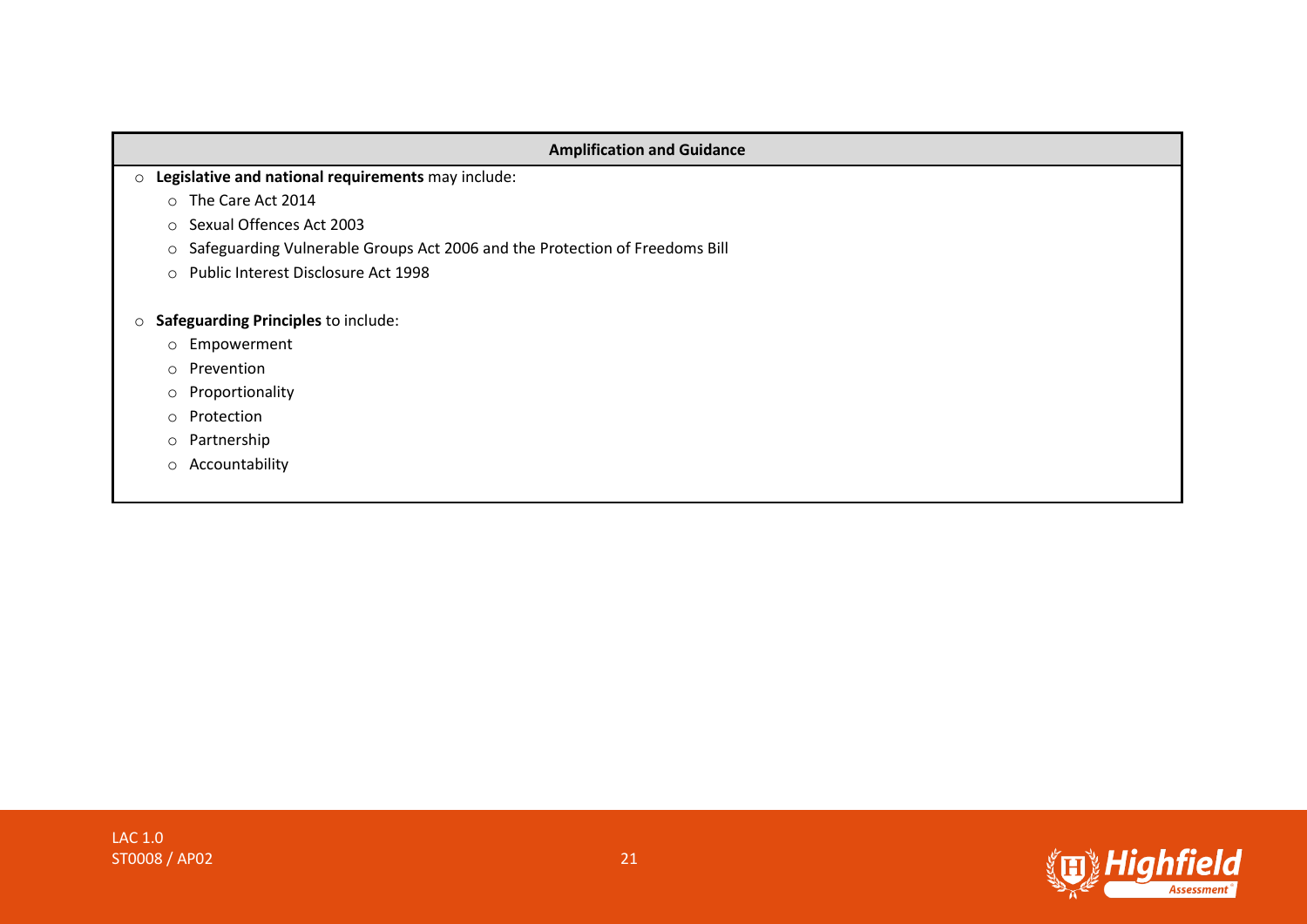| <b>Health and wellbeing</b>                                                                                                                                                                                                      |                                                                                                                                            |                                                                                                                                                                                                                                            |
|----------------------------------------------------------------------------------------------------------------------------------------------------------------------------------------------------------------------------------|--------------------------------------------------------------------------------------------------------------------------------------------|--------------------------------------------------------------------------------------------------------------------------------------------------------------------------------------------------------------------------------------------|
| Knowledge - Observation of Leadership                                                                                                                                                                                            |                                                                                                                                            |                                                                                                                                                                                                                                            |
|                                                                                                                                                                                                                                  | <b>Assessment criteria:</b>                                                                                                                |                                                                                                                                                                                                                                            |
| The apprentice will know and understand:                                                                                                                                                                                         | <b>Pass Criteria</b>                                                                                                                       | <b>Distinction Criteria</b>                                                                                                                                                                                                                |
| K12 - Models of monitoring, reporting and responding to changes in<br>health and wellbeing                                                                                                                                       | K12.1 Identifies and applies relevant<br>models of monitoring, reporting and<br>responding to changes in health and<br>wellbeing           |                                                                                                                                                                                                                                            |
| <b>Skills - Professional Discussion</b>                                                                                                                                                                                          |                                                                                                                                            |                                                                                                                                                                                                                                            |
|                                                                                                                                                                                                                                  | Assessment criteria                                                                                                                        |                                                                                                                                                                                                                                            |
| The apprentice will:                                                                                                                                                                                                             | <b>Pass Criteria</b>                                                                                                                       | <b>Distinction Criteria</b>                                                                                                                                                                                                                |
| S13 - Lead the implementation of policies, procedures and practices<br>to manage health, safety and risk to individuals and others in<br>health and social care to ensure compliance with legislation,<br>standards and guidance | S13.1 Explains how to remain<br>compliant with legislation, standards<br>and guidance in relation to health,<br>safety and risk management | S13.2 Analyses evidence from the<br>evaluation of health and well-being to<br>make improvements to ensure<br>policies, procedures and practices<br>have a significant, positive impact on<br>compliance, standards and guidance            |
| S14 - Implement health and safety and risk management policies,<br>procedures and practices to create a culture that values health<br>and well-being in the organisation                                                         | S14.1 Explains how they monitor,<br>evaluate and improve health and<br>well-being policies and practices                                   | S14.2 Analyses evidence from the<br>evaluation of health and well-being to<br>make improvements to ensure<br>policies, procedures and practices<br>have a significant, positive impact on<br>culture that values health and well-<br>being |

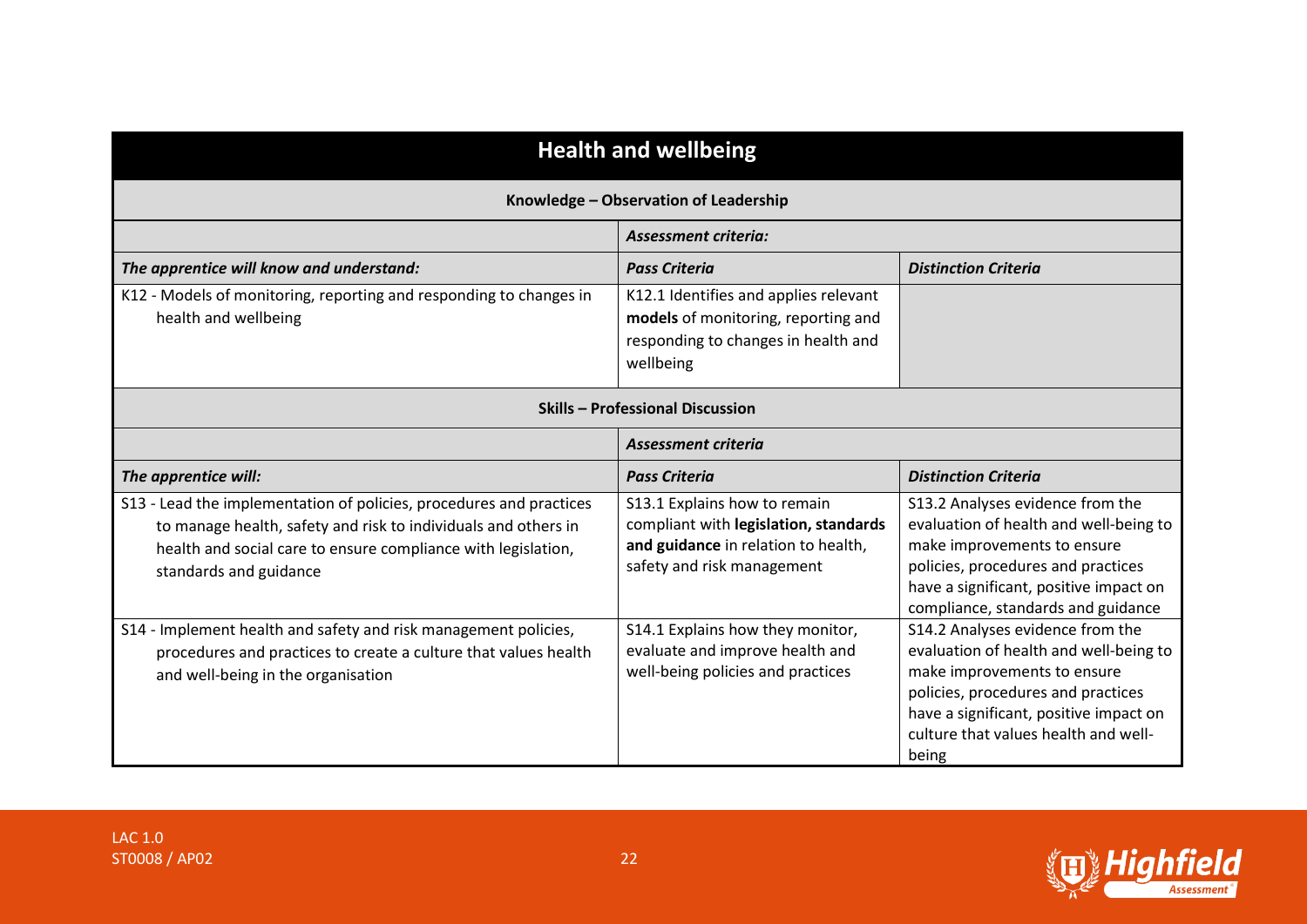| S15 - Monitor, evaluate and improve health, safety and risk<br>management policies and practices in the service | S15.1 Explains how they monitor,<br>evaluate and improve health, safety<br>and risk management practices | S15.2 Analyses evidence from the<br>evaluation of health, safety and risk<br>management practices to make<br>improvements to ensure policies,<br>procedures and practices have a<br>significant, positive impact on culture<br>that values health and well-being |
|-----------------------------------------------------------------------------------------------------------------|----------------------------------------------------------------------------------------------------------|------------------------------------------------------------------------------------------------------------------------------------------------------------------------------------------------------------------------------------------------------------------|
|-----------------------------------------------------------------------------------------------------------------|----------------------------------------------------------------------------------------------------------|------------------------------------------------------------------------------------------------------------------------------------------------------------------------------------------------------------------------------------------------------------------|

| <b>Amplification and Guidance</b>                                                       |  |  |  |
|-----------------------------------------------------------------------------------------|--|--|--|
| Models may include:<br>$\circ$                                                          |  |  |  |
| Measures of health status<br>$\circ$                                                    |  |  |  |
| • Physiological measurements                                                            |  |  |  |
| Assessment of symptoms                                                                  |  |  |  |
| ■ Co-morbidity                                                                          |  |  |  |
| Psychometric criteria<br>$\circ$                                                        |  |  |  |
| $\blacksquare$ Katz ADL                                                                 |  |  |  |
| - Lawton-Brody IADL                                                                     |  |  |  |
| Geriatric Depression Scale.                                                             |  |  |  |
| Cornell Scale for Depression in Dementia (CSDD)                                         |  |  |  |
| Patient Health questionnaire (PHQ-9)                                                    |  |  |  |
| Oxford hip score                                                                        |  |  |  |
| Legislation, standards and guidance:<br>$\circ$                                         |  |  |  |
| Health and Social Care Act 2012<br>$\circ$                                              |  |  |  |
| Care Act 2014<br>$\circ$                                                                |  |  |  |
| CQC: Health and Social Care Act 2008 (Regulated Activities) Regulations 2014<br>$\circ$ |  |  |  |
| ■ Fundamental Standards                                                                 |  |  |  |

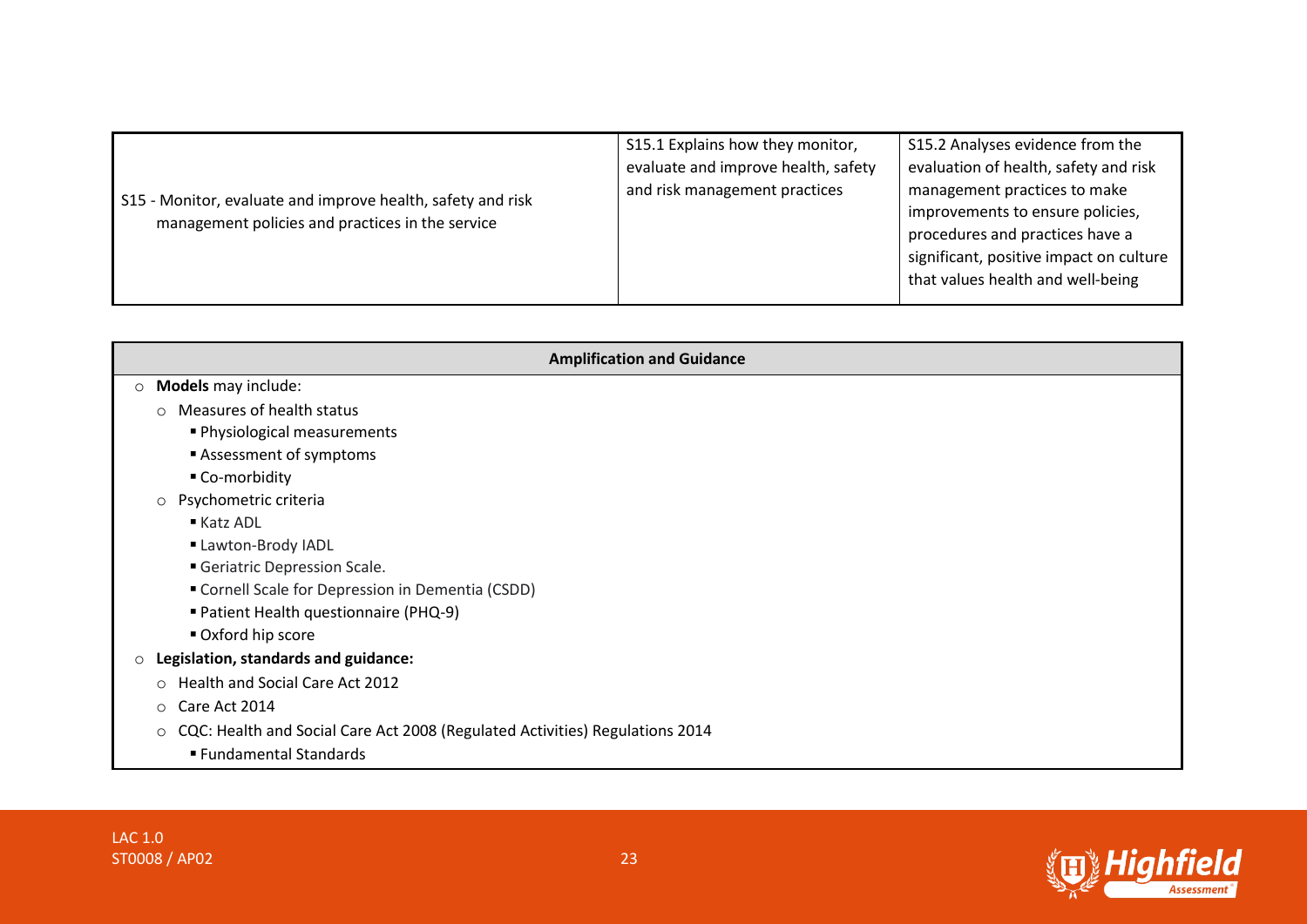o Care Quality Commission (Registration) Regulations 2009

o Skills for Care Code of Conduct for Healthcare Support Workers and Adult Social Care Workers in England

| <b>Professional Development</b>                                                                                                                                   |                                                                                                                                        |                                                                                                                                                                       |
|-------------------------------------------------------------------------------------------------------------------------------------------------------------------|----------------------------------------------------------------------------------------------------------------------------------------|-----------------------------------------------------------------------------------------------------------------------------------------------------------------------|
| Knowledge - Professional Discussion                                                                                                                               |                                                                                                                                        |                                                                                                                                                                       |
| <b>Assessment criteria:</b>                                                                                                                                       |                                                                                                                                        |                                                                                                                                                                       |
| The apprentice will know and understand:                                                                                                                          | <b>Pass Criteria</b>                                                                                                                   | <b>Distinction Criteria</b>                                                                                                                                           |
| K13 - Principles of professional development                                                                                                                      | K13.1 Explains principles of<br>professional development                                                                               | K13.2 Evaluates the impact of the<br>principles of professional<br>development                                                                                        |
| K14 - Goals and aspirations that support own professional<br>development and how to access available opportunities                                                | K14.1 Explains their professional goals<br>and aspirations and outlines the<br>available opportunities to support<br>their development | K14.2 Assesses appropriate<br>professional development<br>opportunities to meet professional<br>goals and clearly articulates the<br>rationale behind their decisions |
| K15 - Elements needed to create a culture that values learning,<br>professional development, reflective practice and evidence-<br>based practice                  | K15.1 Explains what is required to<br>create a culture that values<br>professional development and<br>reflective practice              | K15.2 Appraises a culture that<br>nurtures continuous professional<br>development                                                                                     |
| K16 - Systems and processes necessary to ensure professional<br>development opportunities are identified, planned, sourced,<br>evaluated and recorded for workers | K16.1 Describes the systems and<br>processes that are in place support<br>professional development<br>opportunities                    | K16.2 Evaluates current systems<br>implemented to support professional<br>development                                                                                 |

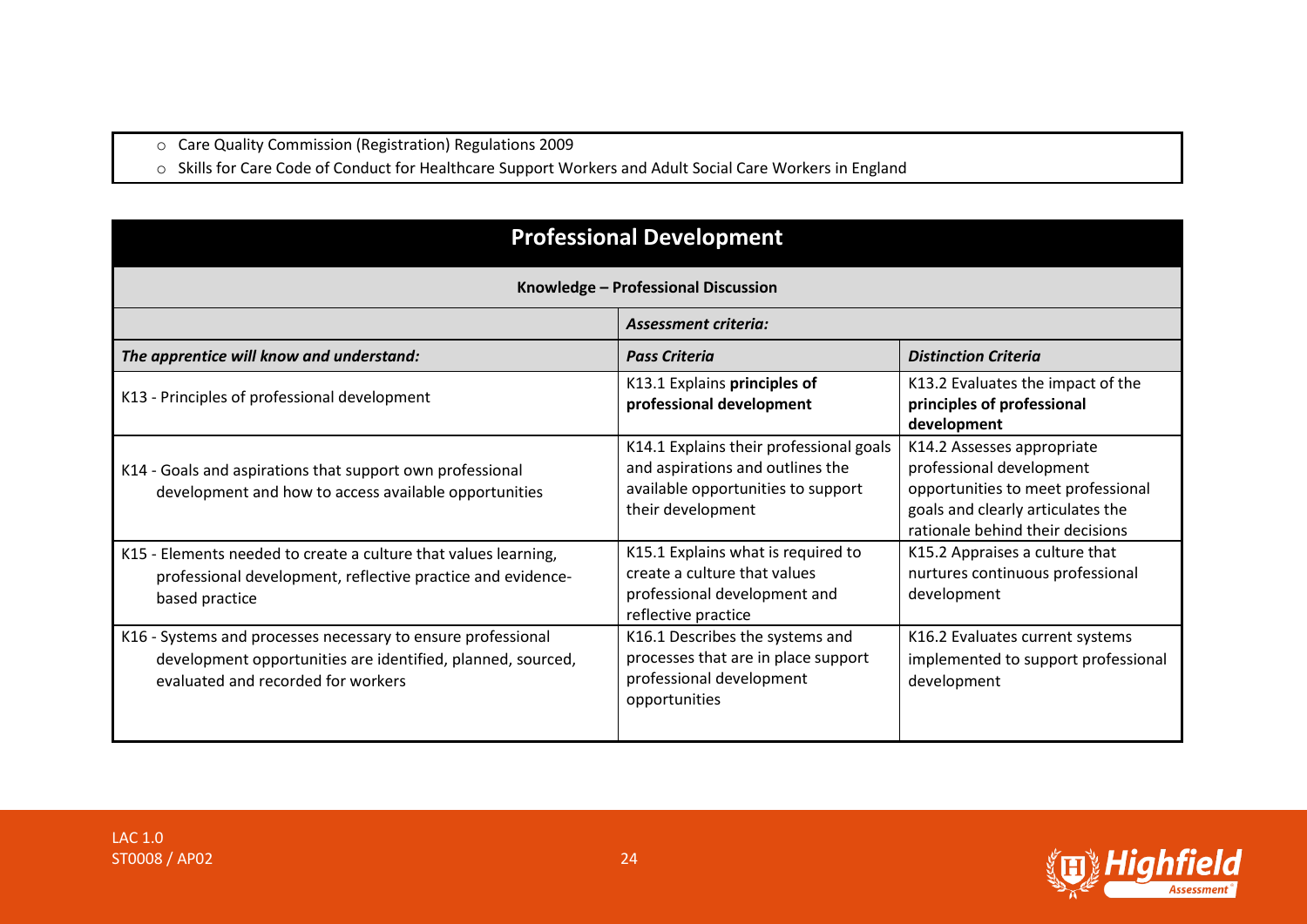| Skills - Professional Discussion                                                                                                                                    |                                                                                                                            |                                                                                                                                                    |
|---------------------------------------------------------------------------------------------------------------------------------------------------------------------|----------------------------------------------------------------------------------------------------------------------------|----------------------------------------------------------------------------------------------------------------------------------------------------|
|                                                                                                                                                                     | Assessment criteria                                                                                                        |                                                                                                                                                    |
| The apprentice will:                                                                                                                                                | <b>Pass Criteria</b>                                                                                                       | <b>Distinction Criteria</b>                                                                                                                        |
| S17 - Take initiative to research and disseminate current drivers in the<br>adult care landscape (assessed through leadership skills)*                              |                                                                                                                            |                                                                                                                                                    |
| S18 - Embed systems to improve performance of self and/or work<br>colleagues through supervision, reflective practice and learning<br>and development opportunities | S18.1 Explains the systems used to<br>demonstrate improvement of<br>performance of self and colleagues                     | S18.2 Explains how they maximise<br>systems and utilises learning and<br>development opportunities to<br>improve performance of self and<br>others |
|                                                                                                                                                                     | <b>Skills - Observation of Leadership</b>                                                                                  |                                                                                                                                                    |
|                                                                                                                                                                     | Assessment criteria                                                                                                        |                                                                                                                                                    |
| The apprentice will:                                                                                                                                                | <b>Pass Criteria</b>                                                                                                       | <b>Distinction Criteria</b>                                                                                                                        |
| S16 - Apply evaluated research and evidence-based practice in own<br>setting                                                                                        | S16.1 Applies the evidence-based<br>practice around current drivers in the<br>Adult Care landscape to their own<br>setting |                                                                                                                                                    |

\* please note S17 does not have grading criteria and will be assessed indirectly through leadership skills

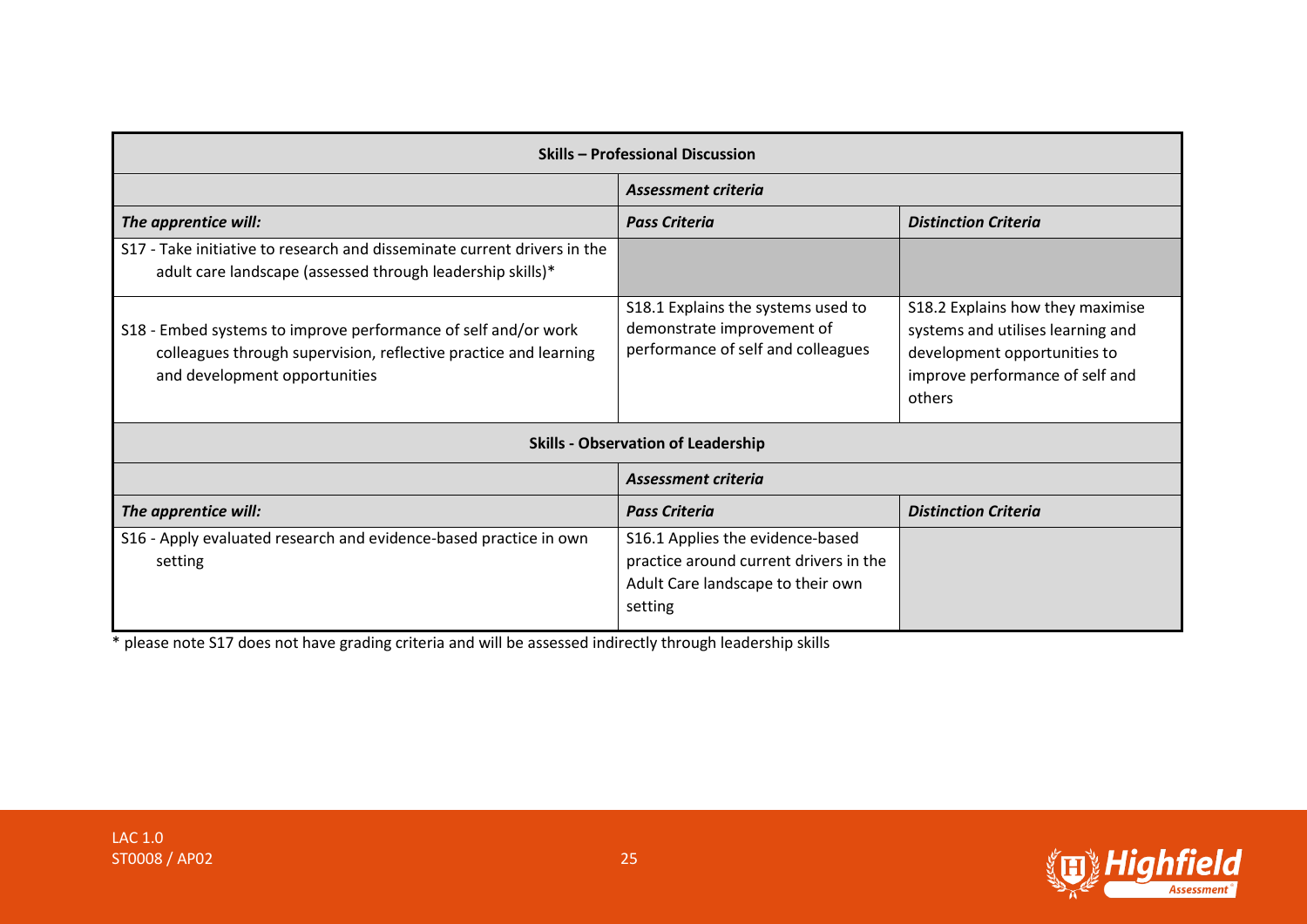#### **Amplification and Guidance**

#### o **principles of professional development**

- o each person's responsibility
- o benefit individuals
- o improve quality of service delivery
- o relevant to each person's area of practice

| Leadership                                                                         |                                                                                                               |                                                                                                                                   |
|------------------------------------------------------------------------------------|---------------------------------------------------------------------------------------------------------------|-----------------------------------------------------------------------------------------------------------------------------------|
| Knowledge - Professional Discussion                                                |                                                                                                               |                                                                                                                                   |
| <b>Assessment criteria:</b>                                                        |                                                                                                               |                                                                                                                                   |
| The apprentice will know and understand:                                           | <b>Pass Criteria</b>                                                                                          | <b>Distinction Criteria</b>                                                                                                       |
| K17 - Theories of management and leadership and their application to<br>adult care | K17.1 Identifies and explains theories<br>of management and leadership and<br>their application to adult care | K17.2 Critiques theories of<br>management and leadership and<br>their application to adult care                                   |
| K18 - Features of effective team performance                                       | K18.1 Identifies the knowledge of key<br>elements of effective team<br>performance                            | K18.2 Analyses and evaluates<br>individual team member performance<br>and uses this to implement<br>improvements in effectiveness |

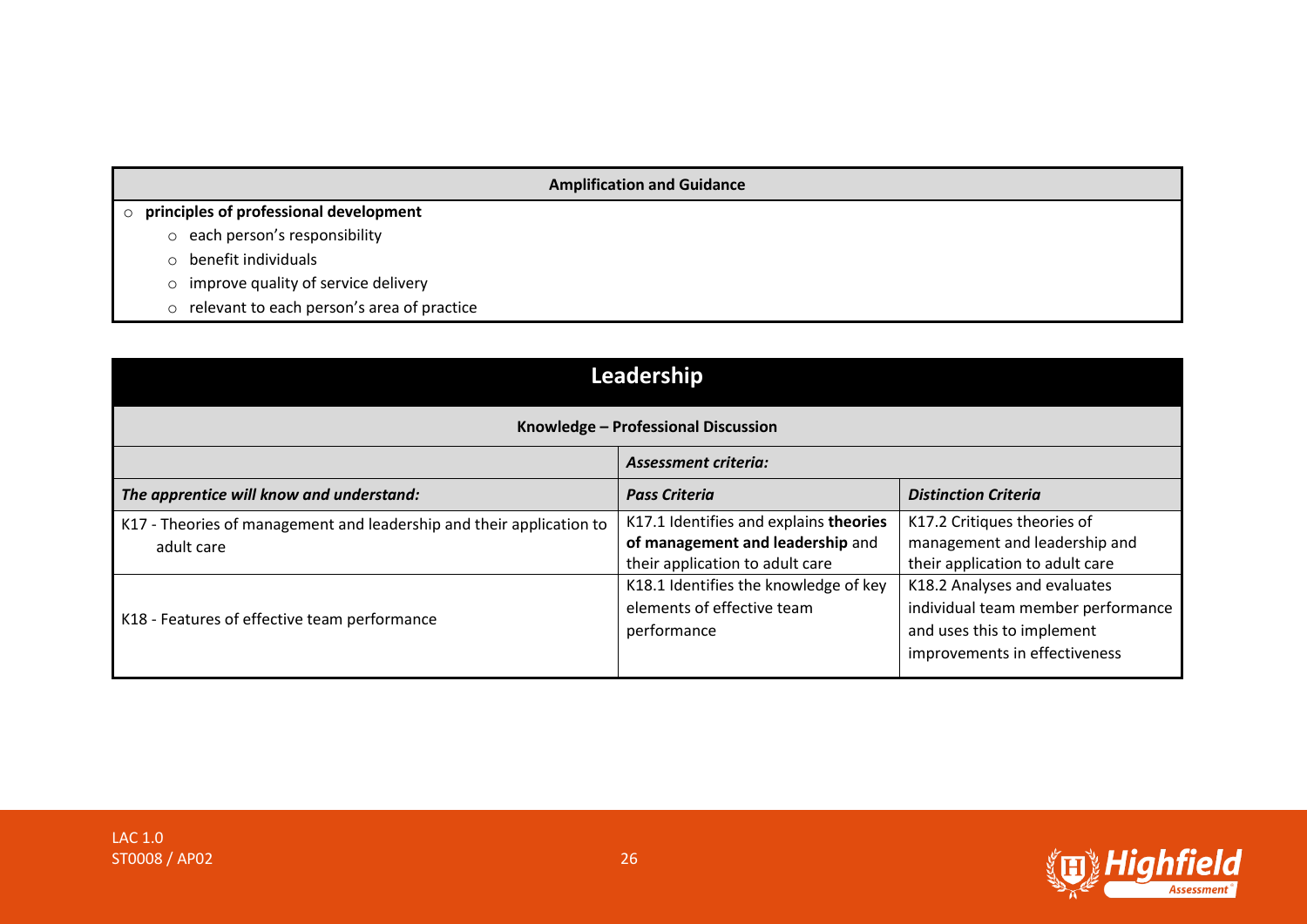| <b>Skills - Observation of Leadership</b>                                                                                                                                            |                                                                                                                                                                |                             |
|--------------------------------------------------------------------------------------------------------------------------------------------------------------------------------------|----------------------------------------------------------------------------------------------------------------------------------------------------------------|-----------------------------|
|                                                                                                                                                                                      | Assessment criteria                                                                                                                                            |                             |
| The apprentice will:                                                                                                                                                                 | <b>Pass Criteria</b>                                                                                                                                           | <b>Distinction Criteria</b> |
| S19 - Show a well-developed sense of their own behaviour and impact<br>on others modelling a values-based culture                                                                    | S19.1 Exhibits values-based<br>behaviours and identifies how they<br>impact upon others within the work<br>settings                                            |                             |
| S20 - Create a supportive culture that values initiative and innovation<br>and recognises the variety of skills of all within the service, both<br>workers and individuals supported | S20.1 Establishes a culture that values<br>initiatives and innovation through<br>identification and recognition of the<br>variety of skills within the service |                             |
| S21 - Adopt a team approach, recognising contributions of team<br>members and able to lead a team where required                                                                     | S21.1 Supports and leads a team<br>through valuing the contributions and<br>skills of workers                                                                  |                             |

**Amplification and Guidance**

- o **Theories of management and leadership** could include:
	- o Transactional leadership
	- o Transformational leadership

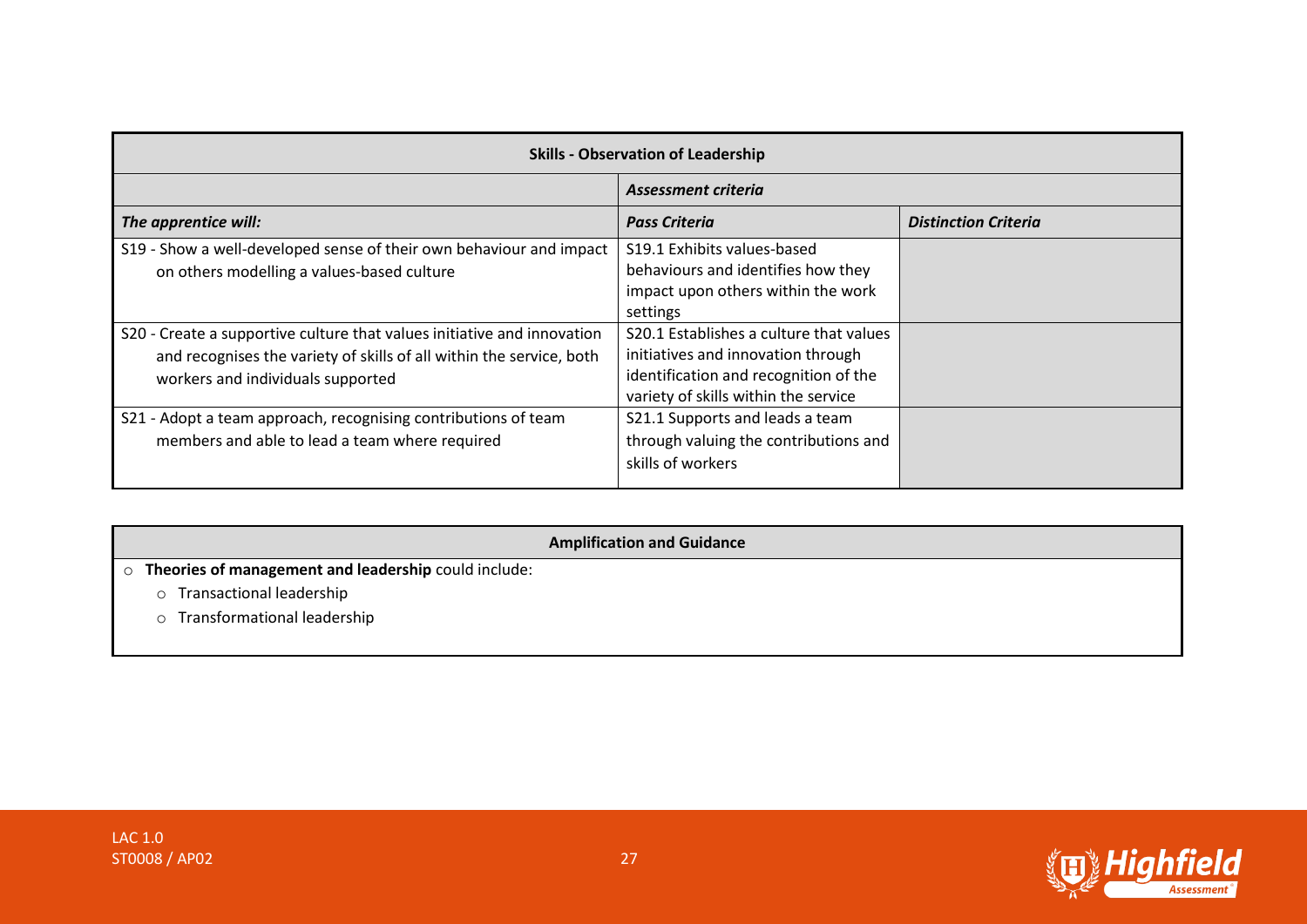| <b>Behaviours</b>                                                                                                   |                                                                                                                      |                                                                                                  |
|---------------------------------------------------------------------------------------------------------------------|----------------------------------------------------------------------------------------------------------------------|--------------------------------------------------------------------------------------------------|
| <b>Behaviours-Observation of leadership</b>                                                                         |                                                                                                                      |                                                                                                  |
|                                                                                                                     | <b>Assessment criteria:</b>                                                                                          |                                                                                                  |
| The apprentice will know and understand:                                                                            | <b>Pass Criteria</b>                                                                                                 | <b>Distinction Criteria</b>                                                                      |
| B1 - Care - is caring consistently and enough about individuals to<br>make a positive difference to their lives     | B1.1 Evaluates enrichment of quality<br>of life for the users of thei<br>services                                    |                                                                                                  |
| B2 - Compassion – is delivering care and support with kindness,<br>consideration, dignity, empathy and respect      | B2.1 Promotes and improve the<br>delivery of compassionate care<br>within te setting                                 |                                                                                                  |
| B3 - Courage – is doing the right thing for people and speaking up if<br>the individual they support is at risk     | B3.1 Evaluates the effectiveness of<br>staff practice and their<br>application of knowledge and<br>policy compliance |                                                                                                  |
|                                                                                                                     | <b>Behaviours - Professional discussion</b>                                                                          |                                                                                                  |
|                                                                                                                     | <b>Assessment criteria:</b>                                                                                          |                                                                                                  |
| The apprentice will show:                                                                                           | <b>Pass Criteria</b>                                                                                                 | <b>Distinction Criteria</b>                                                                      |
| B4 - Communication - good communication is central to successful<br>caring relationships and effective team working | B4.1 Demonstrates how they manage<br>communications between staff<br>and between staff and users of<br>services      | <b>B4.2 Analyses communications</b><br>systems on a regular basis to<br>demonstrate improvements |

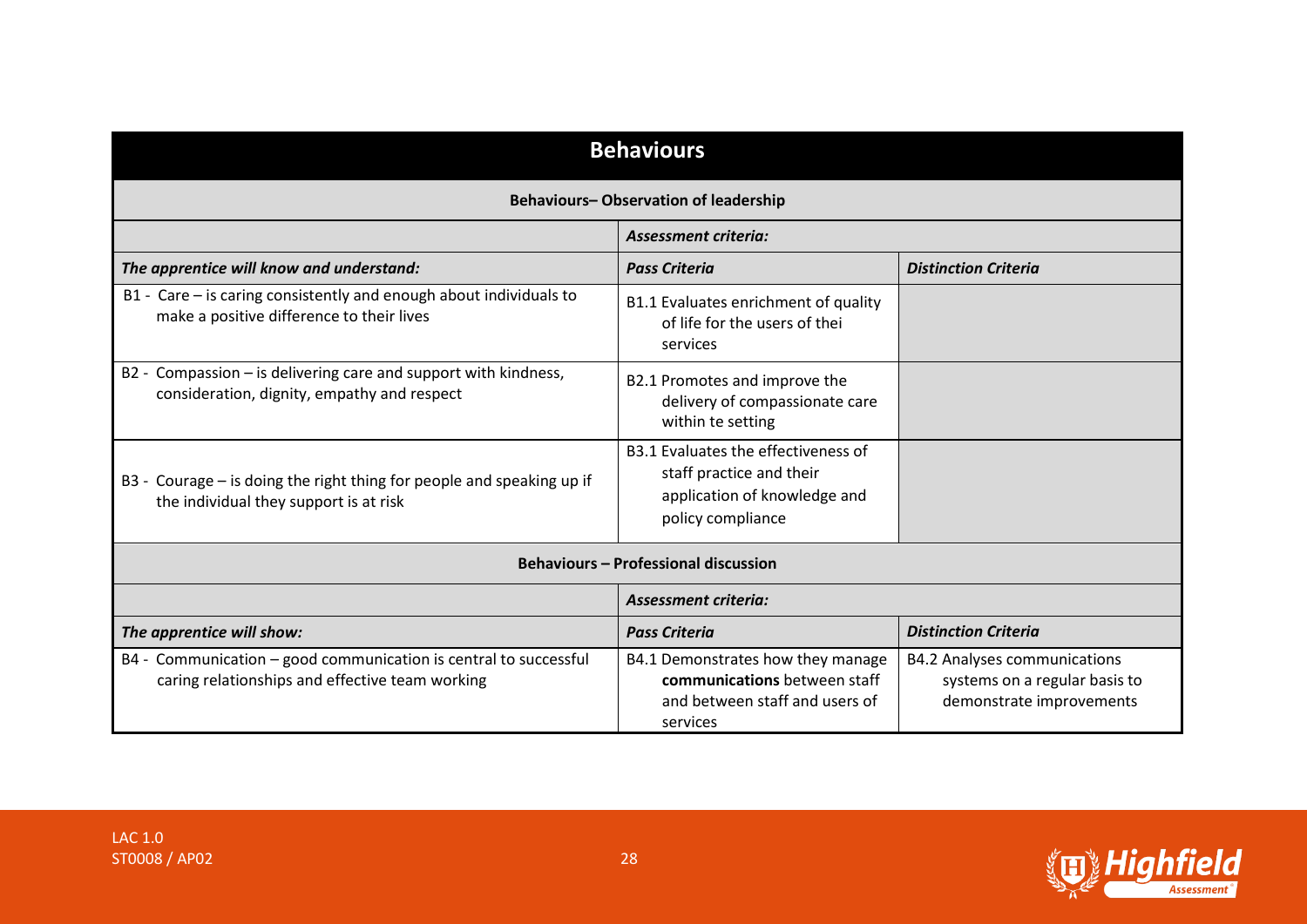| B5 - Competence - is applying knowledge and skills to provide high<br>quality care and support                     | B5.1 Applies the relevant knowledge<br>and skills for the benefit of the<br>users of their services | B5.2 Evaluates the impact of their<br>knowledge and skills in relation<br>to quality assurance exercise (eg<br>health and safety risk<br>assessment, safeguarding) |
|--------------------------------------------------------------------------------------------------------------------|-----------------------------------------------------------------------------------------------------|--------------------------------------------------------------------------------------------------------------------------------------------------------------------|
| B6 - Commitment – to improving the experience of people who need<br>care and support ensuring it is person-centred | B6.1 Demonstrates how they apply<br>person-centred care principles                                  | B6.2 Reviews their person-centred<br>care plans regularly to clearly<br>reflect the desired outcomes of<br>the user of services                                    |

| <b>Amplification and Guidance</b>                                                                                                                  |  |  |  |
|----------------------------------------------------------------------------------------------------------------------------------------------------|--|--|--|
| <b>Communications</b> – This could include:                                                                                                        |  |  |  |
| Verbal – face to face, by phone or video call<br>$\circ$                                                                                           |  |  |  |
| Non-verbal – sign language or picture formats<br>$\circ$                                                                                           |  |  |  |
| Written – care notes, memos, letters, emails, electronic messages (including augmentative and alternative communication systems).<br>$\circ$       |  |  |  |
| Person-centred care principles - This could include:                                                                                               |  |  |  |
| 4 principles identified by the Health Foundation of:<br>$\circ$                                                                                    |  |  |  |
| Affording people dignity, compassion and respect.<br>$\circ$                                                                                       |  |  |  |
| Offering coordinated care, support or treatment.                                                                                                   |  |  |  |
| Offering personalised care, support or treatment.                                                                                                  |  |  |  |
| Supporting people to recognise and develop their own strengths and abilities to enable them to live an independent and fulfilling life.<br>$\circ$ |  |  |  |

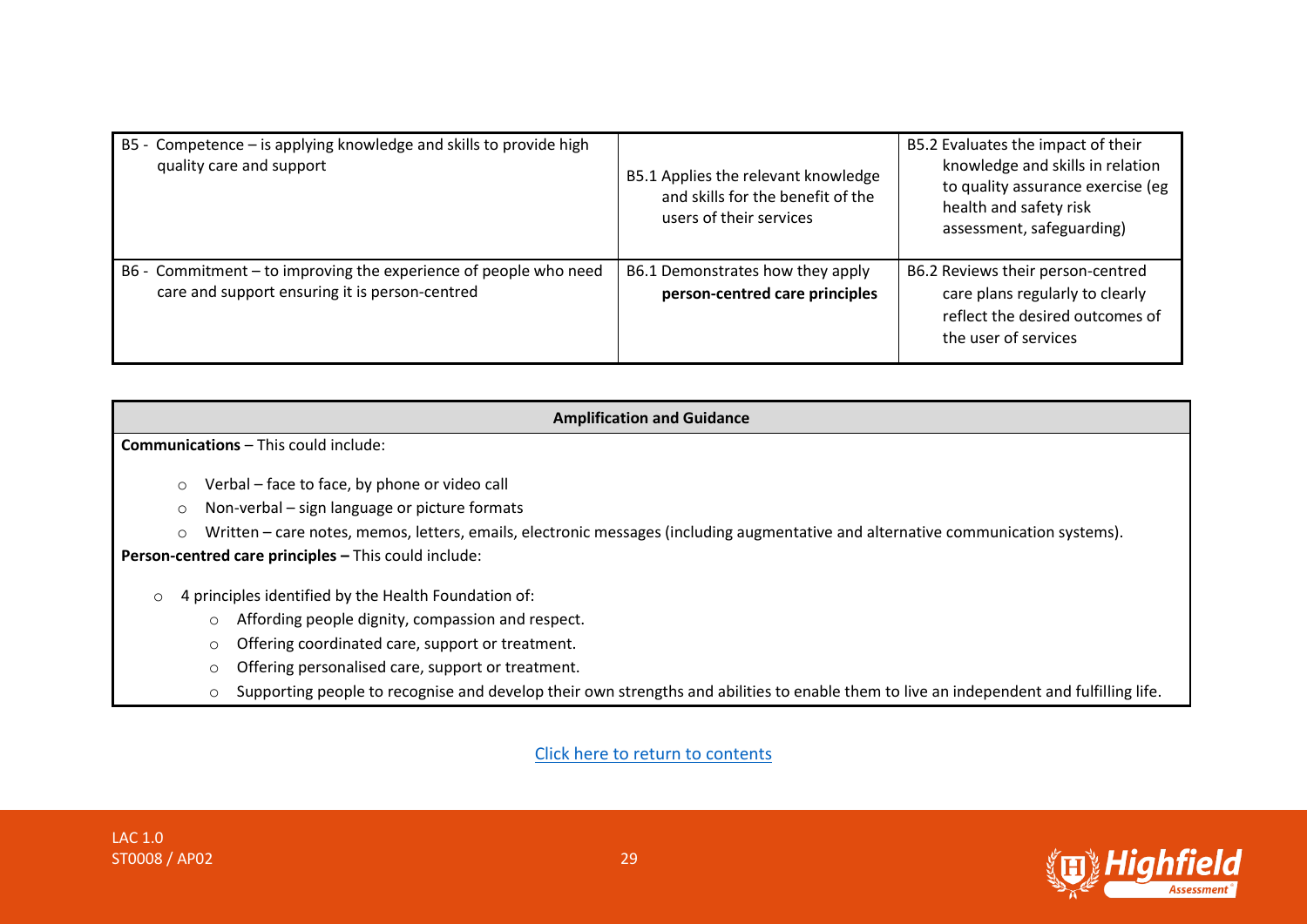### **Assessment Summary**

<span id="page-29-0"></span>The end-point assessment for the Leader in Adult Care Apprenticeship Standard is made up of 2 components:

- 1. Observation of leadership which will last a total of 90 minutes and is comprised of two stages.
	- a. The observation which must take 60 minutes
	- b. The post-observation question session will take 30 minutes, this follows the observation.
- 2. Professional Discussion which should take 90 minutes (+10% at the discretion of the independent assessor to allow the apprentice to finish their last answer)

As an employer/training provider, you should agree a plan and schedule with the apprentice to ensure all assessment components can be completed effectively.

Each component of the end-point assessment will be assessed against the appropriate criteria laid out in this kit and a grade allocated. The overall grade will be determined using the combined grade.

Wherever possible the end-point assessor should be the same for both observation of leadership and professional discussion.

### **Observation of leadership**

The apprentice will be required to achieve **all** pass assessment criteria for this assessment method to achieve a Pass grade. Unsuccessful apprentices will have not met all pass assessment criteria.

### **Professional discussion**

The apprentice will be required to achieve **all** pass assessment criteria for this assessment method to achieve a Pass grade.

To achieve a distinction learners must complete **all** pass criteria and achieve at least 19 of the 24 distinction criteria within the professional discussion.

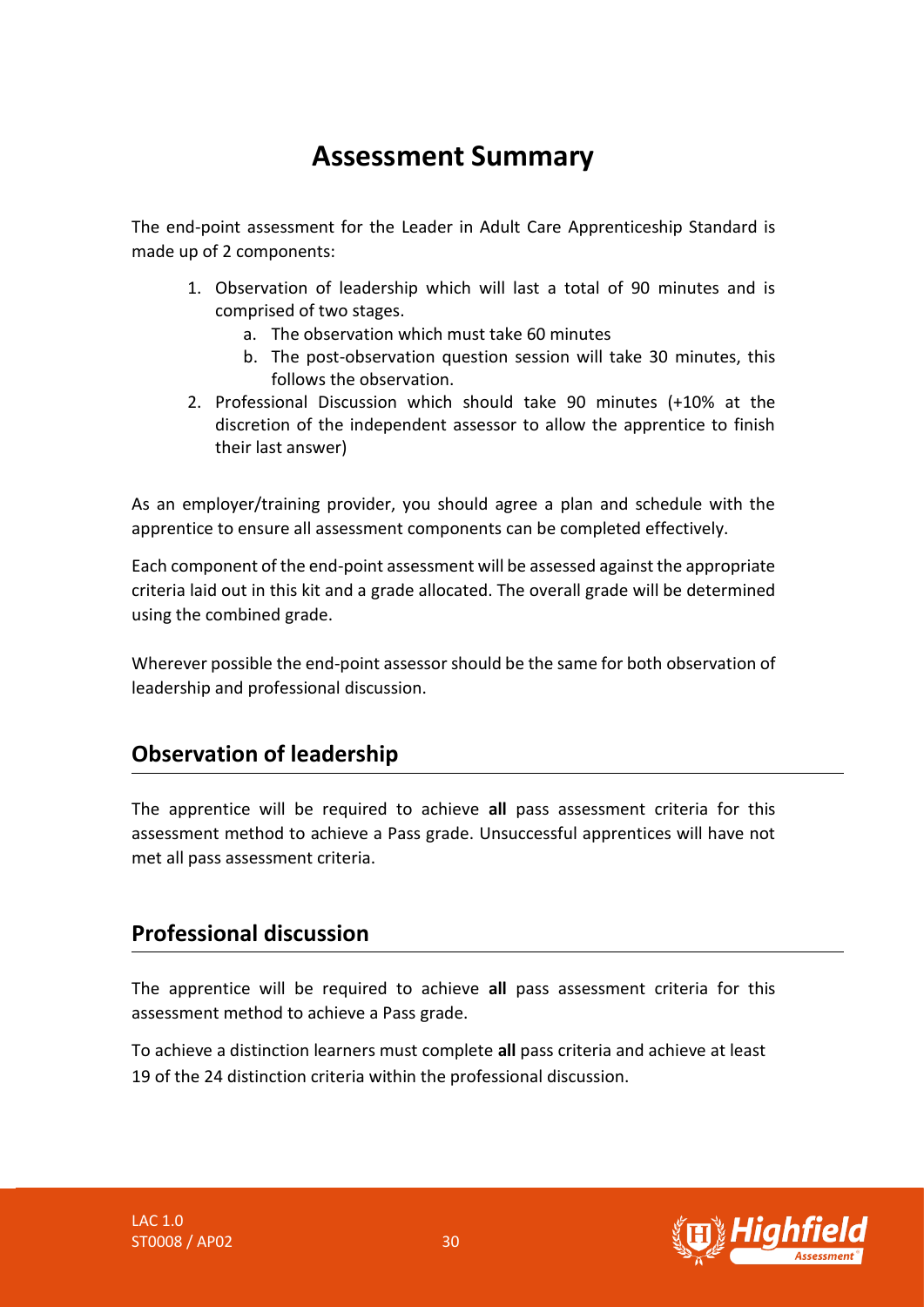### **Grading**

A pass is gained by achieving pass criteria for all behaviours, knowledge and skills. A distinction is gained by successfully achieving all pass criteria and through meeting at least 19 of the 24 distinction criteria within the professional discussion.

| <b>Observation of</b><br>Leadership | <b>Professional Discussion</b> | <b>EPA Grade</b> |
|-------------------------------------|--------------------------------|------------------|
| Fail                                | Fail                           | Fail             |
| Pass                                | Fail                           | Fail             |
| Fail                                | Pass                           | Fail             |
| Fail                                | Distinction                    | Fail             |
| Pass                                | Pass                           | Pass             |
| Pass                                | Distinction                    | Distinction      |

### **Retake and Re-sit information**

Apprentices who fail one or more assessment method will be offered the opportunity to take a re-sit or re-take on one further occasion only. If the apprentice's first attempt was cancelled or interrupted, the apprentice would be able to sit a rescheduled assessment as a first attempt and would have one further opportunity to resit (or retake if further learning is needed).

Upon resit or retake Highfield will ensure that the apprentice undertakes an Observation of leadership activity with a new subject focus and that the Professional Discussion utilises different questions.

A re-sit does not require further learning, whereas a re-take does. The maximum grade awarded to a re-sit or re-take will be pass, unless Highfield identifies exceptional circumstances accounting for the original fail. Apprentices should have a supportive action plan to prepare for the re-sit or a re-take. The apprentice's employer will need to agree that either a re-sit or re-take is an appropriate course of action.

An apprentice who fails an assessment method, and therefore the EPA in the first instance, will only be required to re-sit the assessment method(s) that they failed. The timescales for a resit or retake is agreed between the employer and Highfield. A resit is typically taken within 3 months of the EPA outcome notification. The timescale for a retake is dependent on how much re-training is required and is typically taken within 6 months of the EPA outcome notification.

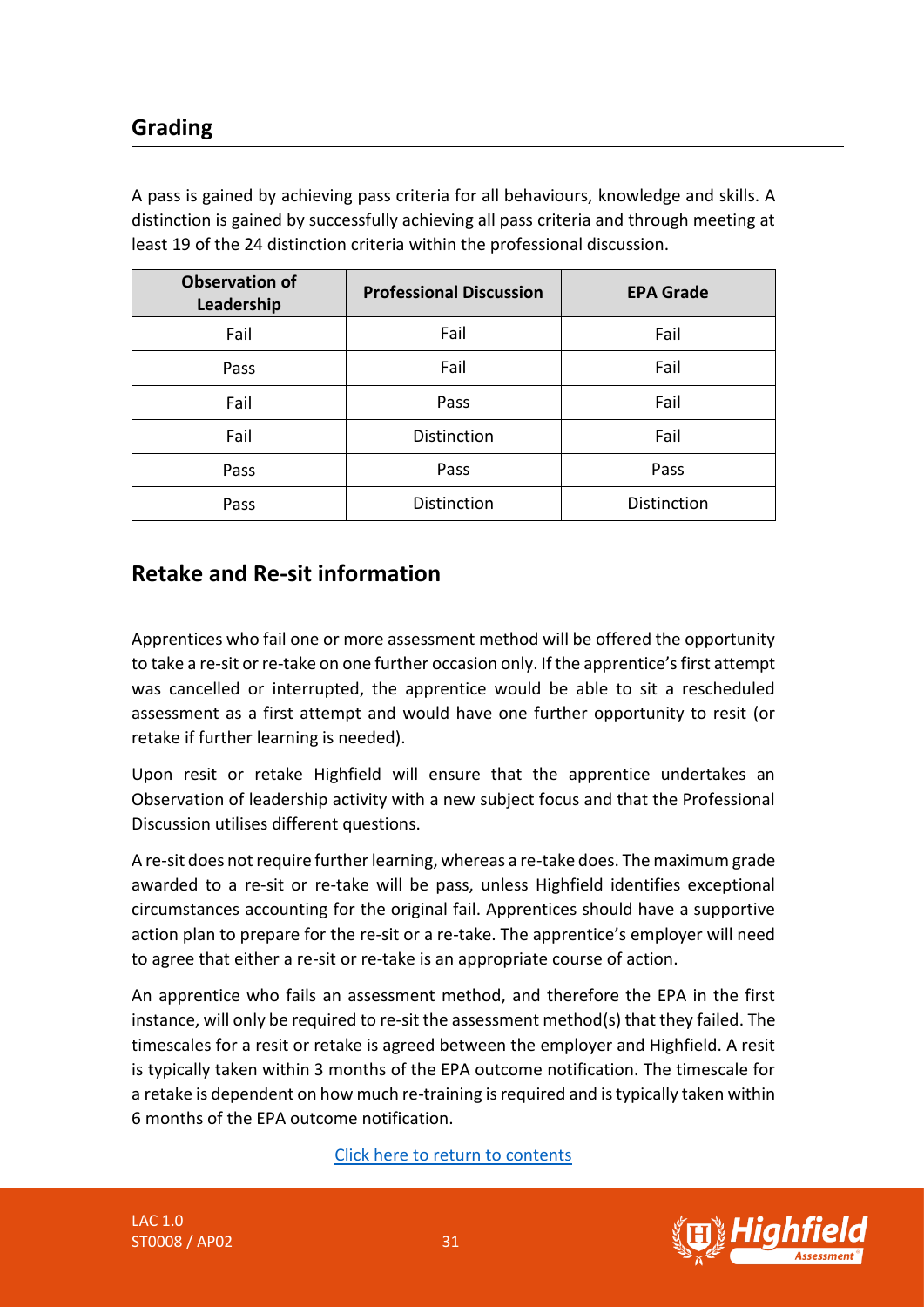### <span id="page-31-0"></span>**Assessing the Observation of Leadership**

The observation of leadership must include the ability to demonstrate leadership to an organisational audience. It is expected that the Apprentice will lead the activity and will have prepared for this in advance and have all necessary information and evidence prepared beforehand. The apprentice should be given a minimum of 2 weeks and a maximum of 4 weeks to prepare for this activity following the gateway. Apprentices must ensure that the appropriate organisational staff are present at the activity and are notified in advance of the activity.

Organisational staff will most likely be internal staff and, in line with the nature of the standard and the requirements of the occupation, this intervention should be primarily about the running of the care unit/establishment.

Any preparatory documentation/ presentation should be shared with Highfield 7 days prior to the observation. Preparation for the observation should commence, once the Gateway process has been confirmed as completed by Highfield. Example activities to demonstrate leadership to an organisational audience could include:

- service development/improvement plans, for example: presenting or reporting on frontline delivery work in supporting those who use services to improve outcomes.
- a response to regulatory and legislative requirements, for example: working with external partners, funders, stakeholders. In the form of a meeting to plan for changes to service provision based on regulatory and legislative requirements arising from inspections.
- development of service provision, for example, this may be in the form of presenting some information or analysing data in relation to evidence-based practice to develop or improve the service provision.
- setting up new service provision, for example, presenting outcomes from market research in relation to unmet need, financial viability, and local strategic direction. This could include invitations for tender applications.
- when and how to trigger a best interest meeting, who should be involved and what their roles and responsibilities should be. For example, preparing for a best interest meeting, the rationale around the need to trigger the meeting and interrogating internal procedures and processes in relation to this.

The suitable workplace activity and its content should be agreed in advance and with the appropriate notice by the employer, apprentice and Highfield as it is recognised that these activities may not occur on a daily or weekly basis. Highfield will need to ensure that the proposed activity will provide scope for appropriate coverage of the

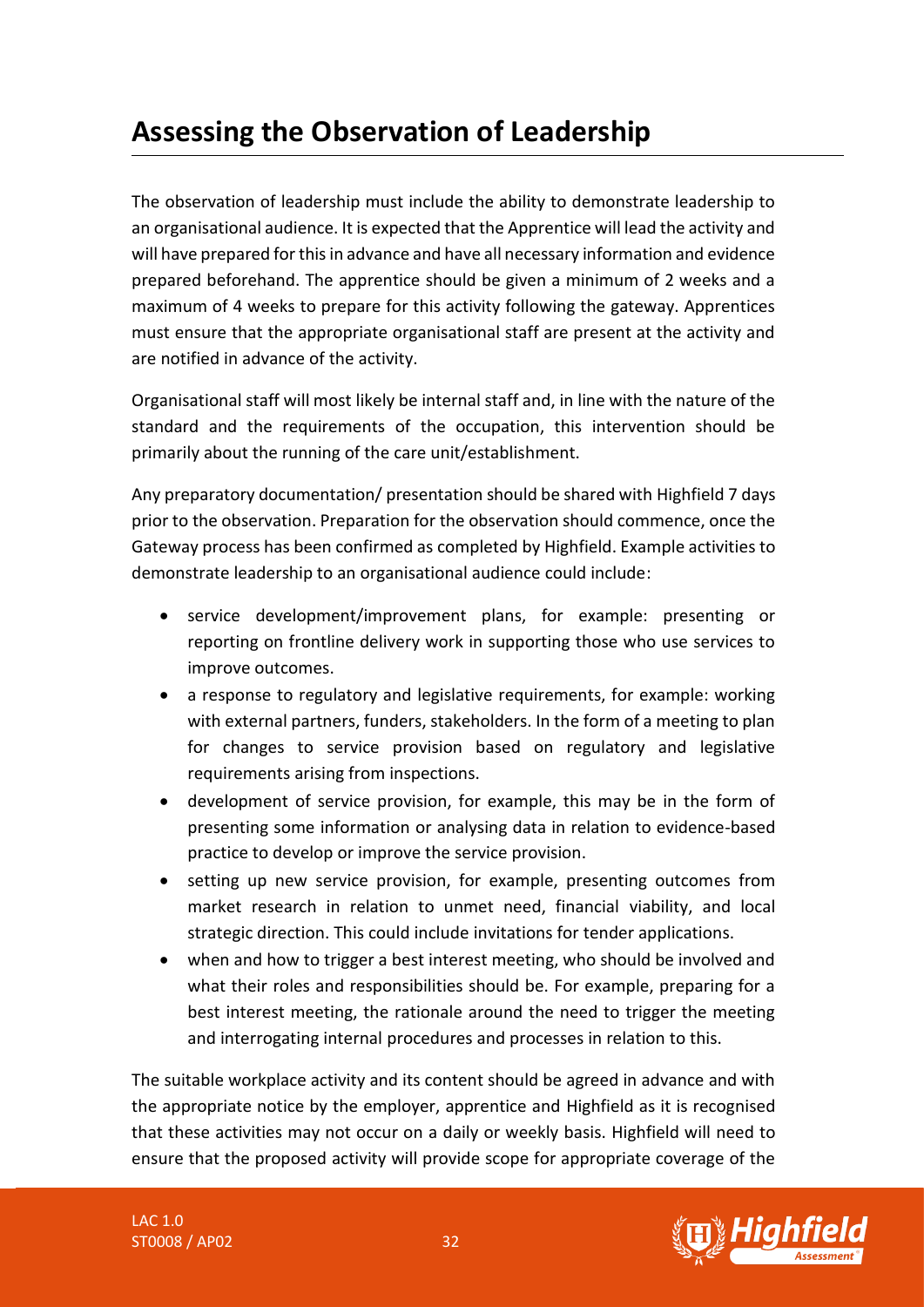KSBs mapped to this method prior to the observation. The proposed observation plan for the observation of leadership should be submitted to Highfield at Gateway. The selected leadership activity must be based on real-life improvement to the apprentice's employer and the users of their services. The employer, apprentice and Highfield must comply with the requirements of the GDPR and all other safeguarding duties.

An observation plan document is available to download from the Highfield Assessment website and should be used to provide details of the leadership activity to be demonstrated during the observation.

Where Highfield believes that the planned activity will not demonstrate appropriate coverage of the KSBs, then this must be communicated to the employer and apprentice 2 days prior to the end of the 4-week preparatory period. Highfield **must**  then guide the employer and apprentice so that further activity can be agreed that demonstrates appropriate coverage of the KSBs which must occur within the EPA window.

Once the observation plan has been agreed the apprentice should ensure that any supporting documentation for the observation is uploaded to the apprentice's Dropbox folder 7 days prior to the observation.

The independent assessor will observe the apprentice and carry out follow-up questions during the post-observation questioning. The observation of leadership can be undertaken either directly (face-to-face) or through virtual technology, but this should be agreed by the employer, apprentice, and Highfield. There is an expectation that there may be staff interaction during the observation, such as asking questions or creating open discussion. This should be controlled, directed and managed by the apprentice to meet the KSBs. Organisational staff will **not** be present for the postobservation questioning

### **Post-observation questioning**

This post-observation questioning should take 30 minutes (+10% at the discretion of the independent assessor to allow the apprentice to complete their last answer). This time is in addition to the 60 minutes of direct observation. During the postobservation questioning session, the independent assessor must ask a minimum of 4 set open questions to assess related underpinning knowledge linked to K12 (topics detailed below). The 4 set questions will be set in advance and will directly address the knowledge requirement mapped to the Observation(K12). Apprentices should be given the opportunity to explain how they have considered K12 when demonstrating leadership via questioning which will be focused on the following 4 areas:

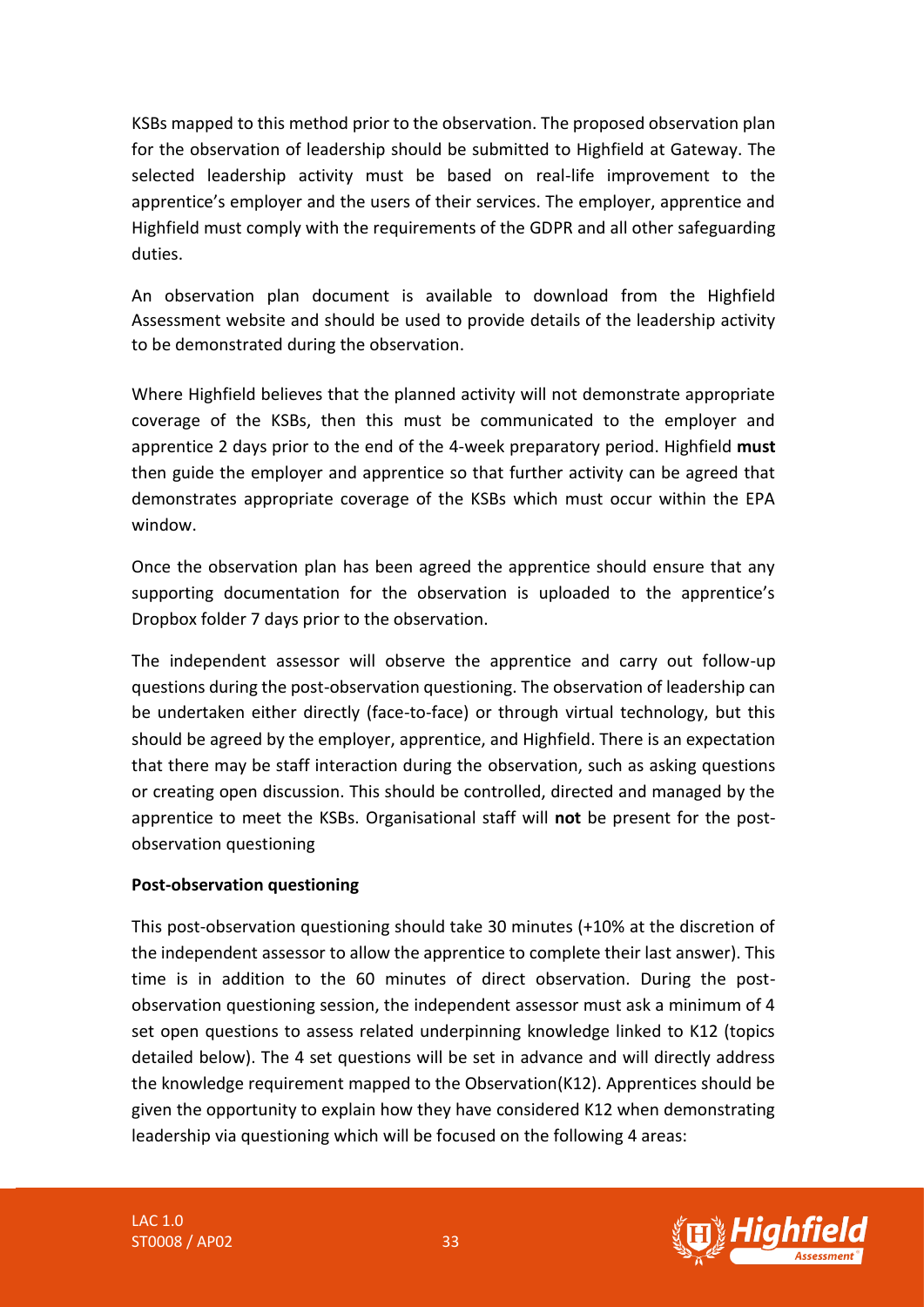- The principles of adult safeguarding Empowerment, Prevention, Proportionality, Protection, Partnership and Accountability
- Relevant legislation
- CQC regulatory requirements
- CQC Key lines of enquiry (KLOE) -Safe, Effective, Caring, Responsive and Wellled

In addition to the 4 set questions, this post observation questioning session will allow the independent assessor to further probe any required KSBs that were not covered in the observation using open ended questions. For consistency and fairness, Highfield will ensure that sufficient questions are asked to enable learners to meet all pass criteria.

The independent assessor should base their questions on the leadership activity they have just observed to seek clarification on points which were not clear. Assessors will also be able to use this time to ensure that the appropriate assessment criteria have been fully addressed in the assessment method and to be clear that the performance demonstrated is indeed at the grade that they intend to award (e.g. pass/fail).

Both, the observation and post-observation questioning **must** happen on the same day. The apprentice will be allowed to take a break if necessary, between the two stages. Highfield will manage invigilation of apprentices during breaks in order to maintain security of the assessment in line with our malpractice policy.

### **Before the assessment:**

Employers/training providers should:

- ensure the apprentice knows the date, time and location of the assessment
- ensure the apprentice knows which Leader in Adult Care criteria will be assessed (outlined on the following pages)
- encourage the apprentice to reflect on their experience and learning onprogramme to understand what is required to meet the standard and identify real-life examples
- be prepared to provide clarification to the apprentice, and signpost them to relevant parts of their on-programme experience as preparation for this assessment

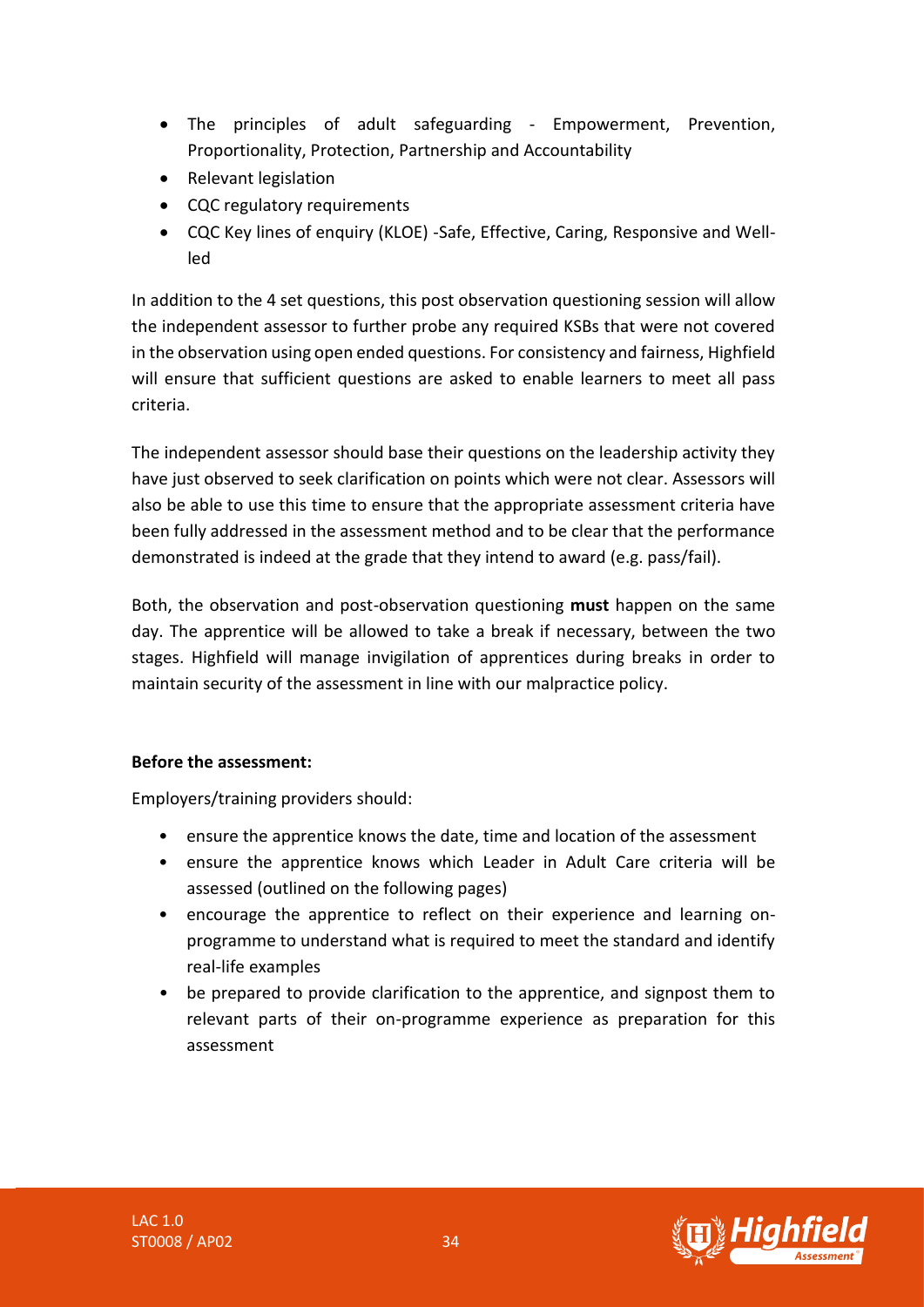### **Observation of Leadership Mock Assessment**

It is the employer/training provider's responsibility to prepare apprentices for their end-point assessment, and Highfield recommends that the apprentice experiences a mock observation of Leadership in advance of the end-point assessment with the training provider/employer giving feedback on any areas for improvement.

In designing a mock assessment, the employer/training provider should include the following elements in its planning:

- the mock observation should take place in a suitable location.
- The 60-minute observation should be followed by a 30-minute post-observation questioning session. This must include a minimum of 4 set open questions to assess related underpinning knowledge linking to K12 and all other KSBs.
- consider a video or audio recording of the mock observation and allow it to be available to other apprentices, especially if it is not practicable for the employer/training provider to carry out a separate mock interview with each apprentice.
- ensure that the apprentice's performance is assessed by a competent trainer/assessor, and that feedback is shared with the apprentice to complete the learning experience. Mock assessment sheets are available to download from the Highfield Assessment website and may be used for this purpose.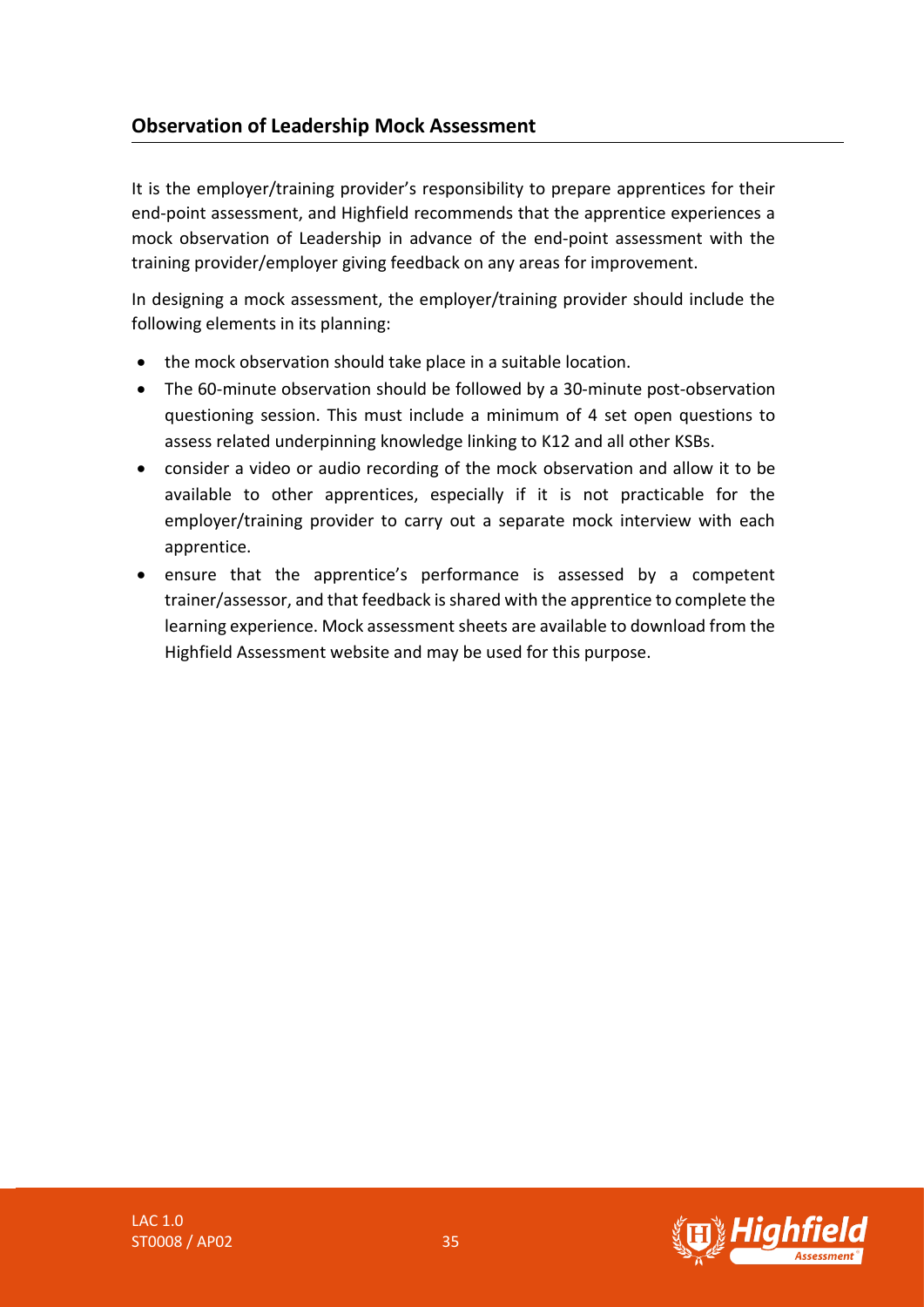### **Observation of Leadership Criteria**

Throughout the 90-minute observation of leadership, the assessor will review the apprentice's competence in the criteria outlined below and allocate the relevant grade.

Apprentices should prepare for the observation by considering how the criteria can be met and reflecting on their past experiences.

| The apprentice is                                                                                        | <b>Pass Assessment criteria</b>                                                    |  |
|----------------------------------------------------------------------------------------------------------|------------------------------------------------------------------------------------|--|
| <b>Behaviours - Care</b>                                                                                 |                                                                                    |  |
| B1 - caring consistently and enough about<br>individuals to make a positive difference to their<br>lives | B1.1 Evaluates enrichment of<br>quality of life for the users of their<br>services |  |

| The apprentice is                                                                             | <b>Pass Assessment criteria</b>                                 |  |
|-----------------------------------------------------------------------------------------------|-----------------------------------------------------------------|--|
| <b>Behaviours - Compassion</b>                                                                |                                                                 |  |
| B2 -delivering care and support with kindness,<br>consideration, dignity, empathy and respect | B2.1 Promotes and improve the<br>delivery of compassionate care |  |
|                                                                                               | within the setting                                              |  |

| The apprentice is                                                                                  | <b>Pass Assessment criteria</b>                                                                                   |  |
|----------------------------------------------------------------------------------------------------|-------------------------------------------------------------------------------------------------------------------|--|
| <b>Behaviours - Courage</b>                                                                        |                                                                                                                   |  |
| B3 - doing the right thing for people and speaking<br>up if the individual they support is at risk | B3.1 Evaluates the effectiveness of<br>staff practice and their application<br>of knowledge and policy compliance |  |

| The apprentice will                                                                                                                            | Pass Assessment criteria                                                                                                                                                    |  |
|------------------------------------------------------------------------------------------------------------------------------------------------|-----------------------------------------------------------------------------------------------------------------------------------------------------------------------------|--|
| Tasks and responsibilities                                                                                                                     |                                                                                                                                                                             |  |
| S1 - Develop and apply systems and processes<br>needed to ensure compliance with regulations and<br>organisational policies and procedures     | S1.1 Formulates fit for purpose<br>systems and processes, efficiently<br>ensuring that compliance with<br>regulations and organisational<br>policies and procedures are met |  |
| S2 - Implement strategies to support others to<br>manage the risks presented when balancing<br>individual rights and professional duty of care | S2.1 Correctly applies strategies to<br>support others management of risks<br>whilst balancing individual rights<br>and professional duty of care                           |  |

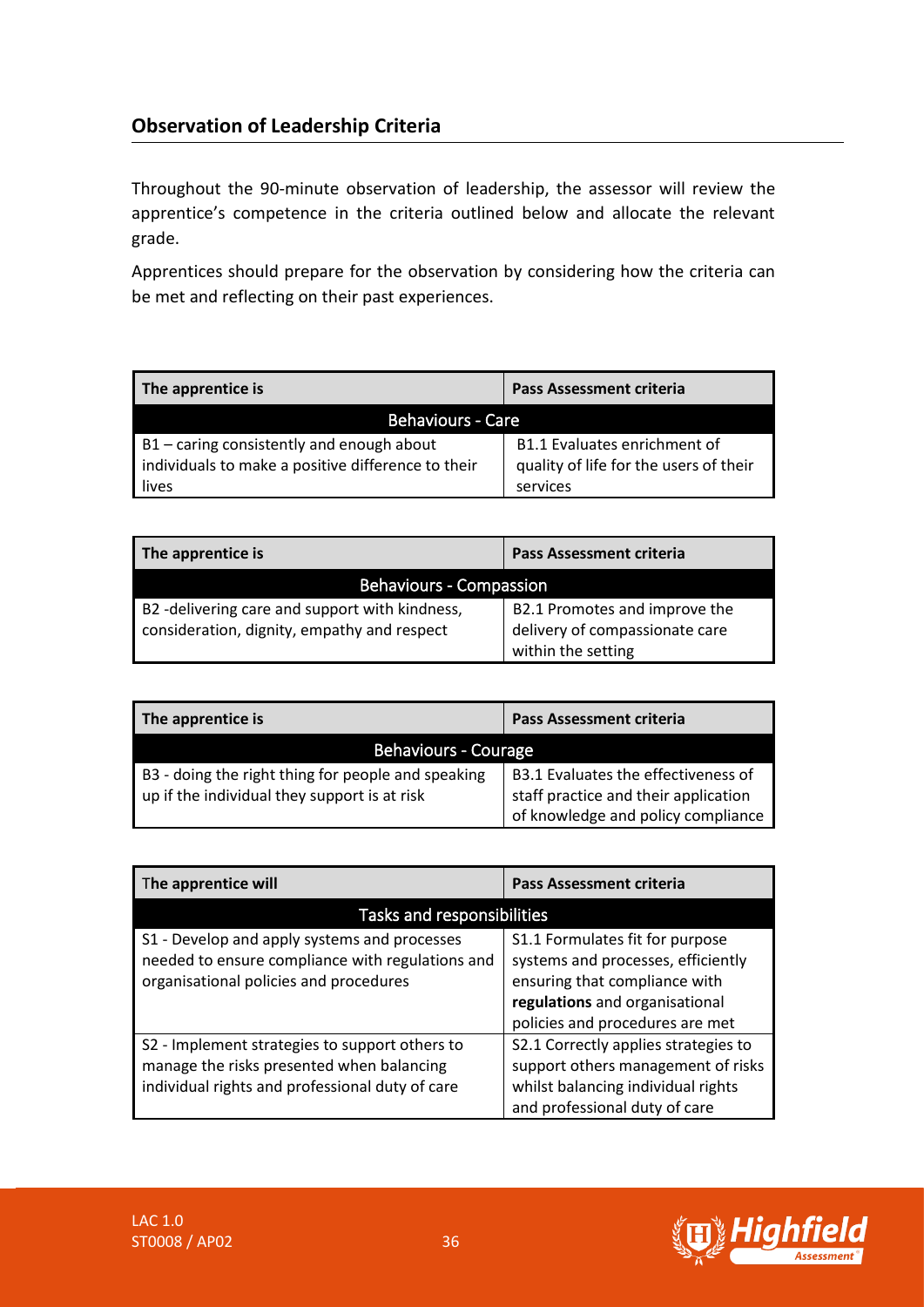| S3 - Develop and apply systems and processes<br>that monitor and sustain quality of the service,<br>including assessments, care plans and service<br>delivery             | S3.1 Formulates fit for purpose<br>systems and processes efficiently<br>ensuring that a personalised,<br>strength-based approach is utilised<br>across the service                                                   |
|---------------------------------------------------------------------------------------------------------------------------------------------------------------------------|----------------------------------------------------------------------------------------------------------------------------------------------------------------------------------------------------------------------|
| S4 - Lead and support others to work in a person<br>centred way and to ensure active participation<br>which enhances the well-being and quality of life<br>of individuals | S4.1 Correctly applies strategies to<br>lead and support others e work in a<br>person centred way, whilst<br>encouraging active participation<br>which enhances the well-being and<br>quality of life of individuals |
| S5 - Encourage and enable both staff and people<br>who access care and support to be involved in<br>the co-production of how the service operates                         | S5.1 Demonstrates that leadership<br>models have been referenced in<br>their approach to co-production<br>when encouraging and enabling the<br>team and people who access<br>services                                |
| S6 - Manage all resources in delivering complex<br>care and support efficiently and effectively                                                                           | S6.1 Demonstrates all resources are<br>delivered and managed in an<br>efficient and effective manner                                                                                                                 |

| The apprentice will                                                                                                                                                                                          | <b>Pass Assessment criteria</b>                                                                                                          |
|--------------------------------------------------------------------------------------------------------------------------------------------------------------------------------------------------------------|------------------------------------------------------------------------------------------------------------------------------------------|
| Dignity and human rights                                                                                                                                                                                     |                                                                                                                                          |
| S7 - Develop and lead implementation of<br>organisational practices to create and sustain a<br>culture that actively champions dignity and<br>respects diversity, inclusion and fairness in the<br>workplace | S7.1 Leads practices, clearly aligned<br>to diversity, equality and inclusion<br>legislation and policy                                  |
| S8 - Develop and lead a culture that values<br>courage in working in ways that may challenge<br>workers' own cultural and belief systems                                                                     | S8.1 Promotes a culture of dignity<br>and respect, and where others are<br>able to work in ways that may<br>challenge their own beliefs. |

| The apprentice will                                                                                                                                                                          | <b>Pass Assessment criteria</b>                                                                                                                                                                                                    |
|----------------------------------------------------------------------------------------------------------------------------------------------------------------------------------------------|------------------------------------------------------------------------------------------------------------------------------------------------------------------------------------------------------------------------------------|
| <b>Communication</b>                                                                                                                                                                         |                                                                                                                                                                                                                                    |
| S10 - Translate policy and guidance into<br>understandable information for a range of<br>audiences including people who access care and<br>support, carers and families and other colleagues | S10.1 Develops communications<br>that break down policy and<br>guidance to communicate key<br>messages with a range of audiences<br>for example: people who access<br>care and support, carer and families<br>and other colleagues |

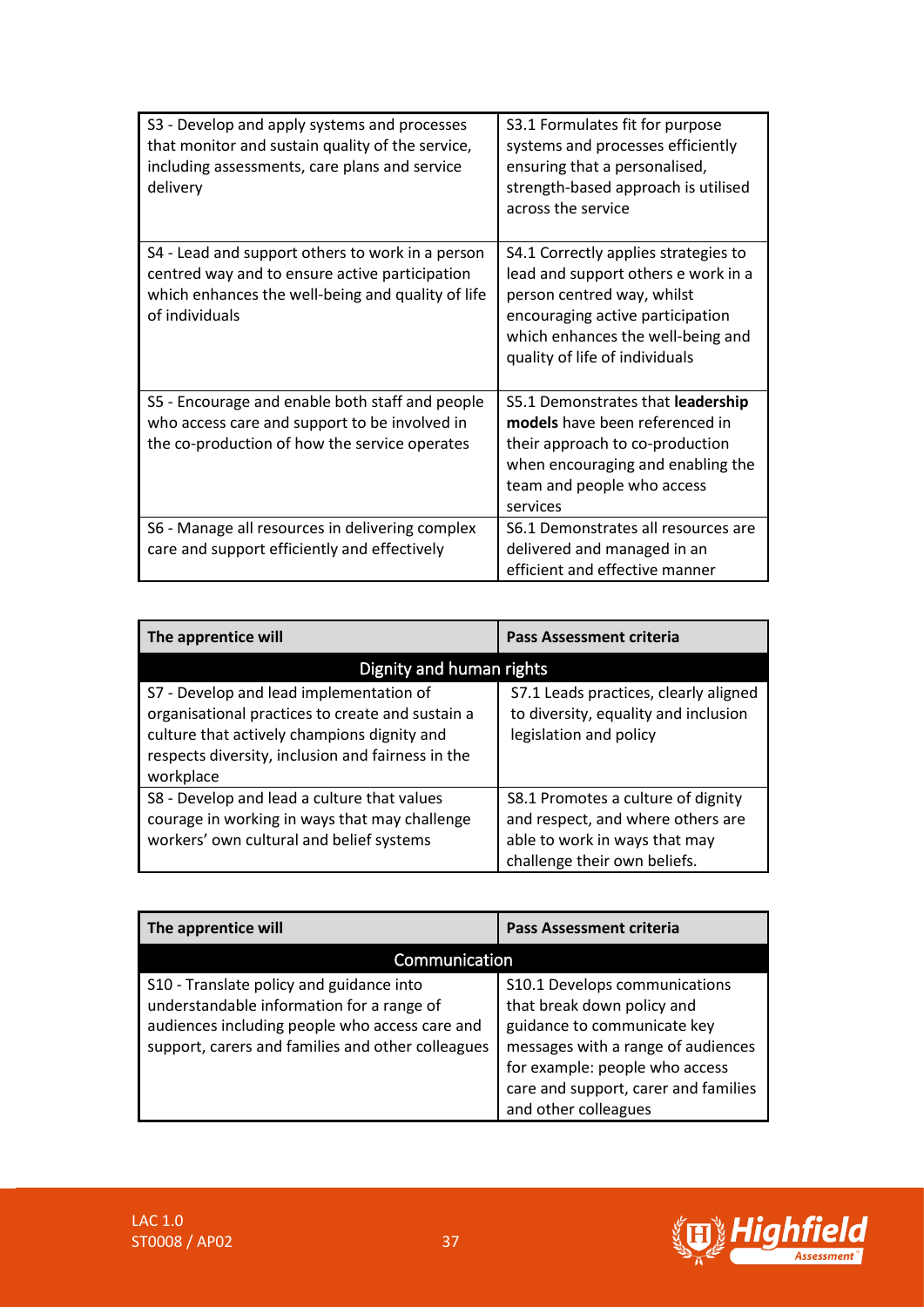| The apprentice will                                                                        | <b>Pass Assessment criteria</b>                                                                                                  |
|--------------------------------------------------------------------------------------------|----------------------------------------------------------------------------------------------------------------------------------|
| Health and wellbeing                                                                       |                                                                                                                                  |
| K12 - Models of monitoring, reporting and<br>responding to changes in health and wellbeing | K12.1 Identifies and applies relevant<br>models of monitoring, reporting and<br>responding to changes in health and<br>wellbeing |

| The apprentice will                                                           | Pass Assessment criteria                                                                                                   |  |
|-------------------------------------------------------------------------------|----------------------------------------------------------------------------------------------------------------------------|--|
| <b>Professional Development</b>                                               |                                                                                                                            |  |
| S16 - Apply evaluated research and evidence-<br>based practice in own setting | S16.1 Applies the evidence-based<br>practice around current drivers in<br>the Adult Care landscape to their<br>own setting |  |

| The apprentice will                                                | Pass Assessment criteria                                                 |
|--------------------------------------------------------------------|--------------------------------------------------------------------------|
| Leadership                                                         |                                                                          |
| S19 - Show a well-developed sense of their own                     | S19.1 Exhibits values-based                                              |
| behaviour and impact on others modelling a<br>values-based culture | behaviours and identifies how they<br>impact upon others within the work |
|                                                                    | settings                                                                 |
| S20 - Create a supportive culture that values                      | S20.1 Establishes a culture that                                         |
| initiative and innovation and recognises the                       | values initiatives and innovation                                        |
| variety of skills of all within the service, both                  | through identification and                                               |
| workers and individuals supported                                  | recognition of the variety of skills                                     |
|                                                                    | within the service                                                       |
| S21 - Adopt a team approach, recognising                           | S21.1 Supports and leads a team                                          |
| contributions of team members and able to lead                     | through valuing the contributions                                        |
| a team where required                                              | and skills of workers                                                    |
|                                                                    |                                                                          |

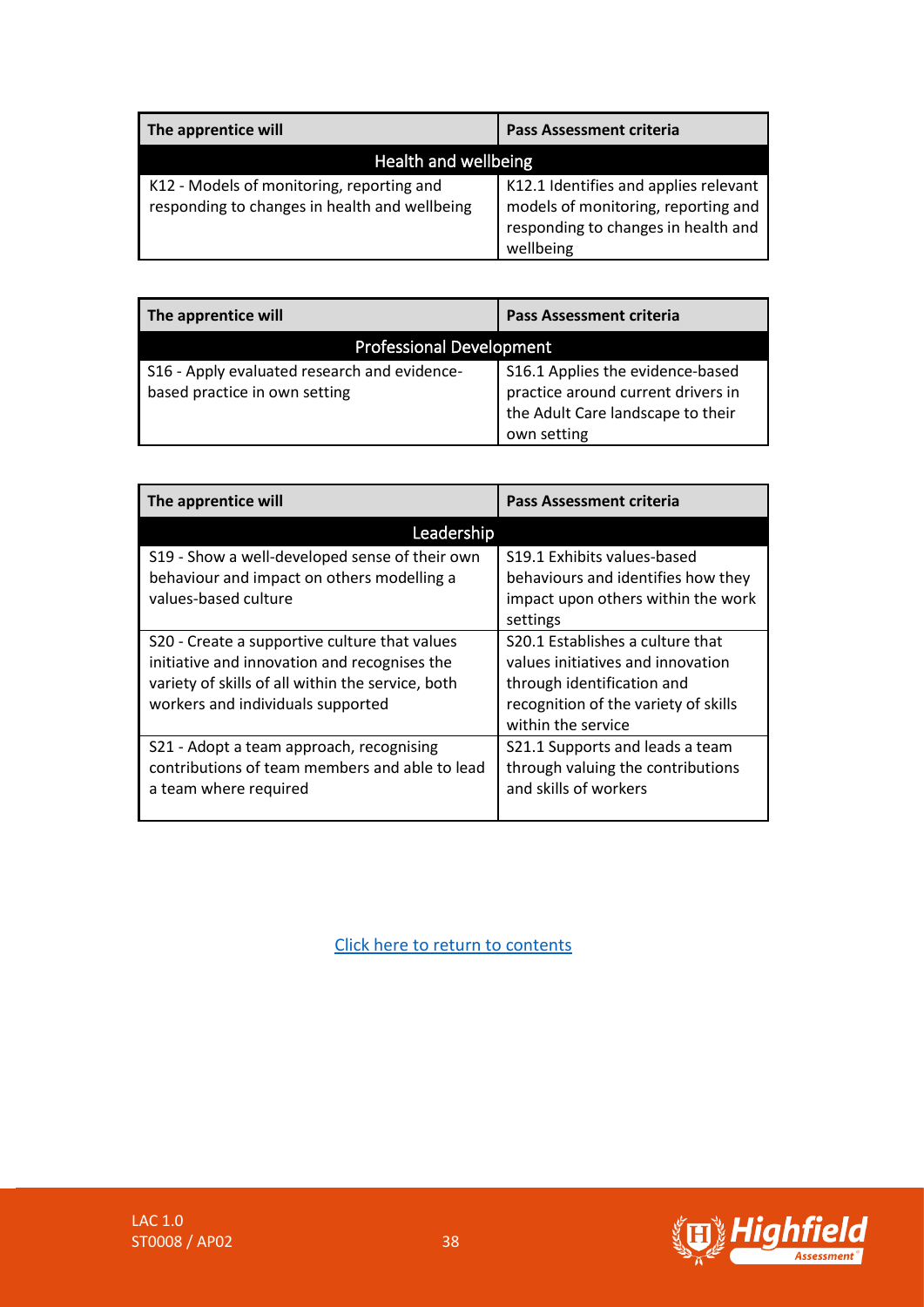### <span id="page-38-0"></span>**Assessing the Professional Discussion**

The professional discussion is an in-depth, two-way discussion between the apprentice and the end-point assessor. The assessor will undertake the professional discussion and, wherever possible must be the same independent assessor who conducts the observation of leadership. The professional discussion should be appropriately structured to draw out the best of the apprentice's energy, enthusiasm, competence and excellence.

The professional discussion is for the independent assessor to ask the apprentice questions in relation to knowledge, skills and behaviours as set out in the standard.

- The professional discussion should take 90minutes (+10% at the discretion of the independent assessor, to allow the apprentice to finish their last answer). The room should be quiet and away from distraction.
- The independent assessor will ask questions to ensure all the relevant behaviours, knowledge and skills that are mapped to this assessment method are covered. (These are confirmed in the Professional Discussion criteria on the following pages).
- The independent assessor must ensure that at least one question is asked for each of the knowledge skills and behaviour groups that are mapped to this assessment method, as defined in the Standard (e.g. tasks and responsibilities, dignity and human rights, communication, safeguarding, health and wellbeing, professional development, leadership)
- The independent assessor can ask follow-up questions for clarity.
- The questions will be provided by Highfield and the independent assessor will select from these.
- The responses to the questions must be recorded.

### **Grading the professional discussion**

- To achieve a **pass**, apprentices will need to achieve all pass criteria outlined on the following pages
- To achieve a **Distinction** the apprentice must achieve all the pass criteria as well as 19 of the 24 distinction criteria

### **Before the assessment:**

Employers/training providers should:

- plan the professional discussion to allow the apprentice the opportunity to demonstrate each of the required standards
- ensure the apprentice knows the date, time and location of the assessment
- ensure the apprentice knows which criteria will be assessed (outlined on the following pages)

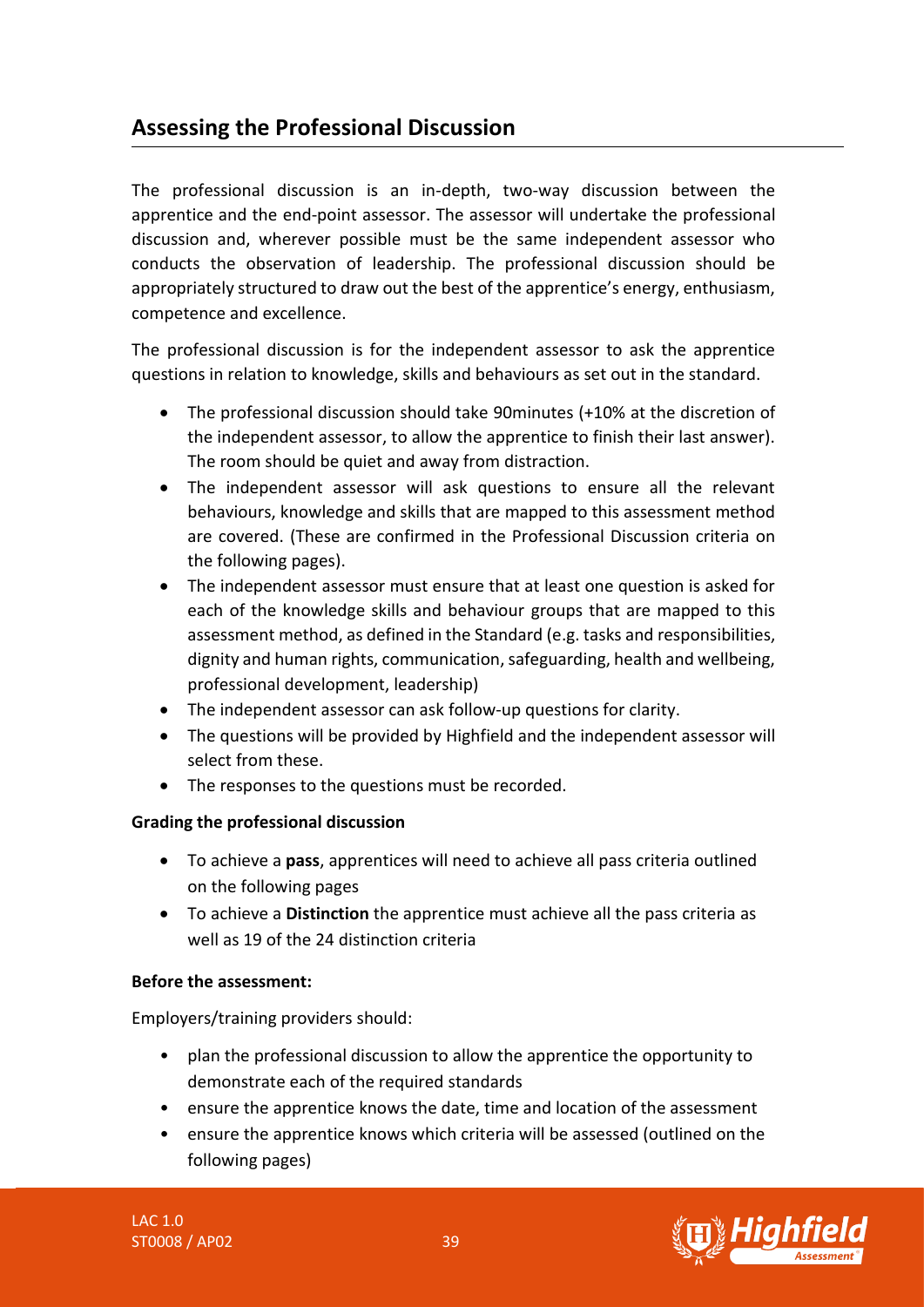- encourage the apprentice to reflect on their experience and learning onprogramme to understand what is required to meet the standard
- be prepared to provide clarification to the apprentice, and signpost them to relevant parts of their on-programme experience as preparation for this assessment

### **Professional Discussion Mock Assessment**

It is the employer/training provider's responsibility to prepare apprentices for their end-point assessment, and Highfield recommends that the apprentice experiences a mock professional discussion in preparation for the real thing. The most appropriate form of mock professional discussion will depend on the apprentice's setting and the resources available at the time.

In designing a mock assessment, the employer/training provider should include the following elements in its planning:

- the mock professional discussion should take place in a suitable location.
- a 90-minute time slot should be available to complete the professional discussion, if it is intended to be a complete professional discussion covering all relevant standards. However, this time may be split up to allow for progressive learning.
- consider a video or audio recording of the mock professional discussion and allow it to be available to other apprentices, especially if it is not practicable for the employer/training provider to carry out a separate mock assessment with each apprentice.
- ensure that the apprentice's performance is assessed by a competent trainer/assessor, and that feedback is shared with the apprentice to complete the learning experience. Mock assessment sheets are available to download from the Highfield Assessment website and may be used for this purpose.
- use structured 'open' questions that do not lead the apprentice but allows them to express their knowledge and experience in a calm and comfortable manner. For example:
	- o How do you manage and analyse a range of communications and communication systems within the organisation to ensure service improvements (B4.1 and B4.2)?
	- $\circ$  Give examples of how you have used and evaluated statutory standards, guidance and codes of practice to ensure safe delivery of services.
	- o How have you used legal and ethical frameworks and how do you evaluate their effectiveness?



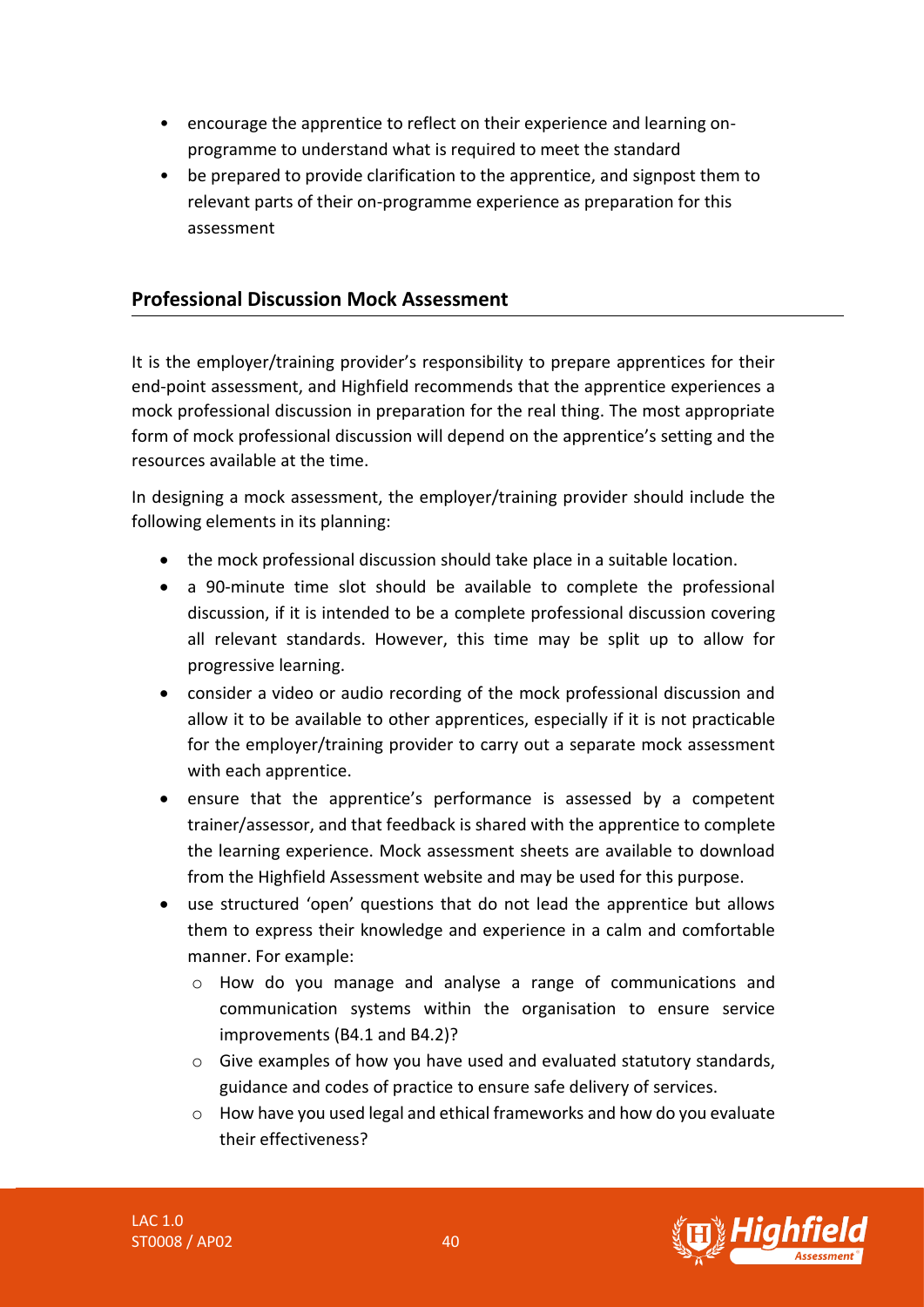Throughout the 90-minute professional discussion, the assessor will review the apprentice's competence in relation to the criteria outlined below.

- To achieve a **pass**, apprentices will need to achieve all pass criteria outlined on the following pages
- To achieve a **Distinction** the apprentice must achieve all the pass criteria as well as 19 of the 24 distinction criteria

| The apprentice will show                                                                                                     | <b>Assessment criteria (Pass)</b>                                                                                              | <b>Assessment criteria</b><br>(Distinction)                                 |
|------------------------------------------------------------------------------------------------------------------------------|--------------------------------------------------------------------------------------------------------------------------------|-----------------------------------------------------------------------------|
| <b>Behaviours - Communication</b>                                                                                            |                                                                                                                                |                                                                             |
| B4 - Communication - good<br>communication is central to<br>successful caring<br>relationships and effective<br>team working | B4.1 Demonstrates how they  B4.2 Analyses<br>manage communications<br>between staff and between<br>staff and users of services | communications systems on a<br>regular basis to demonstrate<br>improvements |

| The apprentice will show                                                                        | <b>Assessment criteria (Pass)</b>                                                                      | <b>Assessment criteria</b><br>(Distinction)                                                                                                                             |
|-------------------------------------------------------------------------------------------------|--------------------------------------------------------------------------------------------------------|-------------------------------------------------------------------------------------------------------------------------------------------------------------------------|
|                                                                                                 | <b>Behaviours - Competence</b>                                                                         |                                                                                                                                                                         |
| B5 Competence - applying<br>knowledge and skills to<br>provide high quality care<br>and support | B5.1 Applies the relevant<br>knowledge and skills for the<br>benefit of the users of their<br>services | B5.2 Evaluates the impact<br>of their knowledge and<br>skills in relation to quality<br>assurance exercise (e.g.<br>health and safety risk<br>assessment, safeguarding) |

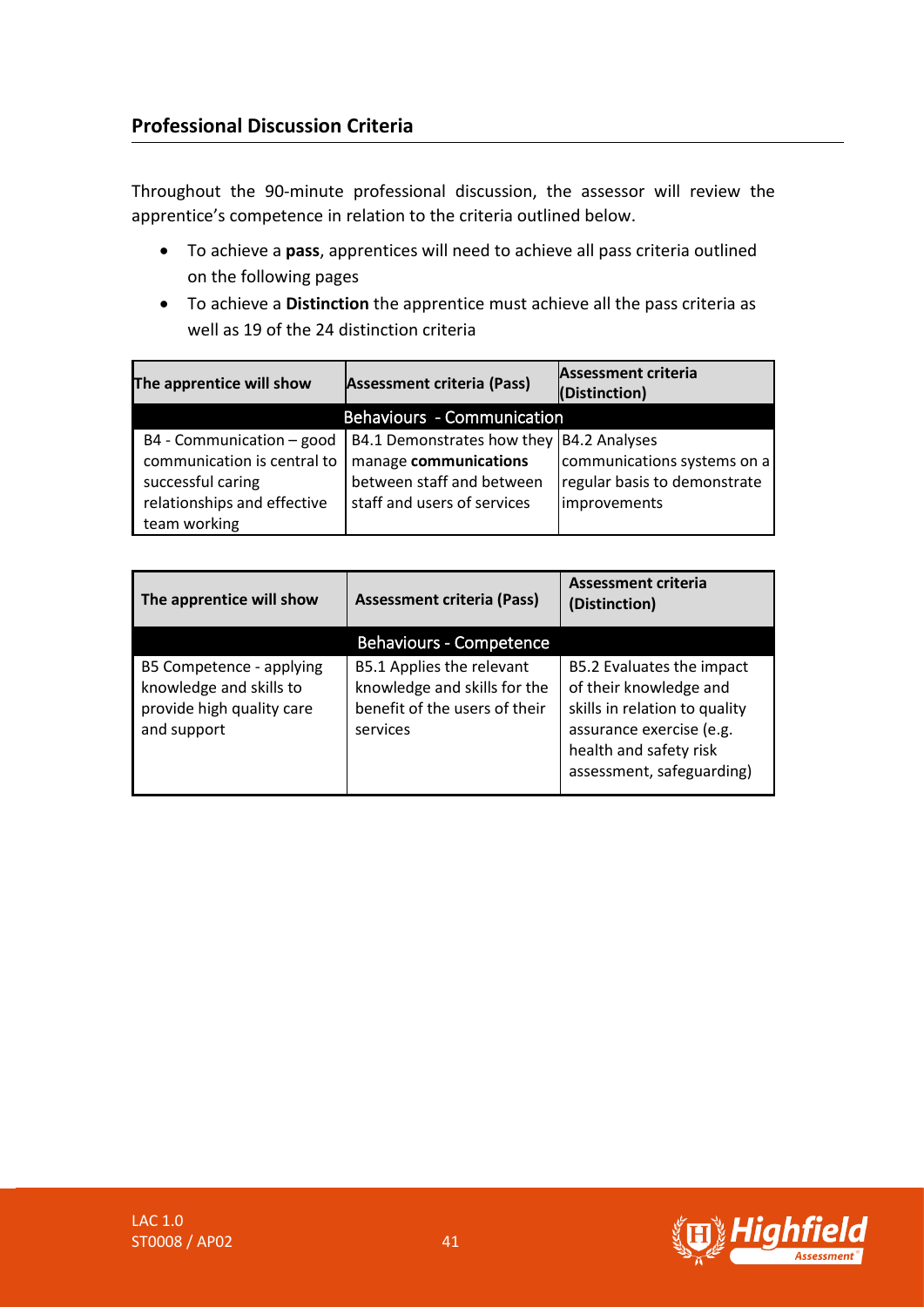| The apprentice will show                                                                                | <b>Assessment criteria (Pass)</b>                                                                | Assessment criteria<br>(Distinction)                                                      |
|---------------------------------------------------------------------------------------------------------|--------------------------------------------------------------------------------------------------|-------------------------------------------------------------------------------------------|
|                                                                                                         | Behaviours - Commitment                                                                          |                                                                                           |
| B6 - Commitment to<br>improving the experience of<br>people who need care and<br>support ensuring it is | B6.1 Demonstrates how they B6.2 Reviews their person-<br>apply person-centred care<br>principles | centred care plans regularly to<br>clearly reflect the desired<br>outcomes of the user of |
| person-centred                                                                                          |                                                                                                  | services                                                                                  |

| The apprentice will know<br>and understand:                                                                                                                                          | <b>Assessment criteria (Pass)</b>                                                                                                                                                                 | <b>Assessment criteria</b><br>(Distinction)                                                                                                                              |
|--------------------------------------------------------------------------------------------------------------------------------------------------------------------------------------|---------------------------------------------------------------------------------------------------------------------------------------------------------------------------------------------------|--------------------------------------------------------------------------------------------------------------------------------------------------------------------------|
|                                                                                                                                                                                      | Tasks and responsibilities                                                                                                                                                                        |                                                                                                                                                                          |
| K1 - Statutory frameworks,<br>standards, guidance and<br>Codes of Practice which<br>underpin practice in<br>relation to the safe delivery<br>of services                             | K1.1 Explains how they use<br>and prioritise statutory<br>standards, guidance and<br>codes of practice which<br>underpin practice in<br>relation to the safe delivery<br>of services              | K1.2 Critically evaluates<br>statutory standards<br>guidance and codes of<br>practice which underpin<br>practice in relation to the<br>safe delivery of services         |
| K2 - Systems and processes<br>needed to ensure<br>compliance with regulations<br>and organisational policies<br>and procedures including<br>health and safety and risk<br>management | K2.1 Explains how they use<br>and prioritise statutory<br>standards, guidance and<br>codes of practice which<br>underpin practice in<br>relation to health, safety<br>and risk management         | K2.2 Critically evaluates<br>statutory standards<br>guidance and codes of<br>practice which underpin<br>practice in relation to<br>health, safety and risk<br>management |
| K3 - Principles of risk<br>management, assessment<br>and outcome based practice                                                                                                      | K3.1 Explains how they use<br>and prioritise statutory<br>standards, guidance and<br>codes of practice which<br>underpin practice in<br>relation to risk management<br>and outcome based practice | K3.2 Critically evaluates<br>statutory standards<br>guidance and codes of<br>practice which underpin<br>practice in relation to<br>outcome based practice                |
| K4 - Principles and<br>underpinning theories of<br>change management<br>including approaches, tools<br>and techniques that support<br>the change process                             | K4.1 Describe the change<br>management theories,<br>processes and tools used                                                                                                                      | K4.2 Evaluates the outcome<br>of the change management<br>approaches used and the<br>effectiveness of the<br>techniques implemented                                      |

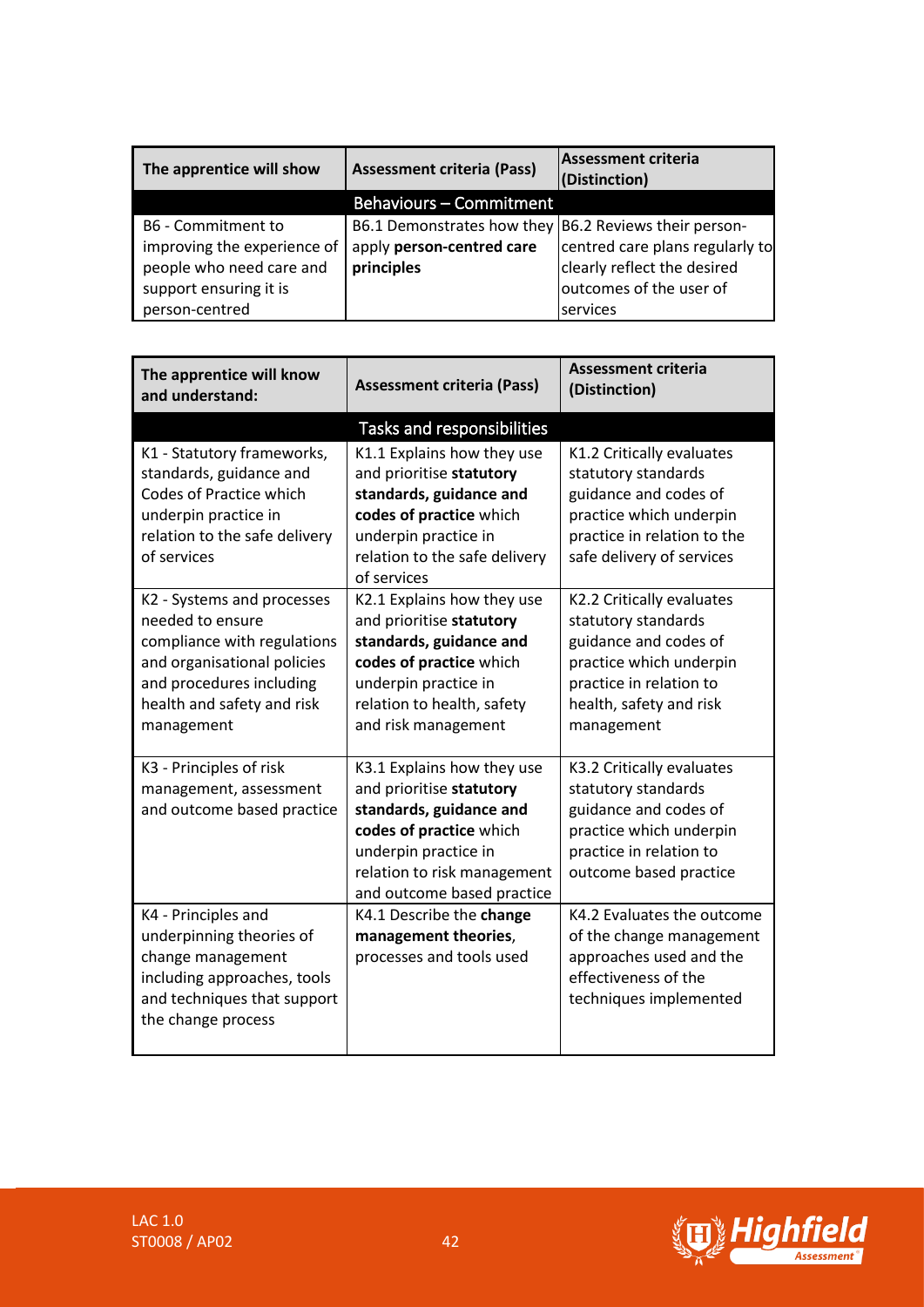| K5 - Legislative and<br>regulatory frameworks<br>which inform quality<br>standards                          | K5.1 Explains how they use<br>and prioritise statutory<br>standards, guidance and<br>codes of practice which<br>underpin practice in<br>relation to quality standards | K5.2 Critically evaluates<br>statutory standards<br>guidance and codes of<br>practice which underpin<br>practice in relation to<br>quality standards                                           |
|-------------------------------------------------------------------------------------------------------------|-----------------------------------------------------------------------------------------------------------------------------------------------------------------------|------------------------------------------------------------------------------------------------------------------------------------------------------------------------------------------------|
| K6 - Theories and models<br>that underpin performance<br>and appraisal including<br>disciplinary procedures | K6.1 Explain theories and<br>models that underpin<br>performance and appraisal<br>including disciplinary<br>procedures                                                | K6.2 Evaluates relevant<br>underpinning theories and<br>models around<br>performance management<br>and how these have been<br>applied (application may<br>include disciplinary<br>procedures). |

| The apprentice will know<br>and understand:                                                                                     | <b>Assessment criteria (Pass)</b>                                                                                                                                  | <b>Assessment criteria</b><br>(Distinction)                                                                                                                                                                                                                       |
|---------------------------------------------------------------------------------------------------------------------------------|--------------------------------------------------------------------------------------------------------------------------------------------------------------------|-------------------------------------------------------------------------------------------------------------------------------------------------------------------------------------------------------------------------------------------------------------------|
|                                                                                                                                 | Dignity and human rights                                                                                                                                           |                                                                                                                                                                                                                                                                   |
| K7 - Legislation and policy<br>initiatives on the promotion<br>of diversity, equality and<br>inclusion in services they<br>lead | K7.1 Describes legislative<br>requirements and policy<br>initiatives on diversity,<br>equality and inclusion<br>illustrating their relevance<br>to their workplace | K7.2 Analyses legislative<br>requirements and policy<br>initiatives about diversity,<br>equality and inclusion,<br>evaluating their practices<br>against such legislation and<br>policy to ensure dignity and<br>human rights are promoted<br>in their workplace. |

| The apprentice will know,<br>understand and be able to:                                           | <b>Assessment criteria (Pass)</b>                                                                                                                                                              | <b>Assessment criteria</b><br>(Distinction)                                                                       |
|---------------------------------------------------------------------------------------------------|------------------------------------------------------------------------------------------------------------------------------------------------------------------------------------------------|-------------------------------------------------------------------------------------------------------------------|
|                                                                                                   | Communication                                                                                                                                                                                  |                                                                                                                   |
| K8 - Legal and ethical<br>frameworks in relation to<br>confidentiality and sharing<br>information | K8.1 Explain legal and<br>ethical frameworks relating<br>to confidentiality and<br>information sharing to<br>devise. Implement<br>processes to record<br>information effectively and<br>safely | K8.2 Analyse how legal and<br>ethical frameworks have<br>been applied and further<br>evaluate their effectiveness |
| K9 - Range of tools and<br>strategies to enhance<br>communication including<br>technology         | K9.1 Explains a range of<br>communication enhancing<br>tools and strategies,<br>including technologies                                                                                         | K9.2 Appraises how<br>effective communication<br>strategies are throughout<br>the organisation                    |

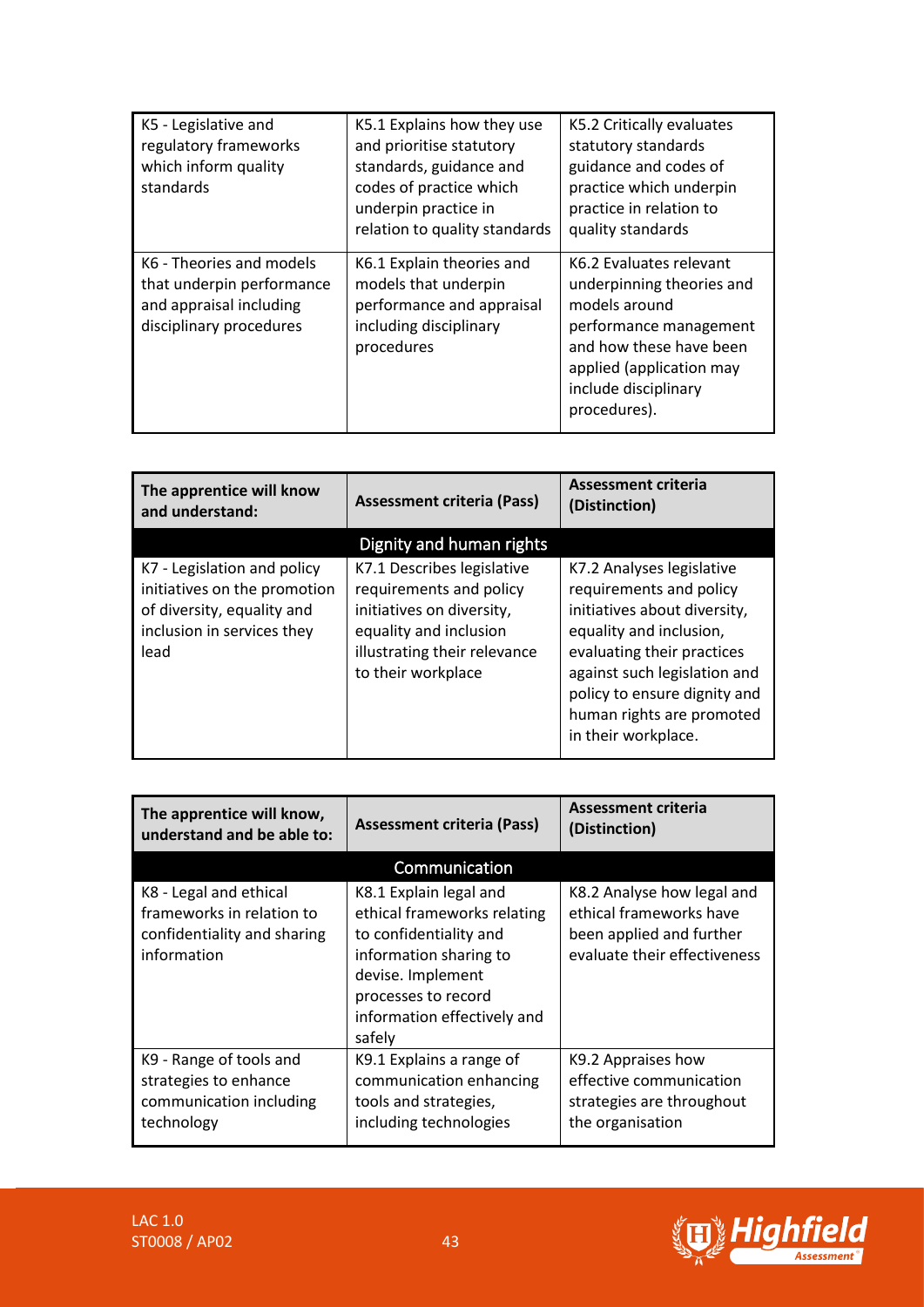| The apprentice will know,<br>understand and be able to:                                                                                                                                                                         | <b>Assessment criteria (Pass)</b>                                                                                                                                                                                                                                                                              | <b>Assessment criteria</b><br>(Distinction)                                                                                                                                                                                                                                                                                       |
|---------------------------------------------------------------------------------------------------------------------------------------------------------------------------------------------------------------------------------|----------------------------------------------------------------------------------------------------------------------------------------------------------------------------------------------------------------------------------------------------------------------------------------------------------------|-----------------------------------------------------------------------------------------------------------------------------------------------------------------------------------------------------------------------------------------------------------------------------------------------------------------------------------|
|                                                                                                                                                                                                                                 | Safeguarding                                                                                                                                                                                                                                                                                                   |                                                                                                                                                                                                                                                                                                                                   |
| K10 - Legislation, national<br>and local solutions for the<br>safeguarding of adults and<br>children including reporting<br>requirements                                                                                        | K10.1 Explains safeguarding<br>principles across all<br>legislative and local and<br>national requirements                                                                                                                                                                                                     | K10.2/11.2 and S11.2<br><b>Evaluates safeguarding</b><br>planning processes which<br>incorporates effective staff<br>training. Modelling                                                                                                                                                                                          |
| K11 - The elements needed<br>to create a culture that<br>supports whistleblowing in<br>the organisation                                                                                                                         | K11.1 Explains how they<br>ensure that staff are trained<br>and supported on how to<br>recognise and respond to<br>potential signs of abuse and<br>or unsafe practices<br>including the culture of<br>whistleblowing. This should<br>include reporting<br>requirements relating to<br>both adults and children | recognising and responding<br>to potential signs of abuse<br>and/or unsafe practices,<br>including the culture of<br>whistleblowing. This should<br>include reporting<br>requirements relating to<br>both adults and children.*<br>*(This distinction criterion<br>for S11, K10 and K11 need<br>only to be demonstrated<br>once). |
| S11 - Implement systems to<br>train and support work<br>colleagues to enable them<br>to recognise and respond to<br>potential signs of abuse and<br>or unsafe practices,<br>following organisational<br>policies and procedures | S11.1 Explains safeguarding<br>principles across all<br>organisational policies and<br>procedures                                                                                                                                                                                                              |                                                                                                                                                                                                                                                                                                                                   |
| S12 - Monitor and evaluate<br>the effectiveness of<br>organisational policies,<br>systems and processes for<br>safeguarding                                                                                                     | S12.1 Evaluates the<br>effectiveness of<br>safeguarding which is firmly<br>embedded across all<br>organisational policies,<br>systems and processes                                                                                                                                                            |                                                                                                                                                                                                                                                                                                                                   |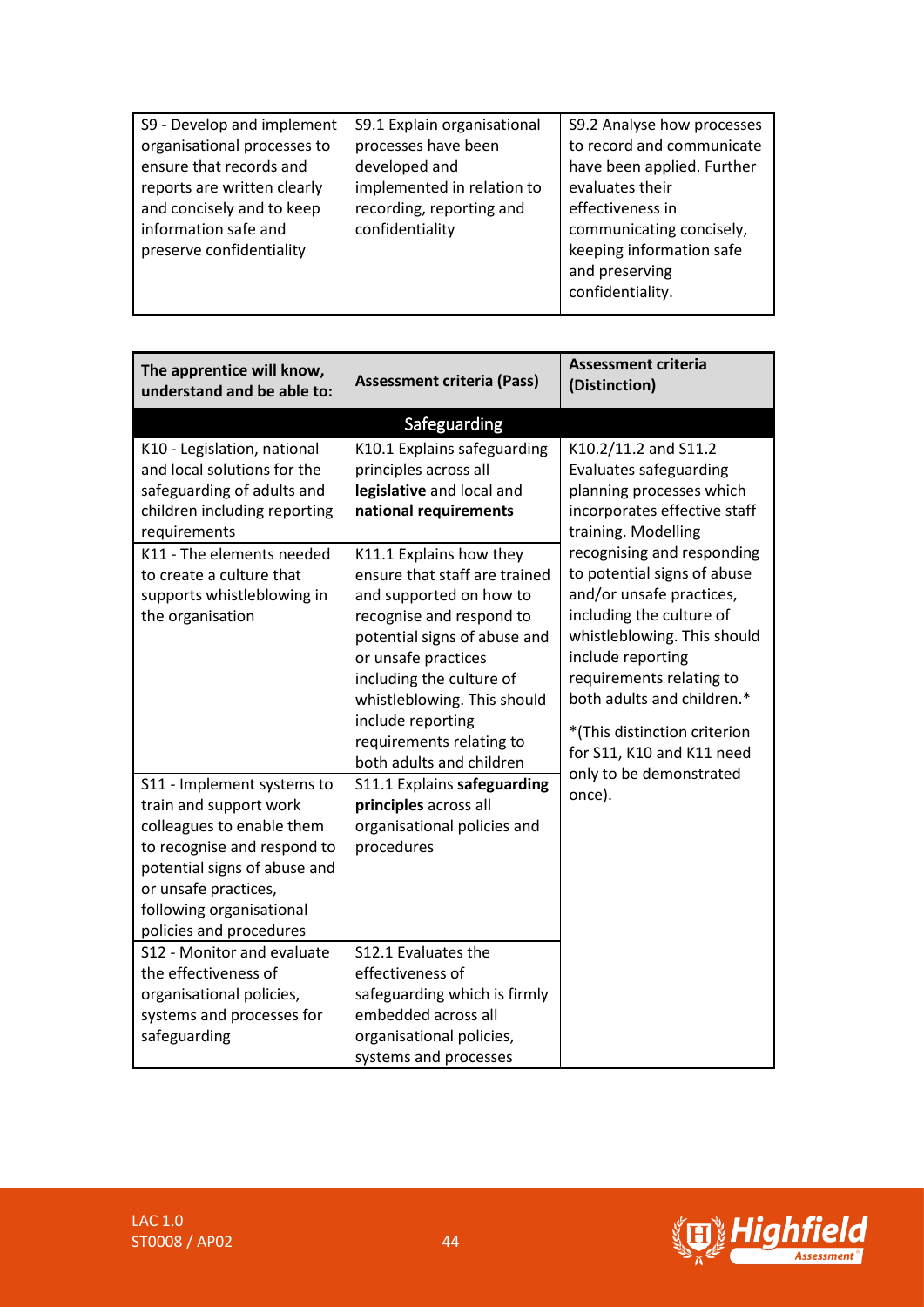| The apprentice will be able<br>to:                                                                                                                                                                                                              | <b>Assessment criteria (Pass)</b>                                                                                                                                        | <b>Assessment criteria</b><br>(Distinction)                                                                                                                                                                                                                               |
|-------------------------------------------------------------------------------------------------------------------------------------------------------------------------------------------------------------------------------------------------|--------------------------------------------------------------------------------------------------------------------------------------------------------------------------|---------------------------------------------------------------------------------------------------------------------------------------------------------------------------------------------------------------------------------------------------------------------------|
| S13 - Lead the<br>implementation of policies,<br>procedures and practices to<br>manage health, safety and<br>risk to individuals and<br>others in health and social<br>care to ensure compliance<br>with legislation, standards<br>and guidance | Health and wellbeing<br>S13.1 Explains how to<br>remain compliant with<br>legislation, standards and<br>guidance in relation to<br>health, safety and risk<br>management | S13.2 Analyses evidence<br>from the evaluation of<br>health and well-being to<br>make improvements to<br>ensure policies, procedures<br>and practices have a<br>significant, positive impact<br>on compliance, standards<br>and guidance                                  |
| S14 - Implement health and<br>safety and risk management<br>policies, procedures and<br>practices to create a culture<br>that values health and well-<br>being in the organisation                                                              | S14.1 Explains how they<br>monitor, evaluate and<br>improve health and well-<br>being policies and practices                                                             | S14.2 Analyses evidence<br>from the evaluation of<br>health and well-being to<br>make improvements to<br>ensure policies, procedures<br>and practices have a<br>significant, positive impact<br>on culture that values<br>health and well-being                           |
| S15 - Monitor, evaluate and<br>improve health, safety and<br>risk management policies<br>and practices in the service                                                                                                                           | S15.1 Explains how they<br>monitor, evaluate and<br>improve health, safety and<br>risk management practices                                                              | S15.2 Analyses evidence<br>from the evaluation of<br>health, safety and risk<br>management practices to<br>make improvements to<br>ensure policies, procedures<br>and practices have a<br>significant, positive impact<br>on culture that values<br>health and well-being |

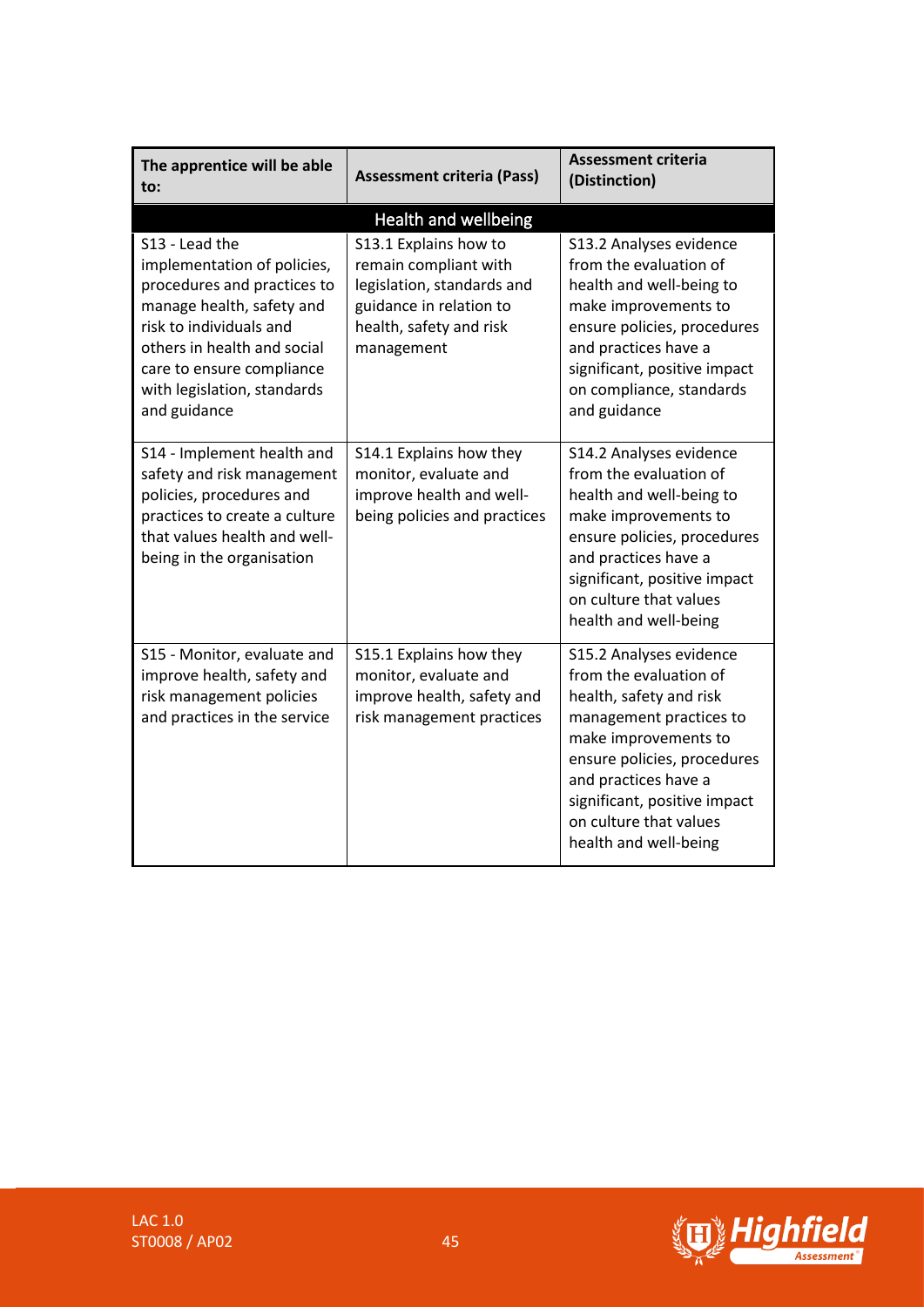| The apprentice will know,<br>understand and be able to:                                                                                                                         | <b>Assessment criteria (Pass)</b>                                                                                                         | <b>Assessment criteria</b><br>(Distinction)                                                                                                                                 |
|---------------------------------------------------------------------------------------------------------------------------------------------------------------------------------|-------------------------------------------------------------------------------------------------------------------------------------------|-----------------------------------------------------------------------------------------------------------------------------------------------------------------------------|
|                                                                                                                                                                                 | Professional development                                                                                                                  |                                                                                                                                                                             |
| K13 - Principles of<br>professional development                                                                                                                                 | K13.1 Explains principles of<br>professional development                                                                                  | K13.2 Evaluates the impact<br>of the principles of<br>professional development                                                                                              |
| K14 - Goals and aspirations<br>that support own<br>professional development<br>and how to access available<br>opportunities                                                     | K14.1 Explains their<br>professional goals and<br>aspirations and outlines the<br>available opportunities to<br>support their development | K14.2 Assesses appropriate<br>professional development<br>opportunities to meet<br>professional goals and<br>clearly articulates the<br>rationale behind their<br>decisions |
| K15 - Elements needed to<br>create a culture that values<br>learning, professional<br>development, reflective<br>practice and evidence based<br>practice                        | K15.1 Explains what is<br>required to create a culture<br>that values professional<br>development and reflective<br>practice              | K15.2 Appraises a culture<br>that nurtures continuous<br>professional development                                                                                           |
| K16 - Systems and<br>processes necessary to<br>ensure professional<br>development opportunities<br>are identified, planned,<br>sourced, evaluated and<br>recorded for workers   | K16.1 Describes the systems<br>and processes that are in<br>place support professional<br>development opportunities                       | K16.2 Evaluates current<br>systems implemented to<br>support professional<br>development                                                                                    |
| S17 - Take initiative to<br>research and disseminate<br>current drivers in the adult<br>care landscape (assessed<br>through leadership skills)*                                 |                                                                                                                                           |                                                                                                                                                                             |
| S18 - Embed systems to<br>improve performance of<br>self and/or work colleagues<br>through supervision,<br>reflective practice and<br>learning and development<br>opportunities | S18.1 Explains the systems<br>used to demonstrate<br>improvement of<br>performance of self and<br>colleagues                              | S18.2 Explains how they<br>maximise systems and<br>utilises learning and<br>development opportunities<br>to improve performance of<br>self and others                       |

\* please note S17 does not have grading criteria and will be assessed indirectly through leadership skills